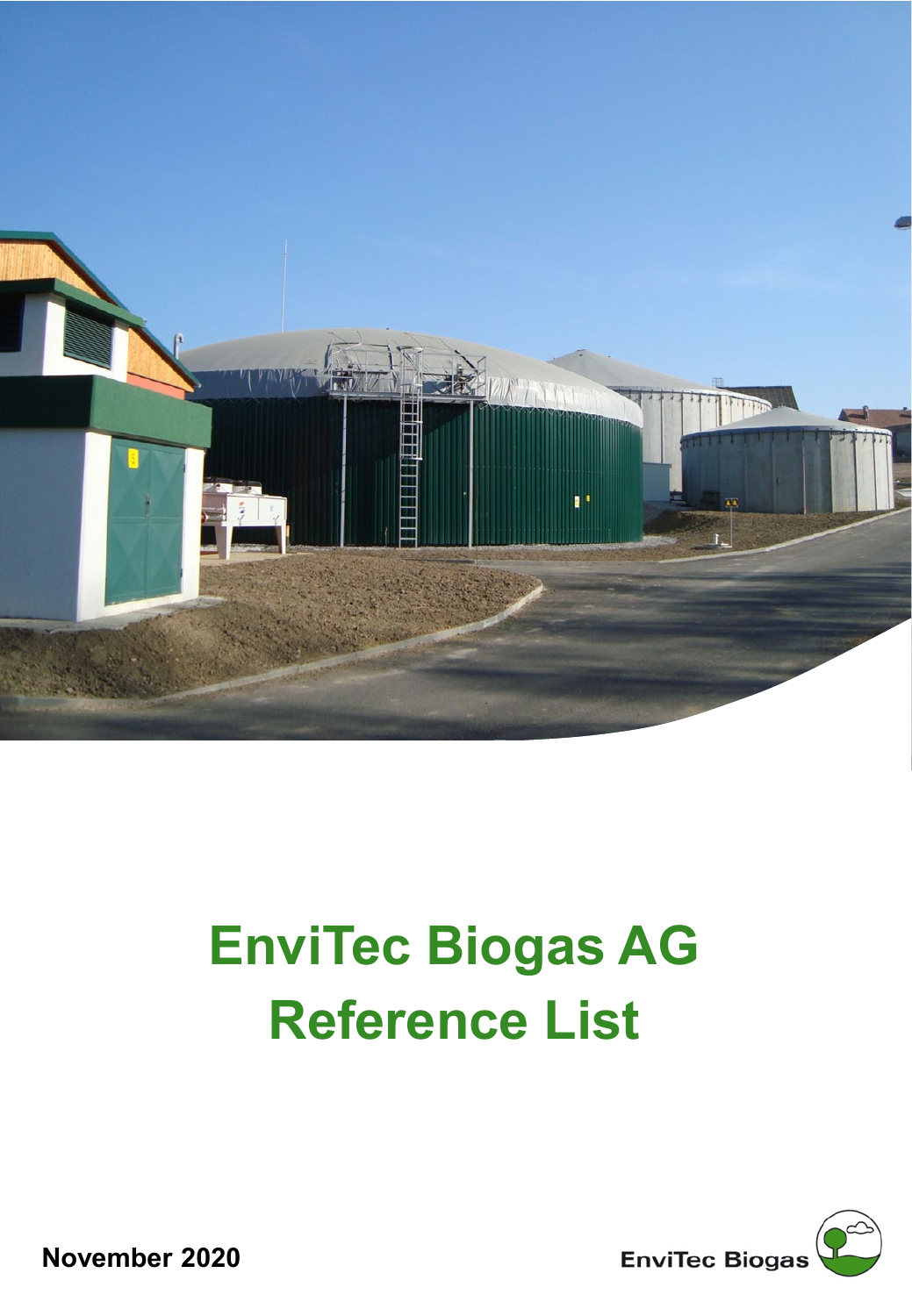| Country    | <b>Postal Code</b><br>Plant | <b>Location Plant</b>                         | EnviThan<br>Total       | AD plant<br>Total | <b>Plant Capacity</b><br>(in total) | Input material                                                                       | Type of plant                   | <b>In Operation</b><br>Since |
|------------|-----------------------------|-----------------------------------------------|-------------------------|-------------------|-------------------------------------|--------------------------------------------------------------------------------------|---------------------------------|------------------------------|
|            |                             |                                               |                         |                   |                                     | liquid manure, renewable<br>resources, vegetable residues                            | waste-to-energy /               |                              |
| BE         | 2330                        | Merksplas                                     |                         | 2.000 kWel        | 2.000 kWel                          | bread, glycerine, biomix,                                                            | industrial                      | 12/2008                      |
| BE         | 3370                        | Boutersem                                     |                         | 1.250 kWel        | 1.250 kWel                          | liquid manure (pig), renewable<br>resources, potato residues,<br>glycerine           | waste-to-energy /<br>industrial | 08/2008                      |
| BE         | 3724                        | Vliermaal                                     |                         | 1.000 kWel        | 1.000 kWel                          | liquid manure, renewable<br>resources, apples, potato<br>residues, glycerine, biomix | waste-to-energy /<br>industrial | 12/2008                      |
| BE         | 6800                        | Libramont                                     |                         | 3.189 kWel        | 3.189 kWel                          | sewage sludge, renewable<br>resources, water, glycerine,<br>alcomix                  | waste-to-energy /<br>industrial | 07/2009                      |
| BE         | 8650                        | Merkem                                        |                         | 2.800 kWel        | 2.800 kWel                          | liquid manure (pig), renewable<br>resources, glycerine, biomix                       | waste-to-energy /<br>industrial | 12/2009                      |
| BE         | 8800                        | Roeselare                                     |                         | 2.500 kWel        | 2.500 kWel                          | liquid manure, renewable<br>resources, glycerine, biomix                             | waste-to-energy /<br>industrial | 08/2009                      |
| CN         | 034100                      | Yuanping, Xinzhou<br>City, Province<br>Shanxi |                         | 3.638 kWel        | 3.638 kWel                          | Corn straw, liquid chicken dung,<br>Dairy cows slurry, water                         | agricultural                    | 04/2019                      |
| CN         | 073000                      | Dingzhou,<br>Hebei                            | 423 Nm <sup>3</sup>     |                   | 1.810 kWel                          | Cow manure, renewable<br>resources, maize straw silage                               | agricultural                    | 08/2017                      |
| CN         | 265600                      | Penglai City<br>Shangdong                     | $1.000$ Nm <sup>3</sup> |                   | 4.280 kWel                          | broiler dung, water                                                                  | agricultural                    | 03/2017                      |
| CN         | 265600                      | Penglai City,<br>Shangdong                    | 1.000 Nm <sup>3</sup>   |                   | 4.280 kWel                          | broiler dung                                                                         | agricultural                    | 03/2017                      |
| CN         | 335000                      | Yingtan City,<br>JingXi Province              | 535 Nm <sup>3</sup>     |                   | 2.290 kWel                          | pig dung, liquid manure (pig),<br>water                                              | agricultural                    | 12/2019                      |
| CN         | 335000                      | Yingtan City,<br>JingXi Province              |                         | 1.000 kWel        | 1.000 kWel                          | pig dung, liquid manure (pig),<br>water                                              | agricultural                    | 06/2019                      |
| ${\tt CZ}$ | 26235                       | Klučenice                                     |                         | 703 kWel          | 703 kWel                            | liquid manure (cattle), renewable<br>resources                                       | agricultural                    | 02/2011                      |
| CZ         | 29529                       | Katušice<br>(Valovice)                        |                         | 1.063 kWel        | 1.063 kWel                          | liquid manure (pig), renewable<br>resources                                          | agricultural                    | 12/2008                      |
| CZ         | 37350                       | Olešník                                       |                         | 703 kWel          | 703 kWel                            | liquid manure, renewable<br>resources                                                | agricultural                    | 04/2011                      |
| CZ         | 37501                       | Jarošovice I.                                 |                         | 526 kWel          | 526 kWel                            | liquid manure (pig), renewable<br>resources                                          | agricultural                    | 01/2010                      |
| CZ         | 37501                       | Jarošovice II.                                |                         | 635 kWel          | 635 kWel                            | liquid manure (pig), renewable<br>resources                                          | agricultural                    | 03/2011                      |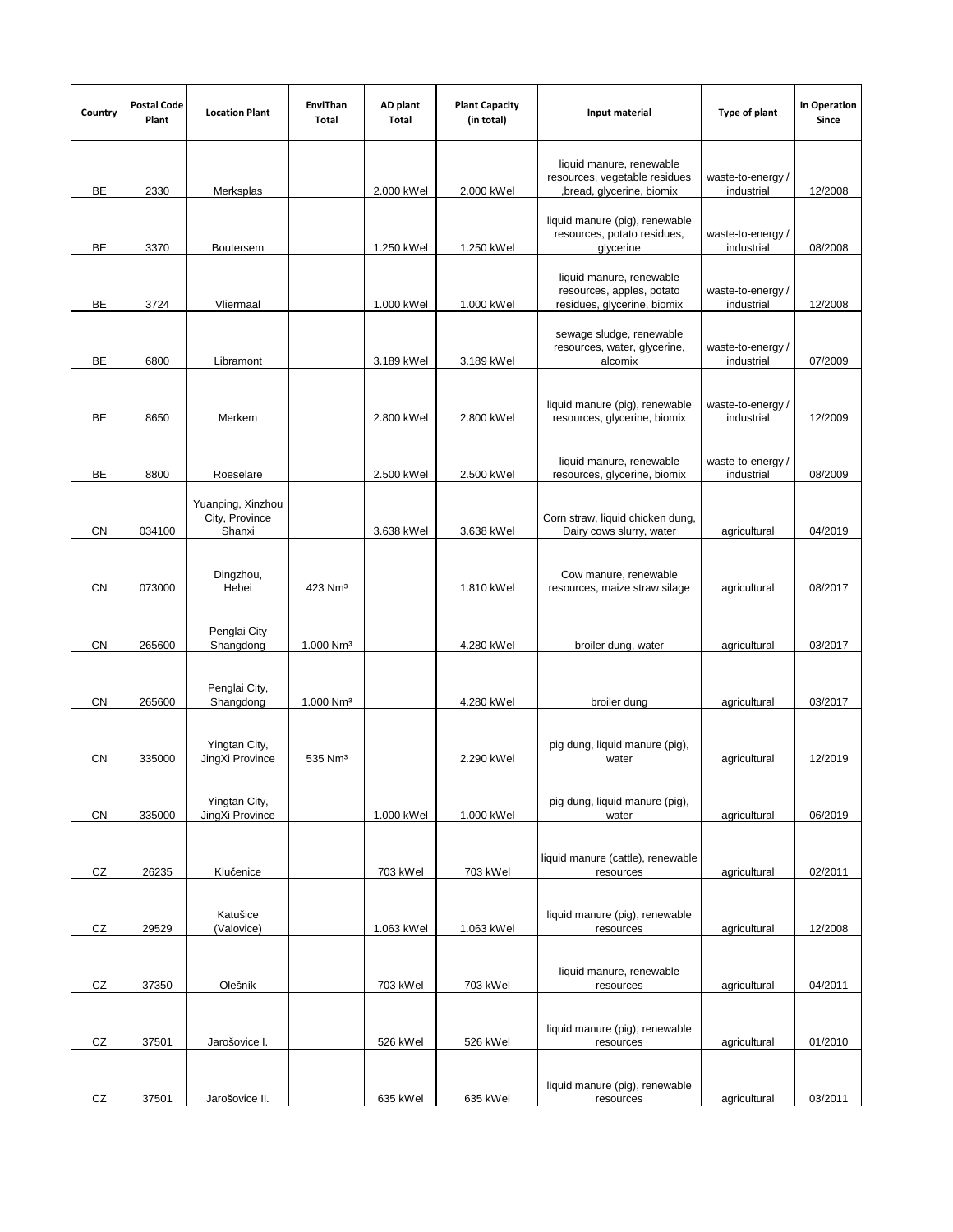| Country    | <b>Postal Code</b><br>Plant | <b>Location Plant</b> | EnviThan<br>Total | AD plant<br>Total | <b>Plant Capacity</b><br>(in total) | Input material                                                    | Type of plant | In Operation<br>Since |
|------------|-----------------------------|-----------------------|-------------------|-------------------|-------------------------------------|-------------------------------------------------------------------|---------------|-----------------------|
|            |                             |                       |                   |                   |                                     | liquid manure (pig), renewable                                    |               |                       |
| CZ         | 39175                       | Malšice               |                   | 625 kWel          | 625 kWel                            | resources                                                         | agricultural  | 09/2011               |
| CZ         | 39176                       | Slapy                 |                   | 526 kWel          | 526 kWel                            | liquid manure (cattle), renewable<br>resources                    | agricultural  | 05/2011               |
| CZ         | 41145                       | Julčín                |                   | 945 kWel          | 945 kWel                            | cattle straw dung, water,<br>renewable resources                  | agricultural  | 07/2009               |
| CZ         | 47002                       | Holany                |                   | 527 kWel          | 527 kWel                            | cattle straw dung, renewable<br>resources                         | agricultural  | 12/2012               |
| CZ         | 51731                       | <b>Bolehost</b>       |                   | 549 kWel          | 549 kWel                            | cattle straw dung, renewable<br>resources                         | agricultural  | 10/2013               |
| CZ         | 58251                       | Šlapanov              |                   | 703 kWel          | 703 kWel                            | cattle straw dung, renewable<br>resources                         | agricultural  | 12/2012               |
| CZ         | 58255                       | Herálec               |                   | 835 kWel          | 835 kWel                            | liquid manure (cattle), cattle<br>straw dung, renewable resources | agricultural  | 11/2012               |
| CZ         | 58257                       | Lípa                  |                   | 526 kWel          | 526 kWel                            | liquid manure, renewable<br>resources                             | agricultural  | 08/2008               |
| CZ         | 58821                       | Vysoké<br>Studnice    |                   | 625 kWel          | 625 kWel                            | liquid manure, renewable<br>resources                             | agricultural  | 03/2011               |
| CZ         | 59401                       | Dolní Heřmanice       |                   | 526 kWel          | 526 kWel                            | liquid manure (pig), renewable<br>resources                       | agricultural  | 11/2011               |
| CZ         | 59401                       | Velké Mezirící        |                   | 999 kWel          | 999 kWel                            | liquid manure (cattle), cattle<br>straw dung, renewable resources | agricultural  | 12/2013               |
| CZ         | 59451                       | Kestřany              |                   | 526 kWel          | 526 kWel                            | liquid manure (cattle), renewable<br>resources                    | agricultural  | 12/2011               |
| ${\tt CZ}$ | 59501                       | Velka Bites           |                   | 999 kWel          | 999 kWel                            | liquid manure (cow), cattle straw<br>dung, renewable resources    | agricultural  | 12/2013               |
| CZ         | 66451                       | Šlapanice             |                   | 999 kWel          | 999 kWel                            | liquid manure (cattle), renewable<br>resources                    | agricultural  | 12/2012               |
| ${\tt CZ}$ | 67921                       | Bořitov               |                   | 527 kWel          | 527 kWel                            | liquid manure (cow), renewable<br>resources                       | agricultural  | 08/2013               |
| ${\tt CZ}$ | 68201                       | Rybníček              |                   | 526 kWel          | 526 kWel                            | liquid manure (cattle), renewable<br>resources                    | agricultural  | 11/2012               |
| CZ         | 69662                       | Strážnice             |                   | 889 kWel          | 889 kWel                            | liquid manure (cattle), renewable<br>resources                    | agricultural  | 08/2012               |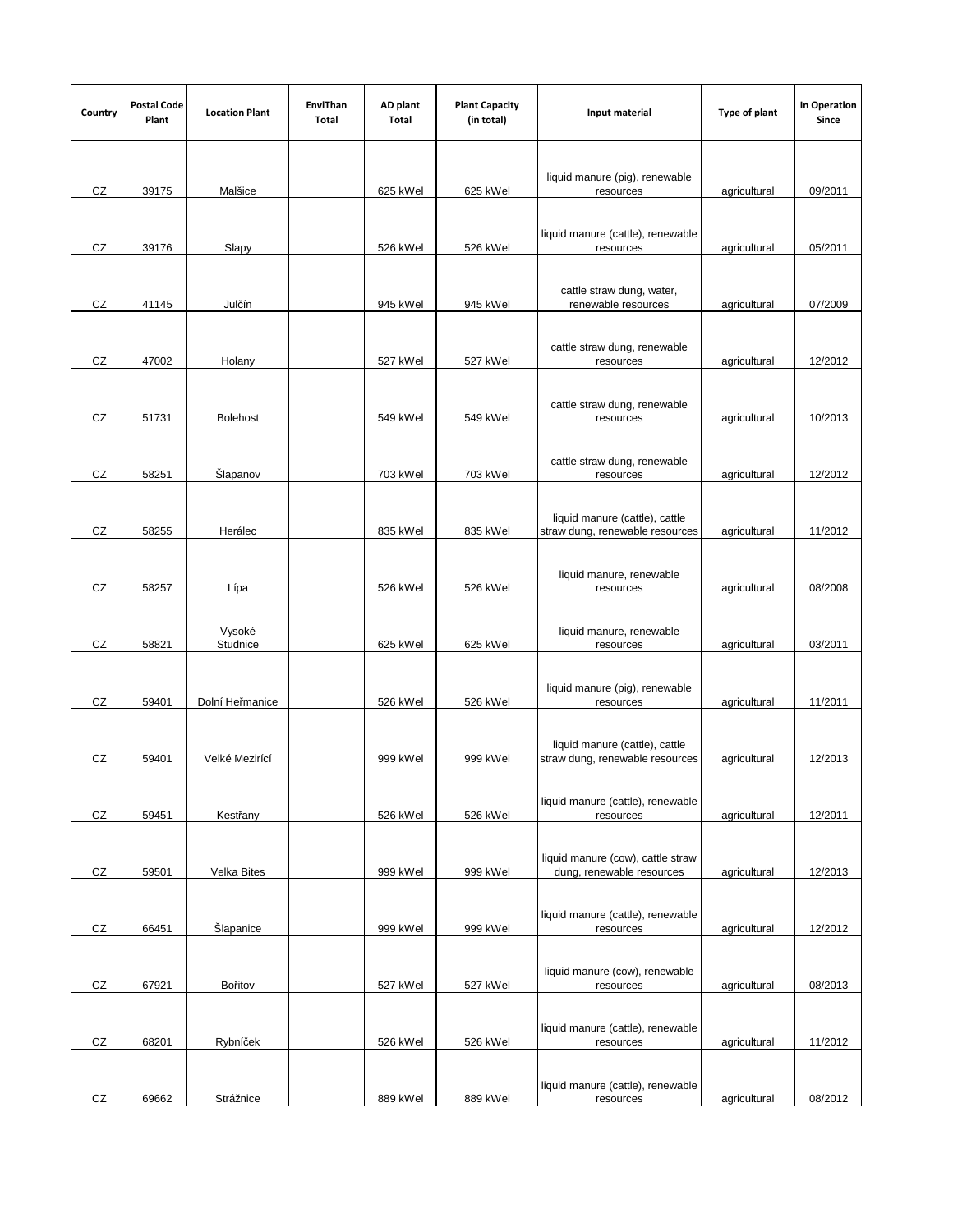| Country   | <b>Postal Code</b><br>Plant | <b>Location Plant</b>          | EnviThan<br>Total   | AD plant<br>Total | <b>Plant Capacity</b><br>(in total) | Input material                                 | Type of plant     | In Operation<br>Since |
|-----------|-----------------------------|--------------------------------|---------------------|-------------------|-------------------------------------|------------------------------------------------|-------------------|-----------------------|
|           |                             |                                |                     |                   |                                     | liquid manure, renewable                       |                   |                       |
| CZ        | 78973                       | Úsovsko a.s.                   |                     | 1.063 kWel        | 1.063 kWel                          | resources                                      | agricultural      | 04/2009               |
|           |                             |                                |                     |                   |                                     |                                                |                   |                       |
| DE        | 01945                       | Peickwitz                      |                     | 250 kWel          | 250 kWel                            | liquid manure (cattle)                         | agricultural      | 03/2012               |
|           |                             |                                |                     |                   |                                     |                                                |                   |                       |
| DE        | 01998                       | Schipkau                       |                     | 500 kWel          | 500 kWel                            | liquid manure (cattle), renewable<br>resources | agricultural      | 10/2010               |
|           |                             |                                |                     |                   |                                     |                                                |                   |                       |
|           |                             |                                |                     |                   |                                     | poultry dung, renewable                        |                   |                       |
| DE        | 03149                       | Forst (Lausitz)                | 700 Nm <sup>3</sup> | 549 kWel          | 3.545 kWel                          | resources                                      | agricultural      | 10/2014               |
|           |                             |                                |                     |                   |                                     |                                                |                   |                       |
| DE        | 04509                       | Wannewitz                      |                     | 844 kWel          | 844 kWel                            | liquid manure (pig), renewable<br>resources    | agricultural      | 12/2014               |
|           |                             |                                |                     |                   |                                     |                                                |                   |                       |
|           |                             |                                |                     |                   |                                     | liquid manure (cattle), renewable              |                   |                       |
| DE        | 04687                       | Trebsen                        |                     | 500 kWel          | 500 kWel                            | resources                                      | agricultural      | 11/2006               |
|           |                             |                                |                     |                   |                                     |                                                |                   |                       |
| DE        | 04758                       | Liebschützberg/<br>OT Zaußwitz |                     | 500 kWel          | 500 kWel                            | liquid manure (pig), renewable<br>resources    | agricultural      | 12/2010               |
|           |                             |                                |                     |                   |                                     |                                                |                   |                       |
|           |                             |                                |                     |                   |                                     |                                                |                   |                       |
| DE        | 04880                       | Trossin                        |                     | 400 kWel          | 400 kWel                            | liquid manure (cattle)                         | agricultural      | 08/2013               |
|           |                             |                                |                     |                   |                                     |                                                |                   |                       |
| <b>DE</b> | 04916                       | Herzberg                       |                     | 1.098 kWel        | 1.098 kWel                          | poultry dung, renewable<br>resources           | agricultural      | 02/2010               |
|           |                             |                                |                     |                   |                                     |                                                |                   |                       |
|           |                             |                                |                     |                   |                                     | liquid manure (pig), renewable                 |                   |                       |
| DE        | 04931                       | Mühlberg                       |                     | 526 kWel          | 526 kWel                            | resources                                      | agricultural      | 11/2011               |
|           |                             |                                |                     |                   |                                     |                                                |                   |                       |
| DE        | 04936                       | Lebusa                         |                     | 500 kWel          | 500 kWel                            | liquid manure (cattle), renewable<br>resources | agricultural      | 12/2007               |
|           |                             |                                |                     |                   |                                     |                                                |                   |                       |
|           |                             |                                |                     |                   |                                     | liquid manure (pig), renewable                 |                   |                       |
| DE        | 06217                       | Beuna                          |                     | 500 kWel          | 500 kWel                            | resources                                      | agricultural      | 12/2006               |
|           |                             |                                |                     |                   |                                     |                                                |                   |                       |
| DE        | 06279                       | Farnstädt                      |                     | 500 kWel          | 500 kWel                            | liquid manure (pig), renewable<br>resources    | agricultural      | 12/2006               |
|           |                             |                                |                     |                   |                                     |                                                |                   |                       |
|           |                             |                                |                     |                   |                                     | poultry dung, renewable                        |                   |                       |
| DE        | 06279                       | Farnstädt                      |                     | 500 kWel          | 500 kWel                            | resources                                      | agricultural      | 10/2010               |
|           |                             |                                |                     |                   |                                     |                                                |                   |                       |
| DE        | 06279                       | Farnstätt                      |                     | 526 kWel          | 526 kWel                            | renewable resources                            | agricultural      | 11/2011               |
|           |                             |                                |                     |                   |                                     |                                                |                   |                       |
|           |                             |                                |                     |                   |                                     | liquid manure (cattle), food                   | waste-to-energy / |                       |
| DE        | 06388                       | Pfaffendorf                    |                     | 500 kWel          | 500 kWel                            | waste, fat separator                           | industrial        | 08/2004               |
|           |                             |                                |                     |                   |                                     | liquid manure (cattle), food                   | waste-to-energy / |                       |
| DE        | 06388                       | Pfaffendorf                    |                     | 500 kWel          | 500 kWel                            | waste, fat separator                           | industrial        | 09/2007               |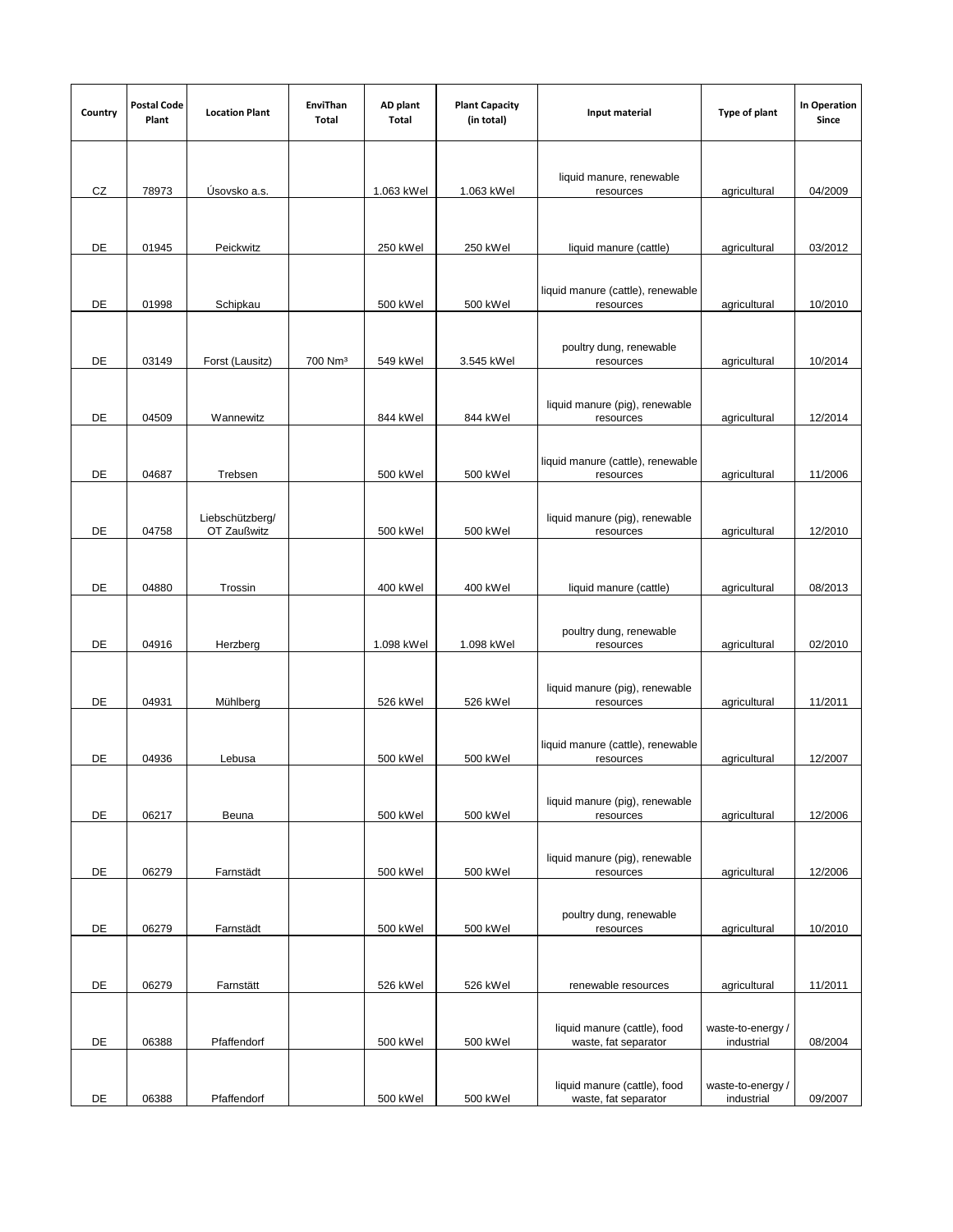| Country | <b>Postal Code</b><br>Plant | <b>Location Plant</b>         | EnviThan<br>Total | AD plant<br>Total | <b>Plant Capacity</b><br>(in total) | Input material                                 | Type of plant | In Operation<br>Since |
|---------|-----------------------------|-------------------------------|-------------------|-------------------|-------------------------------------|------------------------------------------------|---------------|-----------------------|
| DE      | 06420                       | Könnern                       |                   | 2.000 kWel        | 2.000 kWel                          | liquid manure (pig), renewable<br>resources    | agricultural  | 12/2007               |
| DE      | 06420                       | Könnern                       |                   | 500 kWel          | 500 kWel                            | liquid manure (cattle), renewable<br>resources | agricultural  | 12/2008               |
| DE      | 06556                       | Heygendorf                    |                   | 526 kWel          | 526 kWel                            | liquid manure (pig), renewable<br>resources    | agricultural  | 12/2011               |
| DE      | 06712                       | Wittgendorf                   |                   | 500 kWel          | 500 kWel                            | liquid manure (pig), renewable<br>resources    | agricultural  | 07/2007               |
| DE      | 06749                       | <b>Bitterfeld</b>             |                   | 1.875 kWel        | 1.875 kWel                          | liquid manure (pig), renewable<br>resources    | agricultural  | 07/2007               |
| DE      | 06774                       | Schlaitz                      |                   | 500 kWel          | 500 kWel                            | liquid manure (pig), renewable<br>resources    | agricultural  | 08/2007               |
| DE      | 06774                       | Schlaitz                      |                   | 500 kWel          | 500 kWel                            | liquid manure (pig), renewable<br>resources    | agricultural  | 10/2007               |
| DE      | 06796                       | Sandersforf-<br><b>Brehna</b> |                   | 549 kWel          | 549 kWel                            | liquid manure (cattle), renewable<br>resources | agricultural  | 10/2011               |
| DE      | 08132                       | Mülsen                        |                   | 637 kWel          | 637 kWel                            | liquid manure (cattle), renewable<br>resources | agricultural  | 06/2014               |
| DE      | 14550                       | Schmergow                     |                   | 500 kWel          | 500 kWel                            | liquid manure, renewable<br>resources          | agricultural  | 07/2007               |
| DE      | 14778                       | Golzow                        |                   | 500 kWel          | 500 kWel                            | liquid manure, renewable<br>resources          | agricultural  | 03/2006               |
| DE      | 14778                       | Krahne                        |                   | 500 kWel          | 500 kWel                            | liquid manure (cattle), renewable<br>resources | agricultural  | 11/2006               |
| DE      | 14778                       | Golzow                        |                   | 1.098 kWel        | 1.098 kWel                          | liquid manure, renewable<br>resources          | agricultural  | 12/2011               |
| DE      | 14797                       | Kloster Lehnin<br>OT Krahne   |                   | 190 kWel          | 190 kWel                            | liquid manure (cattle), renewable<br>resources | agricultural  | 10/2010               |
| DE      | 14806                       | Werbig                        |                   | 500 kWel          | 500 kWel                            | liquid manure, renewable<br>resources          | agricultural  | 09/2008               |
| DE      | 14842                       | Rabenstein/<br>Fläming        |                   | 500 kWel          | 500 kWel                            | liquid manure (cattle), renewable<br>resources | agricultural  | 12/2006               |
| DE      | 14913                       | Niedergörsdorf                |                   | 500 kWel          | 500 kWel                            | liquid manure (pig), renewable<br>resources    | agricultural  | 09/2006               |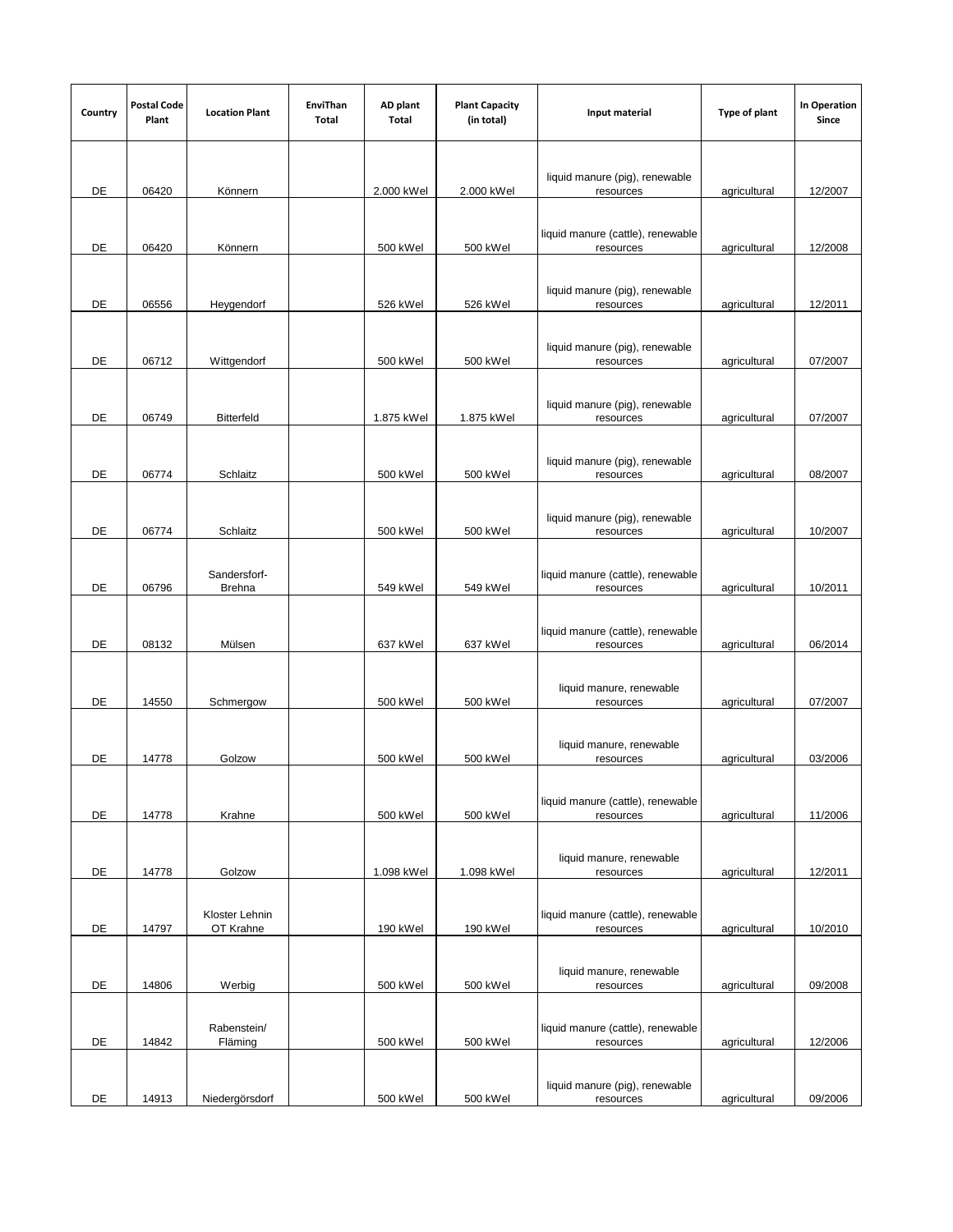| Country | <b>Postal Code</b><br>Plant | <b>Location Plant</b>        | EnviThan<br>Total | AD plant<br>Total | <b>Plant Capacity</b><br>(in total) | Input material                                                               | Type of plant | In Operation<br>Since |
|---------|-----------------------------|------------------------------|-------------------|-------------------|-------------------------------------|------------------------------------------------------------------------------|---------------|-----------------------|
| DE      | 14913                       | Niederer Fläming             |                   | 526 kWel          | 526 kWel                            | liquid manure (cattle), chicken<br>manure, renewable resources               | agricultural  | 12/2012               |
|         |                             |                              |                   |                   |                                     |                                                                              |               |                       |
| DE      | 14913                       | Dahme                        |                   | 499 kWel          | 499 kWel                            | liquid manure (cattle), renewable<br>resources                               | agricultural  | 12/2011               |
| DE      | 14929                       | Treuenbriezen                |                   | 500 kWel          | 500 kWel                            | liquid manure (pig), renewable<br>resources                                  | agricultural  | 12/2008               |
| DE      | 15306                       | Worin                        |                   | 500 kWel          | 500 kWel                            | liquid manure (pig), renewable<br>resources                                  | agricultural  | 05/2010               |
| DE      | 15306                       | Lindendorf                   |                   | 500 kWel          | 500 kWel                            | liquid manure (pig), renewable<br>resources                                  | agricultural  | 12/2011               |
| DE      | 15320                       | Neutrebbin                   |                   | 1.578 kWel        | 1.578 kWel                          | droppings (duck and broiler),<br>liquid manure (pig), renewable<br>resources | agricultural  | 12/2011               |
| DE      | 15345                       | Reichenow                    |                   | 527 kWel          | 527 kWel                            | renewable resources                                                          | agricultural  | 12/2011               |
|         |                             |                              |                   |                   |                                     | liquid manure (cattle), renewable                                            |               |                       |
| DE      | 15848                       | Beeskow                      |                   | 500 kWel          | 500 kWel                            | resources                                                                    | agricultural  | 06/2006               |
| DE      | 15848                       | Friedland                    |                   | 500 kWel          | 500 kWel                            | liquid manure (pig), renewable<br>resources                                  | agricultural  | 12/2006               |
| DE      | 16278                       | Angermünde/<br>Schmargendorf |                   | 2.000 kWel        | 2.000 kWel                          | liquid manure, renewable<br>resources                                        | agricultural  | 08/2010               |
| DE      | 16278                       | Angermünde                   |                   | 625 kWel          | 625 kWel                            | cattle straw dung, renewable<br>resources                                    | agricultural  | 12/2005               |
| DE      | 16775                       | Stechlin                     |                   | 499 kWel          | 499 kWel                            | broiler droppings, liquid manure<br>(pig), renewable resources               | agricultural  | 12/2011               |
| DE      | 16818                       | Wustrau                      |                   | 500 kWel          | 500 kWel                            | liquid manure (cattle), renewable<br>resources                               | agricultural  | 03/2007               |
| DE      | 16833                       | Fehrbellin                   |                   | 1.000 kWel        | 1.000 kWel                          | liquid manure (cattle), renewable<br>resources                               | agricultural  | 12/2007               |
| DE      | 16845                       | Kantow                       |                   | 500 kWel          | 500 kWel                            | liquid manure (cattle), renewable<br>resources                               | agricultural  | 11/2006               |
| DE      | 16866                       | Vehlow                       |                   | 2.630 kWel        | 2.630 kWel                          | liquid manure (cattle and pig),<br>renewable resources                       | agricultural  | 11/2011               |
| DE      | 16866                       | Görike                       |                   | 390 kWel          | 390 kWel                            | liquid manure (pig), renewable<br>resources                                  | agricultural  | 12/2011               |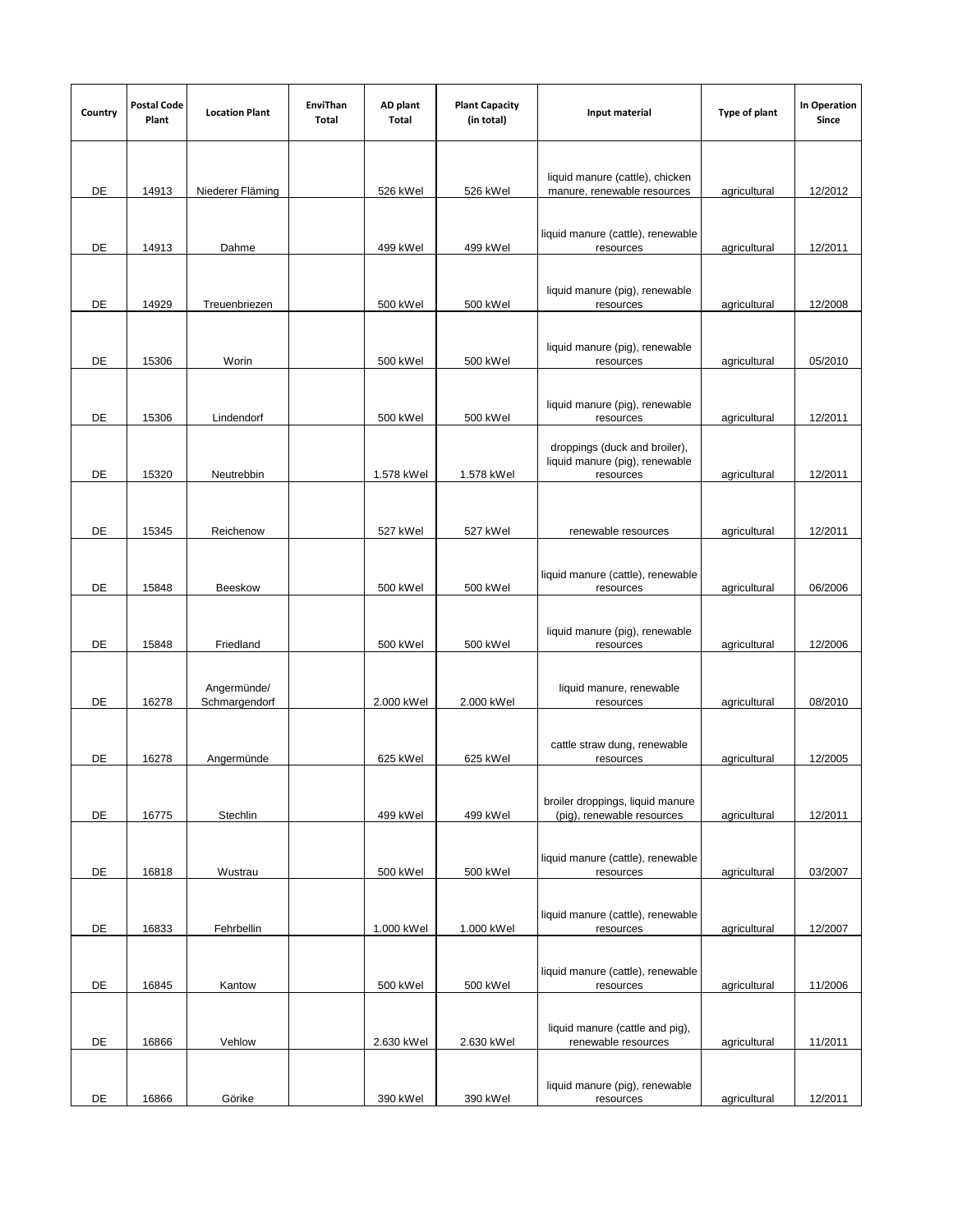| Country | <b>Postal Code</b><br>Plant | <b>Location Plant</b> | EnviThan<br>Total | AD plant<br>Total | <b>Plant Capacity</b><br>(in total) | Input material                                                    | Type of plant | <b>In Operation</b><br>Since |
|---------|-----------------------------|-----------------------|-------------------|-------------------|-------------------------------------|-------------------------------------------------------------------|---------------|------------------------------|
| DE      | 16949                       | Triglitz              |                   | 500 kWel          | 500 kWel                            | liquid manure (cattle), renewable<br>resources                    | agricultural  | 10/2011                      |
| DE      | 17087                       | Altentreptow          |                   | 2.196 kWel        | 2.196 kWel                          | broiler droppings, liquid manure<br>(cattle), renewable resources | agricultural  | 12/2011                      |
| DE      | 17094                       | Quastenberg           |                   | 500 kWel          | 500 kWel                            | liquid manure (cattle), renewable<br>resources                    | agricultural  | 03/2006                      |
| DE      | 17098                       | Friedland             |                   | 3.820 kWel        | 3.820 kWel                          | liquid manure (cattle), renewable<br>resources                    | agricultural  | 12/2007                      |
| DE      | 17098                       | Dishley               |                   | 949 kWel          | 949 kWel                            | poultry dung, renewable<br>resources                              | agricultural  | 12/2010                      |
| DE      | 17099                       | Datzetal              |                   | 949 kWel          | 949 kWel                            | liquid manure, renewable<br>resources                             | agricultural  | 10/2011                      |
| DE      | 17129                       | Zemmin                |                   | 500 kWel          | 500 kWel                            | liquid manure (pig), renewable<br>resources                       | agricultural  | 06/2007                      |
| DE      | 17129                       | Zemmin                |                   | 500 kWel          | 500 kWel                            | liquid manure (pig), renewable<br>resources                       | agricultural  | 06/2007                      |
| DE      | 17129                       | Alt Tellin            |                   | 844 kWel          | 844 kWel                            | liquid manure (pig), renewable<br>resources                       | agricultural  | 12/2011                      |
| DE      | 17129                       | Alt Tellin            |                   | 844 kWel          | 844 kWel                            | liquid manure (pig), renewable<br>resources                       | agricultural  | 07/2014                      |
| DE      | 17139                       | Malchin               |                   | 500 kWel          | 500 kWel                            | liquid manure (cattle), renewable<br>resources                    | agricultural  | 11/2007                      |
| DE      | 17139                       | Malchin               |                   | 500 kWel          | 500 kWel                            | liquid manure (cattle), renewable<br>resources                    | agricultural  | 12/2007                      |
| DE      | 17209                       | Priborn               |                   | 780 kWel          | 780 kWel                            | Maize silage, poultry dung, cattle<br>slurry                      | agricultural  | 08/2014                      |
| DE      | 17209                       | Fincken               |                   | 500 kWel          | 500 kWel                            | liquid manure (cattle), cattle<br>straw dung, renewable resources | agricultural  | 09/2011                      |
| DE      | 17217                       | Klein Lukow           |                   | 500 kWel          | 500 kWel                            | liquid manure (cattle), renewable<br>resources                    | agricultural  | 12/2007                      |
| DE      | 17217                       | Penzlin               |                   | 549 kWel          | 549 kWel                            | liquid manure (cattle), renewable<br>resources                    | agricultural  | 12/2011                      |
| DE      | 17219                       | Ankershagen           |                   | 500 kWel          | 500 kWel                            | liquid manure (cattle), renewable<br>resources                    | agricultural  | 12/2009                      |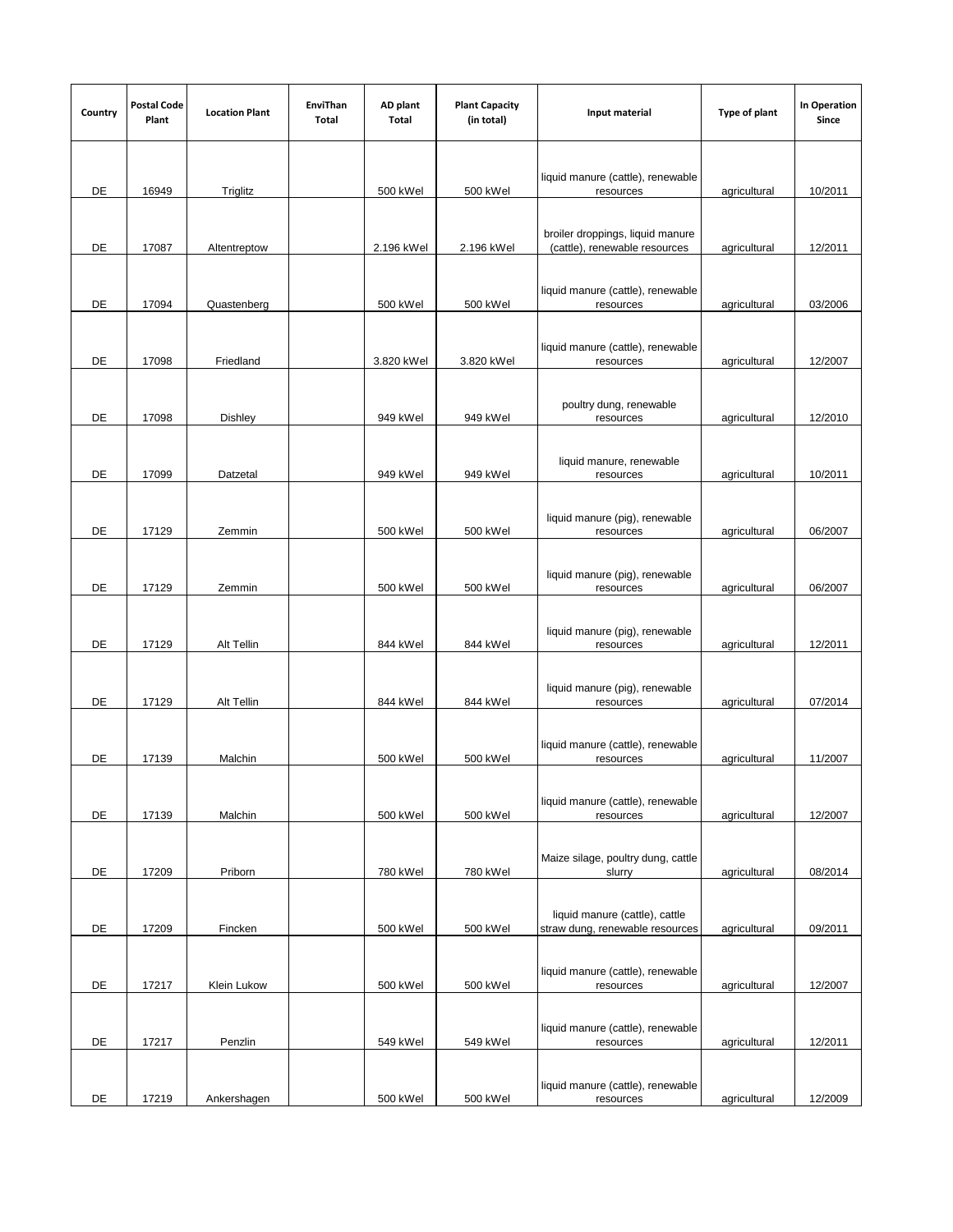| Country | <b>Postal Code</b><br>Plant | <b>Location Plant</b>   | EnviThan<br>Total | AD plant<br>Total | <b>Plant Capacity</b><br>(in total) | Input material                                                     | Type of plant | In Operation<br>Since |
|---------|-----------------------------|-------------------------|-------------------|-------------------|-------------------------------------|--------------------------------------------------------------------|---------------|-----------------------|
| DE      | 17268                       | Hessenhöhe              |                   | 500 kWel          | 500 kWel                            | liquid manure (cattle), renewable<br>resources                     | agricultural  | 11/2007               |
| DE      | 17268                       | <b>Templin Reinfeld</b> |                   | 499 kWel          | 499 kWel                            | liquid manure (pig), renewable<br>resources                        | agricultural  | 12/2011               |
| DE      | 17268                       | Fürstenhagen            |                   | 2.630 kWel        | 2.630 kWel                          | liquid manure (cattle and pig),<br>renewable resources             | agricultural  | 12/2011               |
| DE      | 17291                       | Prenzlau                |                   | 2.000 kWel        | 2.000 kWel                          | liquid manure, renewable<br>resources                              | agricultural  | 12/2007               |
| DE      | 17291                       | Parmen                  |                   | 2.630 kWel        | 2.630 kWel                          | liquid manure (cattle and pig),<br>renewable resources             | agricultural  | 10/2011               |
| DE      | 17319                       | Medow                   |                   | 500 kWel          | 500 kWel                            | liquid manure (pig), renewable<br>resources                        | agricultural  | 09/2011               |
| DE      | 17328                       | Penkun                  |                   | 20.000 kWel       | 20.000 kWel                         | liquid manure (pig), renewable<br>resources                        | agricultural  | 11/2007               |
| DE      | 17373                       | Lübs                    |                   | 500 kWel          | 500 kWel                            | liquid manure (cattle), renewable<br>resources                     | agricultural  | 08/2010               |
| DE      | 17375                       | Liepgarten              |                   | 499 kWel          | 499 kWel                            | liquid manure (cattle), renewable<br>resources                     | agricultural  | 12/2011               |
| DE      | 17389                       | Anklam                  |                   | 2.745 kWel        | 2.745 kWel                          | liquid manure (pig), renewable<br>resources                        | agricultural  | 11/2005               |
| DE      | 17392                       | Putzar                  |                   | 949 kWel          | 949 kWel                            | broiler droppings, liquid manure,<br>renewable resources           | agricultural  | 05/2011               |
| DE      | 17438                       | Wolgast                 |                   | 1.250 kWel        | 1.250 kWel                          | liquid manure (pig), renewable<br>resources                        | agricultural  | 11/2006               |
| DE      | 17438                       | Wolgast                 |                   | 625 kWel          | 625 kWel                            | liquid manure (pig), renewable<br>resources                        | agricultural  | 10/2007               |
| DE      | 18246                       | Passin                  |                   | 526 kWel          | 526 kWel                            | liquid manure (cattle), renewable<br>resources                     | agricultural  | 05/2008               |
| DE      | 18246                       | <b>Bützow</b>           |                   | 2.722 kWel        | 2.722 kWel                          | liquid manure (cattle), renewable<br>resources                     | agricultural  | 03/2008               |
| DE      | 18246                       | <b>Bützow</b>           |                   | 526 kWel          | 526 kWel                            | poultry dung, liquid manure (pig<br>+ cattle), renewable resources | agricultural  | 12/2011               |
| DE      | 18249                       | Tarnow                  |                   | 500 kWel          | 500 kWel                            | liquid manure (cattle), renewable<br>resources                     | agricultural  | 11/2009               |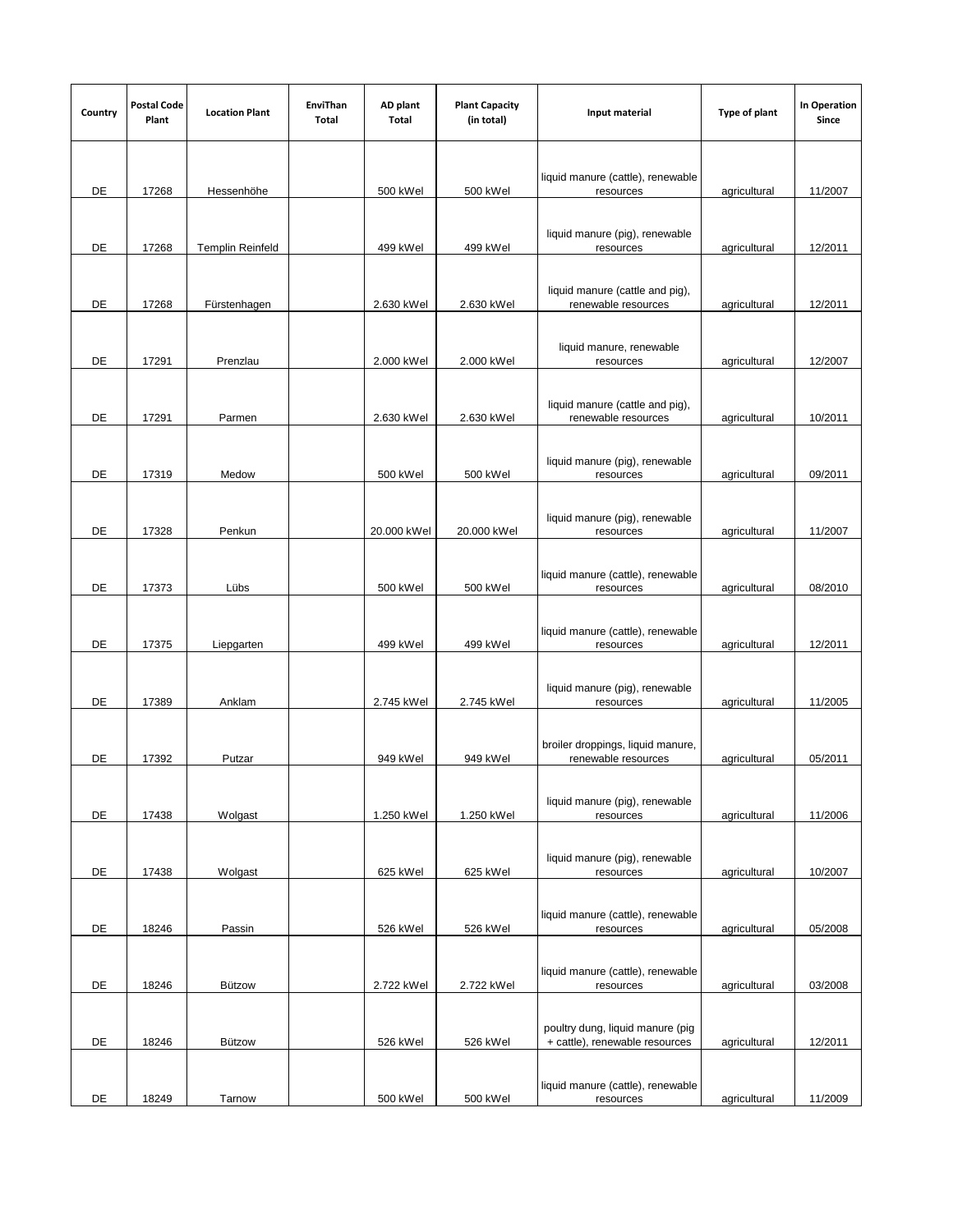| Country | <b>Postal Code</b><br>Plant | <b>Location Plant</b>    | EnviThan<br>Total     | AD plant<br>Total | <b>Plant Capacity</b><br>(in total) | Input material                                 | Type of plant | In Operation<br>Since |
|---------|-----------------------------|--------------------------|-----------------------|-------------------|-------------------------------------|------------------------------------------------|---------------|-----------------------|
|         |                             |                          |                       |                   |                                     |                                                |               |                       |
| DE      | 18273                       | Güstrow                  | 5.000 Nm <sup>3</sup> | 12.000 kWel       | 22.000 kWel                         | liquid manure, renewable<br>resources          | agricultural  | 12/2009               |
| DE      | 18276                       | Prüzen                   |                       | 500 kWel          | 500 kWel                            | liquid manure (pig), renewable<br>resources    | agricultural  | 02/2010               |
| DE      | 18276                       | Reimershagen             |                       | 527 kWel          | 527 kWel                            | liquid manure (pig), renewable<br>resources    | agricultural  | 09/2013               |
| DE      | 18292                       | <b>Bellin</b>            |                       | 500 kWel          | 500 kWel                            | liquid manure, renewable<br>resources          | agricultural  | 08/2011               |
| DE      | 18519                       | Miltzow-<br>Reinkenhagen |                       | 500 kWel          | 500 kWel                            | liquid manure (cattle), renewable<br>resources | agricultural  | 11/2007               |
| DE      | 18519                       | Horst                    |                       | 549 kWel          | 549 kWel                            | renewable resources                            | agricultural  | 07/2015               |
| DE      | 19079                       | Sukow                    |                       | 2.447 kWel        | 2.447 kWel                          | liquid manure (pig), renewable<br>resources    | agricultural  | 07/2006               |
| DE      | 19089                       | Settin                   |                       | 500 kWel          | 500 kWel                            | liquid manure, renewable<br>resources          | agricultural  | 09/2010               |
| DE      | 19205                       | Paetrow                  |                       | 500 kWel          | 500 kWel                            | liquid manure (pig), renewable<br>resources    | agricultural  | 10/2009               |
| DE      | 19217                       | Thandorf                 |                       | 499 kWel          | 499 kWel                            | liquid manure (pig), renewable<br>resources    | agricultural  | 12/2011               |
| DE      | 19217                       | Rhena                    |                       | 526 kWel          | 526 kWel                            | renewable resources                            | agricultural  | 12/2011               |
| DE      | 19228                       | Fahrbinde                |                       | 500 kWel          | 500 kWel                            | liquid manure (pig), renewable<br>resources    | agricultural  | 01/2011               |
| DE      | 19230                       | Kuhstorf                 |                       | 500 kWel          | 500 kWel                            | liquid manure, renewable<br>resources          | agricultural  | 04/2007               |
| DE      | 19230                       | <b>Bresegard</b>         |                       | 549 kWel          | 549 kWel                            | liquid manure (cattle), renewable<br>resources | agricultural  | 06/2008               |
| DE      | 19230                       | Kirch Jesar              |                       | 500 kWel          | 500 kWel                            | liquid manure, renewable<br>resources          | agricultural  | 11/2010               |
| DE      | 19243                       | Körchow                  |                       | 500 kWel          | 500 kWel                            | liquid manure (cattle), renewable<br>resources | agricultural  | 06/2008               |
| DE      | 19273                       | Melkhof                  |                       | 500 kWel          | 500 kWel                            | liquid manure (pig), renewable<br>resources    | agricultural  | 12/2007               |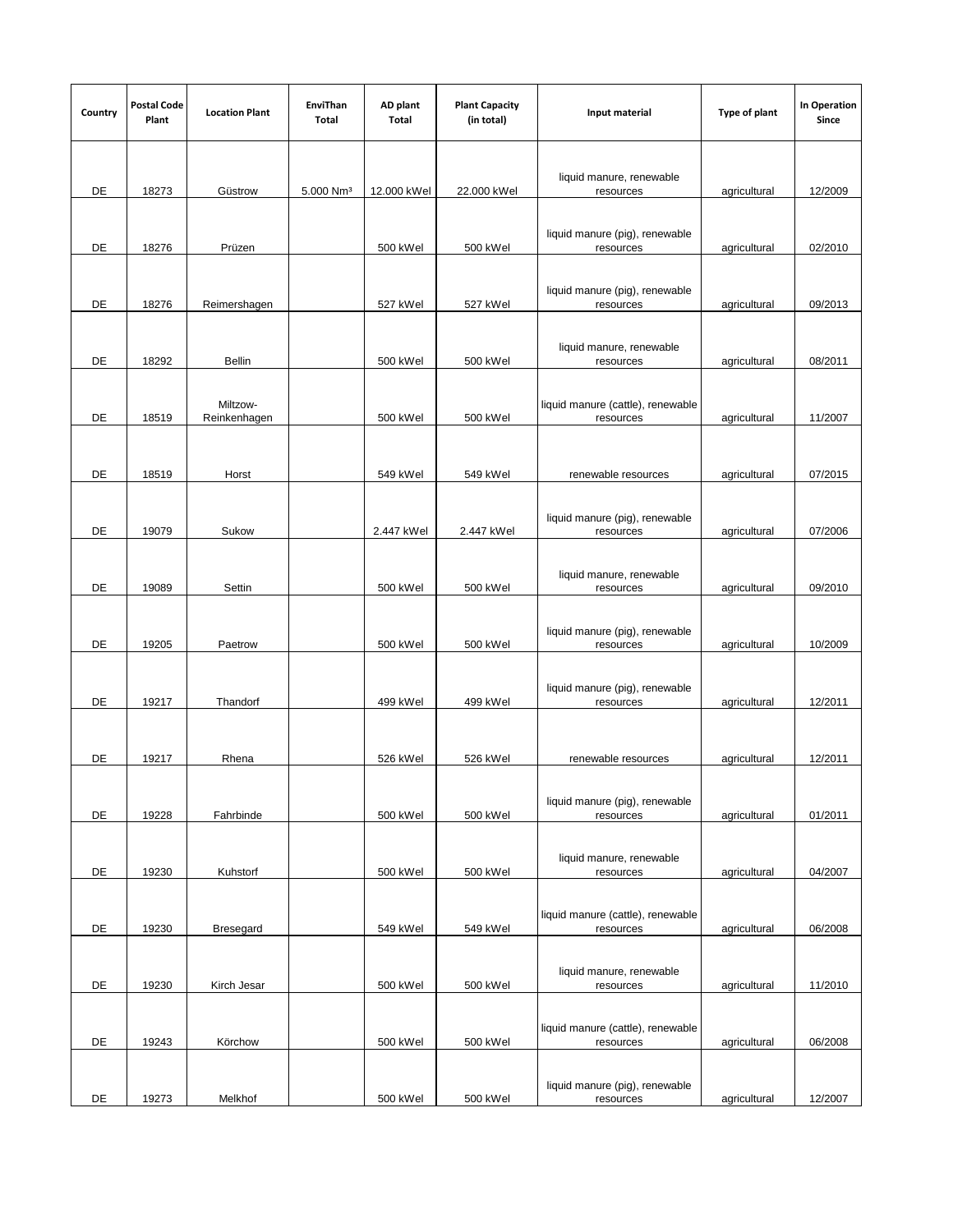| Country | <b>Postal Code</b><br>Plant | <b>Location Plant</b> | EnviThan<br>Total | AD plant<br>Total | <b>Plant Capacity</b><br>(in total) | Input material                                                 | Type of plant | In Operation<br>Since |
|---------|-----------------------------|-----------------------|-------------------|-------------------|-------------------------------------|----------------------------------------------------------------|---------------|-----------------------|
| DE      | 19273                       | Neuhaus -<br>Rosien   |                   | 500 kWel          | 500 kWel                            | liquid manure (pig), renewable<br>resources                    | agricultural  | 01/2009               |
| DE      | 19273                       | Darchau               |                   | 2.630 kWel        | 2.630 kWel                          | liquid manure (cattle and pig),<br>renewable resources, beets  | agricultural  | 12/2011               |
| DE      | 19288                       | Wöbbelin              |                   | 1.049 kWel        | 1.049 kWel                          | liquid manure, renewable<br>resources                          | agricultural  | 09/2005               |
| DE      | 19288                       | Wöbbelin              |                   | 1.049 kWel        | 1.049 kWel                          | liquid manure (cattle), renewable<br>resources                 | agricultural  | 12/2007               |
| DE      | 19288                       | Göhlen                |                   | 500 kWel          | 500 kWel                            | liquid manure (cattle), renewable<br>resources                 | agricultural  | 12/2011               |
| DE      | 19294                       | Dadow                 |                   | 500 kWel          | 500 kWel                            | liquid manure (pig), renewable<br>resources                    | agricultural  | 10/2006               |
| DE      | 19306                       | Klein Laasch          |                   | 837 kWel          | 837 kWel                            | renewable resources                                            | agricultural  | 12/2012               |
| DE      | 19306                       | Brenz                 |                   | 527 kWel          | 527 kWel                            | liquid manure (pig), renewable<br>resources                    | agricultural  | 11/2013               |
| DE      | 19348                       | Quitzow               |                   | 526 kWel          | 526 kWel                            | liquid manure (cattle), renewable<br>resources                 | agricultural  | 10/2011               |
| DE      | 19348                       | Perleberg             |                   | 527 kWel          | 527 kWel                            | liquid manure (pig), renewable<br>resources                    | agricultural  | 09/2013               |
| DE      | 19357                       | Karstädt              |                   | 549 kWel          | 549 kWel                            | poultry slurry, liquid manure<br>(cattle), renewable resources | agricultural  | 12/2011               |
| DE      | 19370                       | Parchim               |                   | 1.000 kWel        | 1.000 kWel                          | liquid manure (cattle), renewable<br>resources                 | agricultural  | 06/2006               |
| DE      | 19372                       | Stresendorf           |                   | 500 kWel          | 500 kWel                            | liquid manure (pig), renewable<br>resources                    | agricultural  | 09/2006               |
| DE      | 19372                       | Spornitz              |                   | 500 kWel          | 500 kWel                            | liquid manure (pig), renewable<br>resources                    | agricultural  | 12/2007               |
| DE      | 19372                       | Karrenzin             |                   | 1.000 kWel        | 1.000 kWel                          | liquid manure (pig), renewable<br>resources                    | agricultural  | 02/2010               |
| DE      | 19374                       | Ruest                 |                   | 500 kWel          | 500 kWel                            | liquid manure, renewable<br>resources                          | agricultural  | 01/2008               |
| DE      | 19376                       | Tessenow              |                   | 500 kWel          | 500 kWel                            | liquid manure, renewable<br>resources                          | agricultural  | 06/2007               |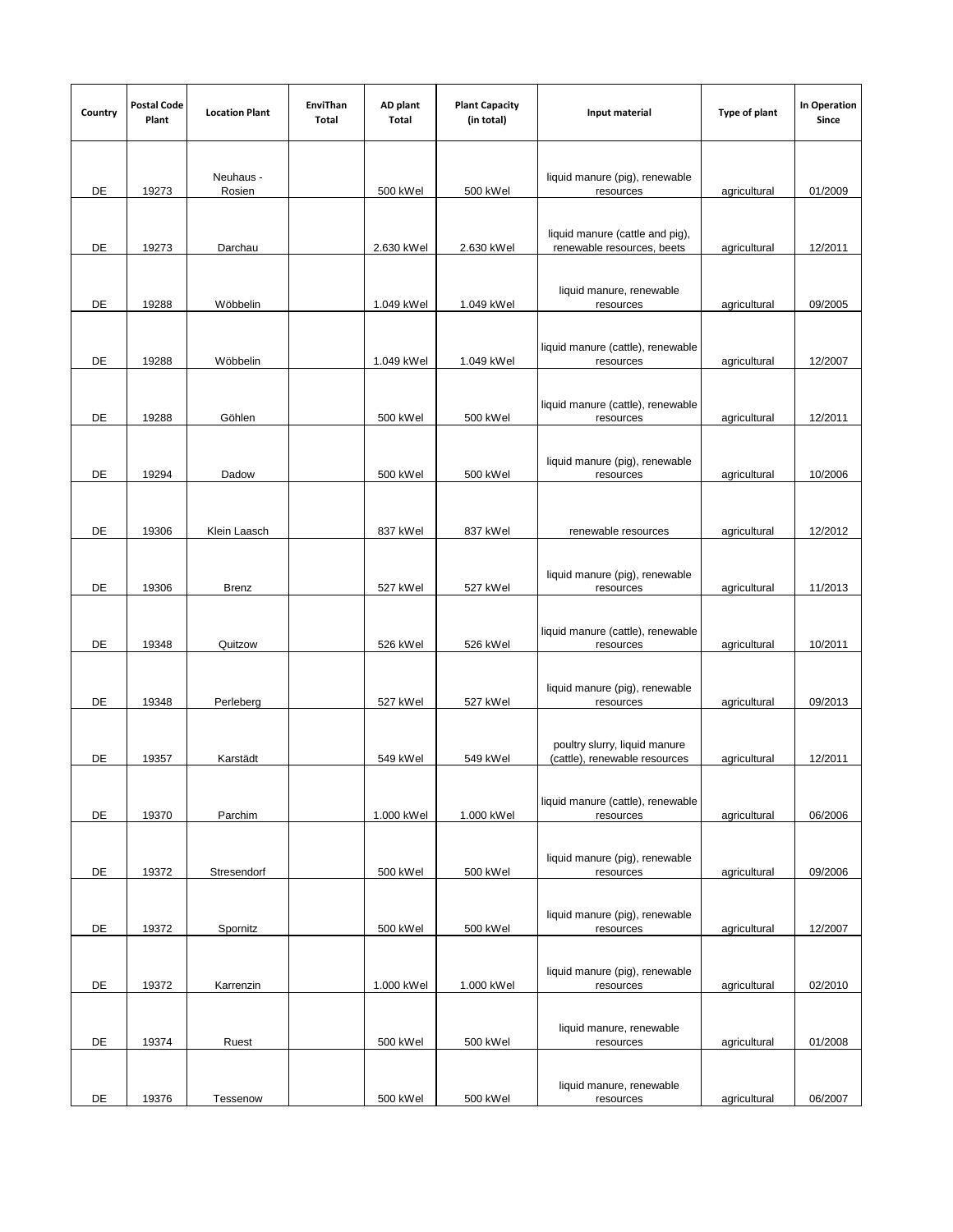| Country             | <b>Postal Code</b><br>Plant | <b>Location Plant</b> | EnviThan<br>Total   | AD plant<br>Total | <b>Plant Capacity</b><br>(in total) | Input material                                                    | Type of plant | In Operation<br>Since |
|---------------------|-----------------------------|-----------------------|---------------------|-------------------|-------------------------------------|-------------------------------------------------------------------|---------------|-----------------------|
| DE                  | 19376                       | Tessenow              |                     | 500 kWel          | 500 kWel                            | liquid manure, renewable<br>resources                             | agricultural  | 06/2007               |
|                     |                             |                       |                     |                   |                                     |                                                                   |               |                       |
| DE                  | 19386                       | Lutheran              |                     | 500 kWel          | 500 kWel                            | liquid manure, renewable<br>resources                             | agricultural  | 06/2006               |
| DE                  | 19386                       | Gallin                |                     | 549 kWel          | 549 kWel                            | liquid manure, renewable<br>resources                             | agricultural  | 07/2006               |
| DE                  | 19386                       | Gallin                |                     | 500 kWel          | 500 kWel                            | liquid manure (cattle), renewable<br>resources                    | agricultural  | 06/2008               |
|                     |                             |                       |                     |                   |                                     |                                                                   |               |                       |
| DE                  | 19386                       | Gallin                |                     | 549 kWel          | 549 kWel                            | liquid manure (cattle), renewable<br>resources                    | agricultural  | 10/2008               |
| DE                  | 19395                       | Zarchlin              |                     | 500 kWel          | 500 kWel                            | liquid manure (cattle), renewable<br>resources                    | agricultural  | 11/2007               |
|                     |                             |                       |                     |                   |                                     |                                                                   |               |                       |
| DE                  | 21354                       | Bleckede              |                     | 500 kWel          | 500 kWel                            | liquid manure, renewable<br>resources                             | agricultural  | 03/2007               |
| DE                  | 21401                       | Thomasburg            |                     | 549 kWel          | 549 kWel                            | liquid manure (pig), renewable<br>resources                       | agricultural  | 12/2009               |
| DE                  | 21789                       | Wingst                |                     | 500 kWel          | 500 kWel                            | liquid manure (cattle), renewable<br>resources                    | agricultural  | 10/2006               |
|                     |                             |                       |                     |                   |                                     |                                                                   |               |                       |
| DE                  | 23743                       | Grömitz               |                     | 330 kWel          | 330 kWel                            | liquid manure (pig), renewable<br>resources                       | agricultural  | 11/2006               |
| DE                  | 23883                       | <b>Neu Sterley</b>    |                     | 1.723 kWel        | 1.723 kWel                          | liquid manure (pig), renewable<br>resources                       | agricultural  | 10/2005               |
| DE                  | 23903                       | Ratzeburg             |                     | 635 kWel          | 635 kWel                            | liquid manure (cattle), renewable<br>resources                    | agricultural  | 12/2011               |
|                     |                             |                       |                     |                   |                                     |                                                                   |               |                       |
| DE                  | 23968                       | Zierow                |                     | 500 kWel          | 500 kWel                            | liquid manure (cattle), renewable<br>resources                    | agricultural  | 12/2009               |
| DE                  | 23972                       | Dorf Mecklen-<br>burg |                     | 500 kWel          | 500 kWel                            | cattle straw dung, liquid manure<br>(cattle), renewable resources | agricultural  | 04/2009               |
|                     |                             |                       |                     |                   |                                     |                                                                   |               |                       |
| DE                  | 23974                       | Neuburg               | 700 Nm <sup>3</sup> |                   | 2.996 kWel                          | renewable resources                                               | agricultural  | 12/2015               |
| $\mathsf{DE}% _{T}$ | 24327                       | Futterkamp            |                     | 330 kWel          | 330 kWel                            | liquid manure (cattle and pig),<br>renewable resources            | agricultural  | 02/2005               |
|                     |                             |                       |                     |                   |                                     |                                                                   |               |                       |
| DE                  | 24340                       | Windeby               |                     | 500 kWel          | 500 kWel                            | water, renewable resources                                        | agricultural  | 12/2006               |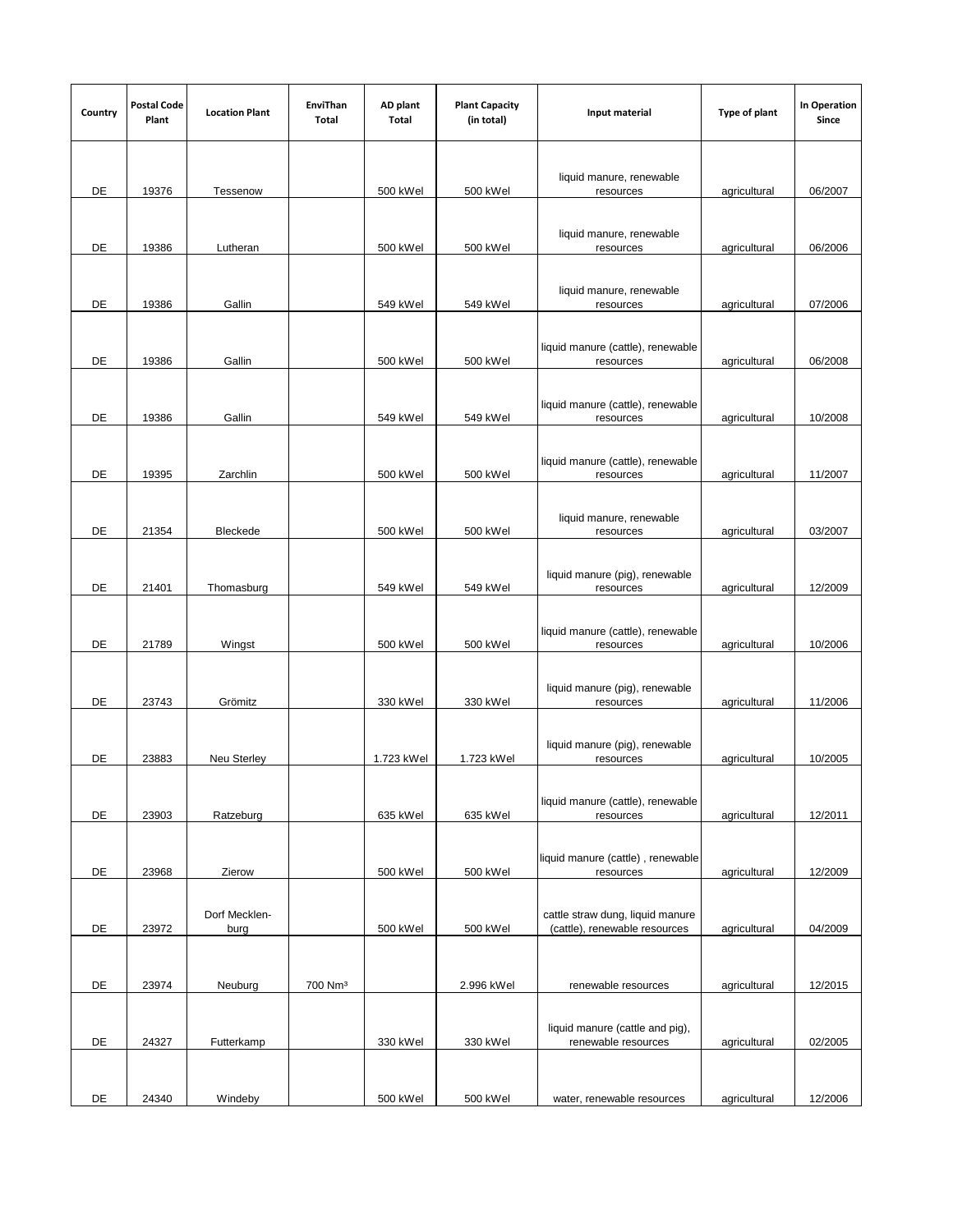| Country | <b>Postal Code</b><br>Plant | <b>Location Plant</b> | EnviThan<br>Total | AD plant<br>Total | <b>Plant Capacity</b><br>(in total) | Input material                                 | Type of plant | In Operation<br>Since |
|---------|-----------------------------|-----------------------|-------------------|-------------------|-------------------------------------|------------------------------------------------|---------------|-----------------------|
|         |                             |                       |                   |                   |                                     |                                                |               |                       |
|         |                             |                       |                   |                   |                                     |                                                |               |                       |
| DE      | 24340                       | Windeby               |                   | 590 kWel          | 590 kWel                            | liquid manure (cattle), renewable<br>resources | agricultural  | 10/2012               |
|         |                             |                       |                   |                   |                                     |                                                |               |                       |
|         |                             |                       |                   |                   |                                     | liquid manure (cattle), renewable              |               |                       |
| DE      | 24392                       | Boren                 |                   | 1.000 kWel        | 1.000 kWel                          | resources                                      | agricultural  | 09/2007               |
|         |                             |                       |                   |                   |                                     |                                                |               |                       |
| DE      | 24852                       | Sollerup              |                   | 500 kWel          | 500 kWel                            | mixed liquid manure, renewable<br>resources    | agricultural  | 09/2005               |
|         |                             |                       |                   |                   |                                     |                                                |               |                       |
|         |                             |                       |                   |                   |                                     | mixed liquid manure, renewable                 |               |                       |
| DE      | 24852                       | Sollerup              |                   | 500 kWel          | 500 kWel                            | resources                                      | agricultural  | 09/2005               |
|         |                             |                       |                   |                   |                                     | mixed liquid manure, renewable                 |               |                       |
| DE      | 24852                       | Sollerup              |                   | 625 kWel          | 625 kWel                            | resources                                      | agricultural  | 12/2006               |
|         |                             |                       |                   |                   |                                     |                                                |               |                       |
| DE      | 24980                       | Nordhackstedt         |                   | 500 kWel          | 500 kWel                            | liquid manure (cattle), renewable<br>resources | agricultural  | 06/2007               |
|         |                             |                       |                   |                   |                                     |                                                |               |                       |
|         |                             |                       |                   |                   |                                     | mixed liquid manure, renewable                 |               |                       |
| DE      | 24980                       | Schafflund            |                   | 500 kWel          | 500 kWel                            | resources                                      | agricultural  | 12/2007               |
|         |                             |                       |                   |                   |                                     |                                                |               |                       |
| DE      | 24980                       | Maynfeld              |                   | 500 kWel          | 500 kWel                            | liquid manure (pig), renewable<br>resources    | agricultural  | 12/2006               |
|         |                             |                       |                   |                   |                                     |                                                |               |                       |
|         |                             |                       |                   |                   |                                     | liquid manure (cattle), renewable              |               |                       |
| DE      | 24980                       | Meyn                  |                   | 500 kWel          | 500 kWel                            | resources                                      | agricultural  | 12/2010               |
|         |                             |                       |                   |                   |                                     | liquid manure (pig), renewable                 |               |                       |
| DE      | 25821                       | Reußenköge            |                   | 330 kWel          | 330 kWel                            | resources                                      | agricultural  | 05/2006               |
|         |                             |                       |                   |                   |                                     |                                                |               |                       |
| DE      | 25836                       | Kirchspiel<br>Garding |                   | 500 kWel          | 500 kWel                            | liquid manure (cattle), renewable<br>resources | agricultural  | 12/2007               |
|         |                             |                       |                   |                   |                                     |                                                |               |                       |
|         |                             |                       |                   |                   |                                     | mixed liquid manure, renewable                 |               |                       |
| DE      | 25849                       | Pellworm              |                   | 500 kWel          | 500 kWel                            | resources                                      | agricultural  | 10/2005               |
|         |                             |                       |                   |                   |                                     |                                                |               |                       |
| DE      | 25884                       | Viöl                  |                   | 1.250 kWel        | 1.250 kWel                          | mixed liquid manure, renewable<br>resources    | agricultural  | 12/2004               |
|         |                             |                       |                   |                   |                                     |                                                |               |                       |
|         |                             |                       |                   |                   |                                     |                                                |               |                       |
| DE      | 26169                       | Friesoythe            |                   | 499 kWel          | 499 kWel                            | liquid manure (pig), maize silage              | agricultural  | 05/2011               |
|         |                             |                       |                   |                   |                                     |                                                |               |                       |
| DE      | 26169                       | Friesoythe            |                   | 370 kWel          | 370 kWel                            | liquid manure (pig), renewable<br>resources    | agricultural  | 02/2003               |
|         |                             |                       |                   |                   |                                     |                                                |               |                       |
|         |                             | Friesoythe/           |                   |                   |                                     | mixed liquid manure, renewable                 |               |                       |
| DE      | 26169                       | Neuscharrel           |                   | 345 kWel          | 345 kWel                            | resources                                      | agricultural  | 03/2004               |
|         |                             | Friesoythe/           |                   |                   |                                     | mixed liquid manure, renewable                 |               |                       |
| DE      | 26169                       | Altenoythe            |                   | 345 kWel          | 345 kWel                            | resources                                      | agricultural  | 02/2004               |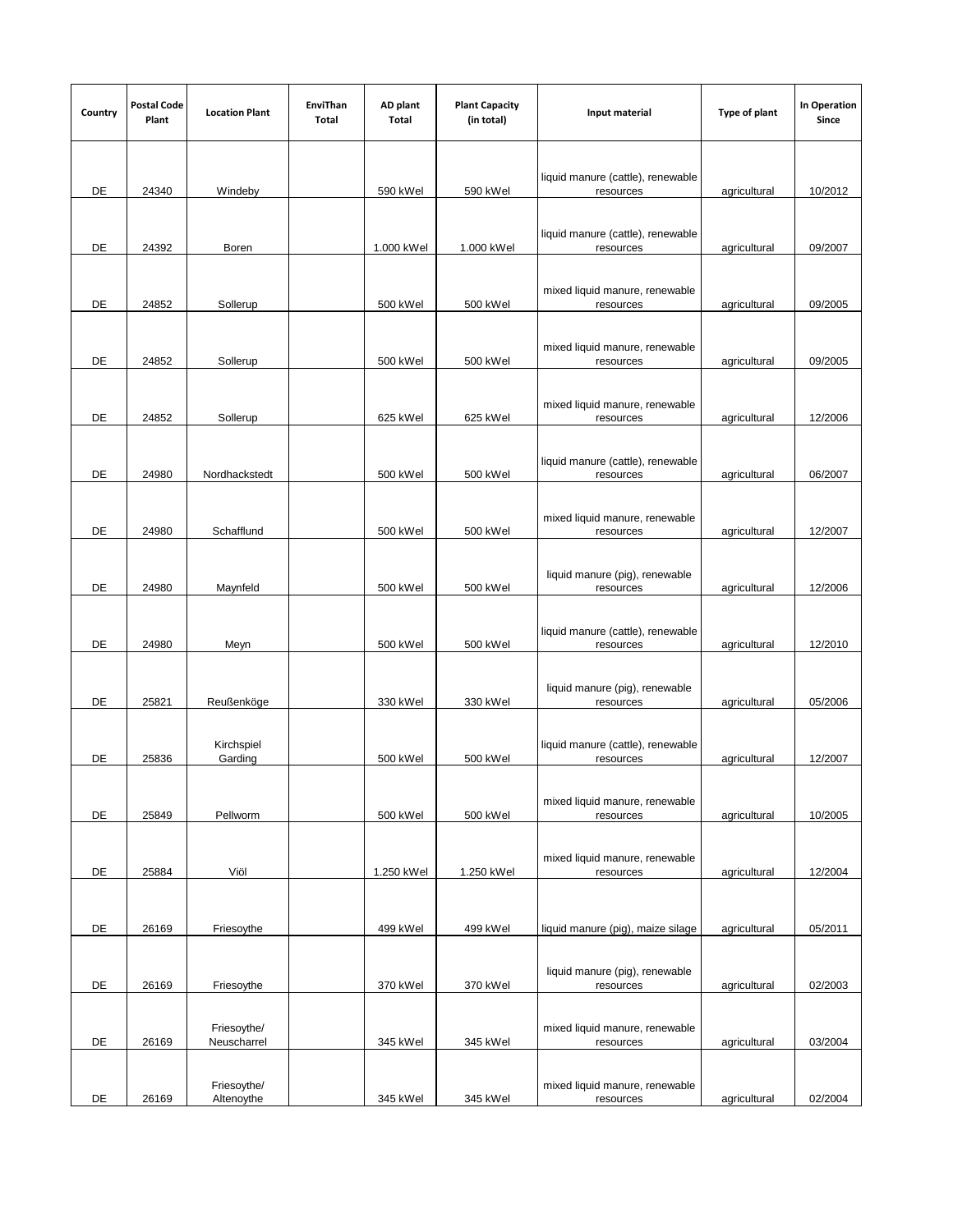| Country | <b>Postal Code</b><br>Plant | <b>Location Plant</b>     | EnviThan<br>Total | AD plant<br>Total | <b>Plant Capacity</b><br>(in total) | Input material                                             | Type of plant | In Operation<br>Since |
|---------|-----------------------------|---------------------------|-------------------|-------------------|-------------------------------------|------------------------------------------------------------|---------------|-----------------------|
| DE      | 26169                       | Friesoythe/<br>Neuvrees   |                   | 345 kWel          | 345 kWel                            | liquid manure (cattle and pig),<br>renewable resources     | agricultural  | 02/2005               |
| DE      | 26169                       | Friesoythe/<br>Markhausen |                   | 500 kWel          | 500 kWel                            | liquid manure, renewable<br>resources                      | agricultural  | 08/2005               |
| DE      | 26169                       | Friesoythe                |                   | 500 kWel          | 500 kWel                            | liquid manure, renewable<br>resources                      | agricultural  | 08/2005               |
| DE      | 26169                       | Friesoythe                |                   | 345 kWel          | 345 kWel                            | liquid manure (cattle), renewable<br>resources             | agricultural  | 10/2005               |
| DE      | 26169                       | Friesoythe                |                   | 500 kWel          | 500 kWel                            | liquid manure (pig), renewable<br>resources                | agricultural  | 01/2006               |
| DE      | 26169                       | Friesoythe                |                   | 345 kWel          | 345 kWel                            | liquid manure (pig), renewable<br>resources                | agricultural  | 06/2006               |
| DE      | 26169                       | Friesoythe                |                   | 500 kWel          | 500 kWel                            | liquid manure (cattle), renewable<br>resources             | agricultural  | 05/2008               |
| DE      | 26169                       | Friesoythe                |                   | 500 kWel          | 500 kWel                            | liquid manure (cattle), renewable<br>resources             | agricultural  | 12/2008               |
| DE      | 26169                       | Friesoythe                |                   | 526 kWel          | 526 kWel                            | liquid manure (cattle and pig),<br>renewable resources     | agricultural  | 12/2011               |
| DE      | 26169                       | Frisoythe                 |                   | 526 kWel          | 526 kWel                            | liquid manure (cattle and pig),<br>renewable resources     | agricultural  | 12/2011               |
| DE      | 26197                       | Ahlhorn                   |                   | 1.000 kWel        | 1.000 kWel                          | turkey manure, liquid manure<br>(pig), renewable resources | agricultural  | 09/2010               |
| DE      | 26206                       | Wardenburg                |                   | 500 kWel          | 500 kWel                            | mixed liquid manure, renewable<br>resources                | agricultural  | 11/2006               |
| DE      | 26215                       | Wiefelstede               |                   | 549 kWel          | 549 kWel                            | liquid manure (cattle), renewable<br>resources             | agricultural  | 11/2010               |
| DE      | 26219                       | Bösel                     |                   | 500 kWel          | 500 kWel                            | mixed liquid manure, renewable<br>resources                | agricultural  | 02/2004               |
| DE      | 26219                       | Bösel                     |                   | 500 kWel          | 500 kWel                            | liquid manure (pig), renewable<br>resources                | agricultural  | 12/2005               |
| DE      | 26219                       | Bösel                     |                   | 500 kWel          | 500 kWel                            | liquid manure (pig), renewable<br>resources                | agricultural  | 04/2007               |
| DE      | 26219                       | Bösel                     |                   | 500 kWel          | 500 kWel                            | liquid manure (pig), renewable<br>resources                | agricultural  | 11/2007               |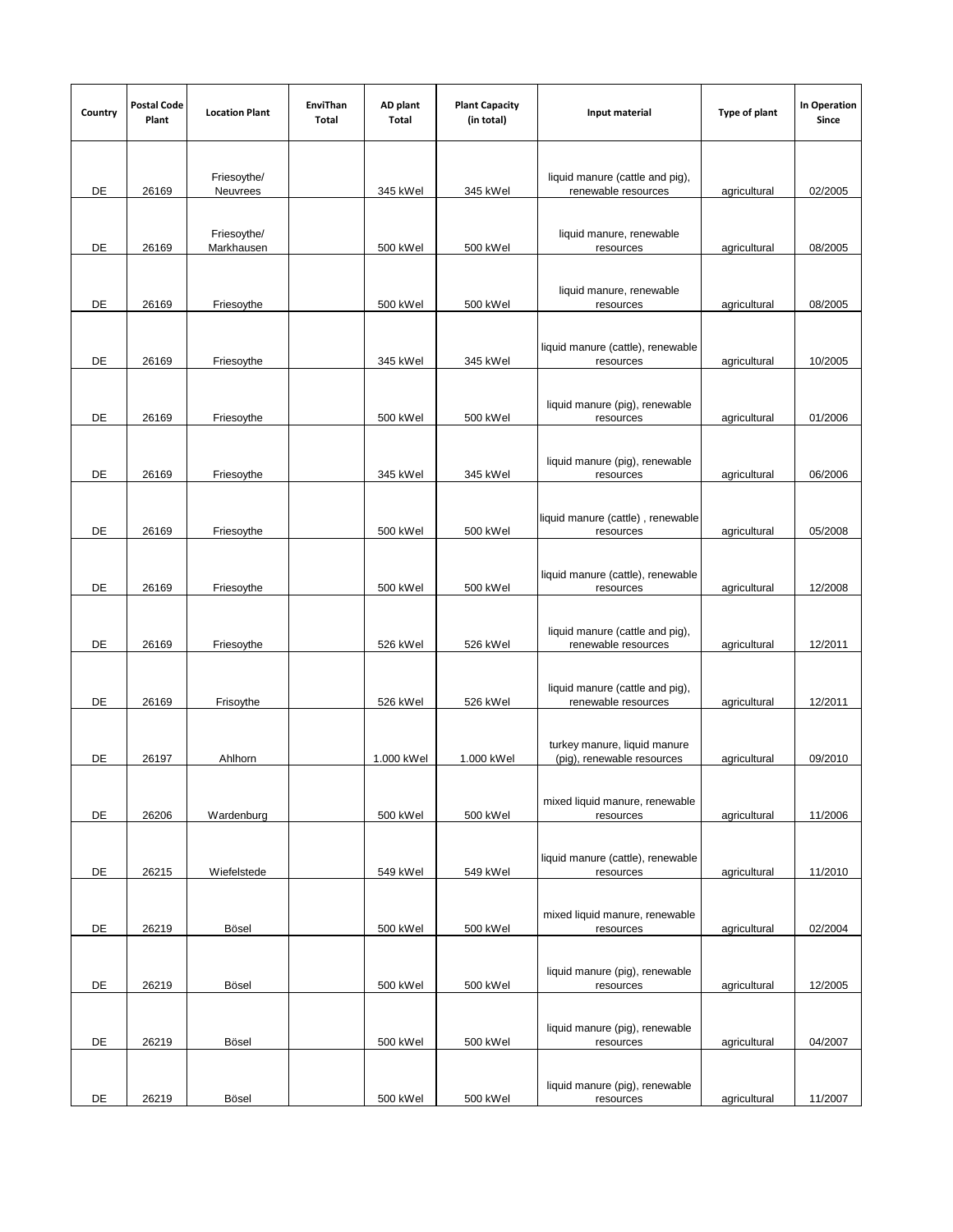| Country | <b>Postal Code</b><br>Plant | <b>Location Plant</b>  | EnviThan<br>Total | AD plant<br>Total | <b>Plant Capacity</b><br>(in total) | Input material                                 | Type of plant | <b>In Operation</b><br>Since |
|---------|-----------------------------|------------------------|-------------------|-------------------|-------------------------------------|------------------------------------------------|---------------|------------------------------|
| DE      | 26219                       | Bösel                  |                   | 637 kWel          | 637 kWel                            | liquid manure (cattle), renewable<br>resources | agricultural  | 11/2012                      |
| DE      | 26219                       | Bösel                  |                   | 500 kWel          | 500 kWel                            | liquid manure (pig), renewable<br>resources    | agricultural  | 12/2010                      |
| DE      | 26219                       | Friesoythe/<br>Bösel   |                   | 335 kWel          | 335 kWel                            | liquid manure (pig), renewable<br>resources    | agricultural  | 07/2002                      |
| DE      | 26553                       | Nesse                  |                   | 500 kWel          | 500 kWel                            | liquid manure, renewable<br>resources          | agricultural  | 05/2006                      |
| DE      | 26607                       | Aurich                 |                   | 500 kWel          | 500 kWel                            | liquid manure, renewable<br>resources          | agricultural  | 12/2006                      |
| DE      | 26607                       | Aurich                 |                   | 500 kWel          | 500 kWel                            | liquid manure (pig), renewable<br>resources    | agricultural  | 11/2006                      |
| DE      | 26607                       | Aurich                 |                   | 549 kWel          | 549 kWel                            | liquid manure (pig), renewable<br>resources    | agricultural  | 09/2006                      |
| DE      | 26676                       | Barßel                 |                   | 345 kWel          | 345 kWel                            | liquid manure (pig), renewable<br>resources    | agricultural  | 11/2003                      |
| DE      | 26676                       | Barßel                 |                   | 500 kWel          | 500 kWel                            | liquid manure (cattle), renewable<br>resources | agricultural  | 12/2007                      |
| DE      | 26683                       | Saterland/<br>Scharrel |                   | 345 kWel          | 345 kWel                            | liquid manure (cattle), renewable<br>resources | agricultural  | 12/2006                      |
| DE      | 26683                       | Sedelsberg             |                   | 500 kWel          | 500 kWel                            | liquid manure, renewable<br>resources          | agricultural  | 05/2008                      |
| DE      | 26817                       | Rhauderfehn            |                   | 500 kWel          | 500 kWel                            | liquid manure (cattle), renewable<br>resources | agricultural  | 08/2007                      |
| DE      | 26826                       | Weener                 |                   | 500 kWel          | 500 kWel                            | liquid manure (cattle), renewable<br>resources | agricultural  | 05/2011                      |
| DE      | 26835                       | Holtland               |                   | 370 kWel          | 370 kWel                            | liquid manure (cattle), renewable<br>resources | agricultural  | 04/2007                      |
| DE      | 26892                       | Lehe                   |                   | 500 kWel          | 500 kWel                            | liquid manure, renewable<br>resources          | agricultural  | 09/2011                      |
| DE      | 26899                       | Rhede                  |                   | 1.171 kWel        | 1.171 kWel                          | liquid manure (cattle), renewable<br>resources | agricultural  | 08/2007                      |
| DE      | 26901                       | Lorup                  |                   | 500 kWel          | 500 kWel                            | liquid manure (cattle), renewable<br>resources | agricultural  | 12/2008                      |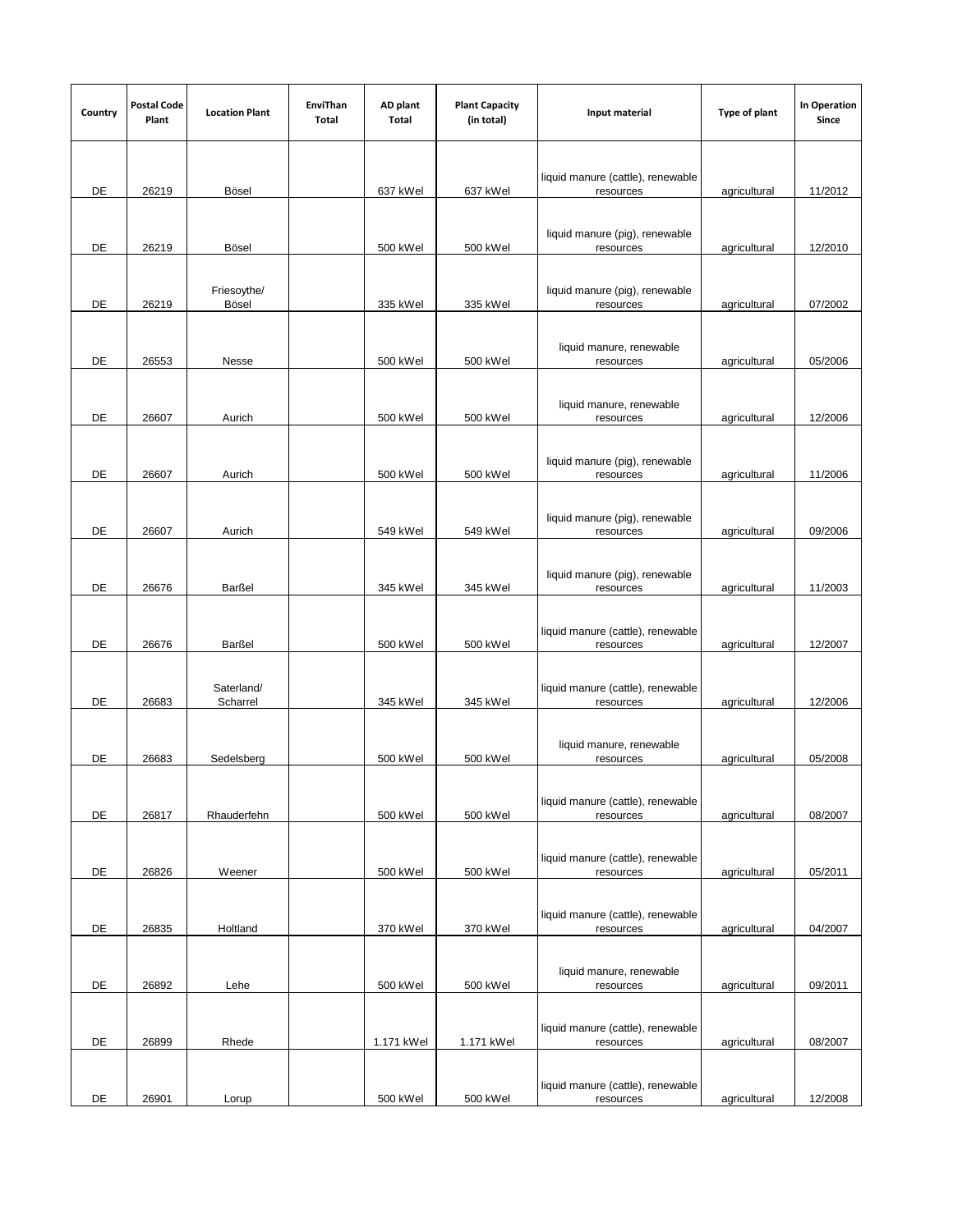| Country | <b>Postal Code</b><br>Plant | <b>Location Plant</b>      | EnviThan<br>Total | AD plant<br>Total | <b>Plant Capacity</b><br>(in total) | Input material                                                 | Type of plant | In Operation<br>Since |
|---------|-----------------------------|----------------------------|-------------------|-------------------|-------------------------------------|----------------------------------------------------------------|---------------|-----------------------|
| DE      | 26901                       | Rastdorf                   |                   | 499 kWel          | 499 kWel                            | liquid manure (pig), renewable<br>resources                    | agricultural  | 12/2011               |
| DE      | 26907                       | Walchum                    |                   | 500 kWel          | 500 kWel                            | liquid manure, renewable<br>resources                          | agricultural  | 12/2008               |
| DE      | 26907                       | Walchum                    |                   | 370 kWel          | 370 kWel                            | liquid manure (cattle), renewable<br>resources                 | agricultural  | 09/2011               |
| DE      | 26907                       | Walchum                    |                   | 854 kWel          | 854 kWel                            | liquid manure (pig), chicken<br>manure, renewable resources    | agricultural  | 06/2013               |
| DE      | 27243                       | Simmershausen              |                   | 500 kWel          | 500 kWel                            | liquid manure, renewable<br>resources                          | agricultural  | 01/2009               |
| DE      | 27356                       | Rotenburg                  |                   | 1.288 kWel        | 1.288 kWel                          | liquid manure (cattle), renewable<br>resources                 | agricultural  | 08/2007               |
| DE      | 27356                       | Rotenburg                  |                   | 549 kWel          | 549 kWel                            | liquid manure (cattle), renewable<br>resources                 | agricultural  | 12/2010               |
| DE      | 27383                       | Ostervesede                |                   | 625 kWel          | 625 kWel                            | liquid manure, renewable<br>resources                          | agricultural  | 11/2007               |
| DE      | 27383                       | Scheeßel<br>OT Ostervesede |                   | 500 kWel          | 500 kWel                            | liquid manure (pig), renewable<br>resources                    | agricultural  | 12/2010               |
| DE      | 27386                       | Hemsbünde                  |                   | 500 kWel          | 500 kWel                            | liquid manure (pig), renewable<br>resources                    | agricultural  | 05/2006               |
| DE      | 27404                       | Elsdorf                    |                   | 500 kWel          | 500 kWel                            | liquid manure, renewable<br>resources                          | agricultural  | 01/2008               |
| DE      | 27404                       | Zeven                      |                   | 500 kWel          | 500 kWel                            | liquid manure (pig), renewable<br>resources                    | agricultural  | 03/2011               |
| DE      | 27404                       | Gyhum                      |                   | 499 kWel          | 499 kWel                            | liquid manure (pig), renewable<br>resources                    | agricultural  | 12/2011               |
| DE      | 27432                       | Bremervörde                |                   | 549 kWel          | 549 kWel                            | liquid manure, renewable<br>resources                          | agricultural  | 11/2010               |
| DE      | 27616                       | Lunestedt                  |                   | 500 kWel          | 500 kWel                            | liquid manure (cattle), renewable<br>resources                 | agricultural  | 07/2007               |
| DE      | 27777                       | Ganderkesee                |                   | 499 kWel          | 499 kWel                            | broiler droppings, liquid manure<br>(pig), renewable resources | agricultural  | 12/2011               |
| DE      | 27798                       | Hude-Wüsting               |                   | 500 kWel          | 500 kWel                            | liquid manure, renewable<br>resources                          | agricultural  | 05/2008               |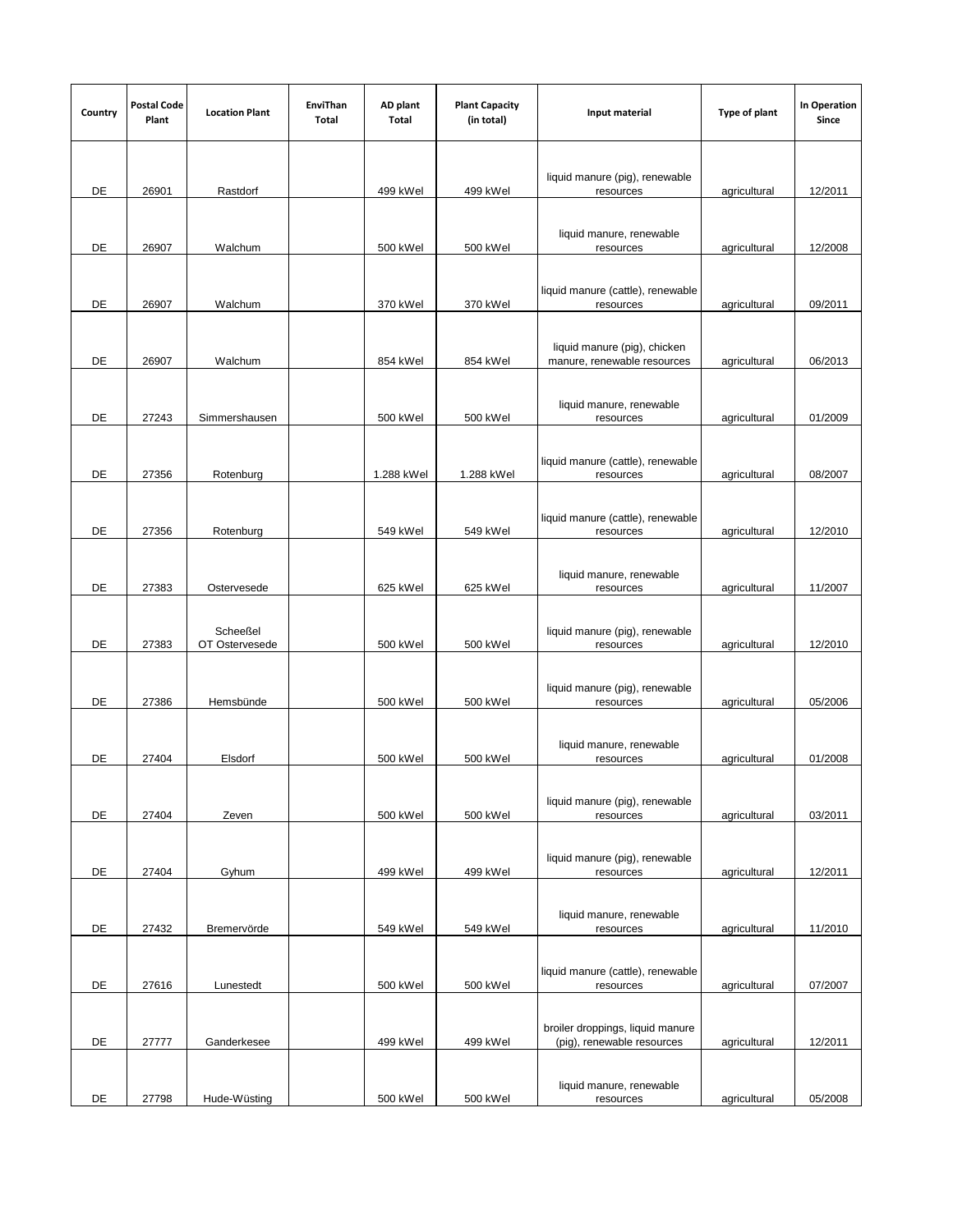| Country | <b>Postal Code</b><br>Plant | <b>Location Plant</b>     | EnviThan<br>Total   | AD plant<br>Total | <b>Plant Capacity</b><br>(in total) | Input material                                                    | Type of plant | <b>In Operation</b><br>Since |
|---------|-----------------------------|---------------------------|---------------------|-------------------|-------------------------------------|-------------------------------------------------------------------|---------------|------------------------------|
| DE      | 27801                       | Dötlingen                 |                     | 500 kWel          | 500 kWel                            | broiler droppings, liquid manure<br>(cattle), renewable resources | agricultural  | 09/2010                      |
| DE      | 28816                       | Stuhr                     |                     | 500 kWel          | 500 kWel                            | liquid manure (cattle), renewable<br>resources                    | agricultural  | 08/2010                      |
| DE      | 28876                       |                           |                     | 1.070 kWel        | 1.070 kWel                          | liquid manure (cattle; pig),<br>renewable resources               |               | 04/2011                      |
|         |                             | Oyten                     |                     |                   |                                     | mixed liquid manure, renewable                                    | agricultural  |                              |
| DE      | 29320                       | Herrmannsburg             |                     | 500 kWel          | 500 kWel                            | resources                                                         | agricultural  | 08/2006                      |
| DE      | 29320                       | Hermannsburg              |                     | 370 kWel          | 370 kWel                            | water, renewable resources                                        | agricultural  | 09/2011                      |
| DE      | 29328                       | Faßberg                   |                     | 500 kWel          | 500 kWel                            | liquid manure (pig), renewable<br>resources                       | agricultural  | 10/2005                      |
| DE      | 29410                       | Salzwedel                 |                     | 549 kWel          | 549 kWel                            | liquid manure (cattle), renewable<br>resources                    | agricultural  | 11/2010                      |
| DE      | 29410                       | Salzwedel/<br>Böddenstedt |                     | 549 kWel          | 549 kWel                            | liquid manure (cattle), renewable<br>resources                    | agricultural  | 12/2011                      |
| DE      | 29413                       | Bonese                    |                     | 500 kWel          | 500 kWel                            | liquid manure (pig), renewable<br>resources                       | agricultural  | 12/2008                      |
| DE      | 29413                       | Henningen                 |                     | 500 kWel          | 500 kWel                            | liquid manure (pig), renewable<br>resources                       | agricultural  | 08/2008                      |
| DE      | 29439                       | Lüchow                    |                     | 549 kWel          | 549 kWel                            | liquid manure (pig), renewable<br>resources                       | agricultural  | 11/2011                      |
| DE      | 29462                       | Wustrow                   |                     | 499 kWel          | 499 kWel                            | poultry dung, liquid manure (pig),<br>renewable resources         | agricultural  | 11/2011                      |
| DE      | 29468                       | Bergen                    |                     | 1.052 kWel        | 1.052 kWel                          | liquid manure (pig), renewable<br>resources                       | agricultural  | 04/2014                      |
| DE      | 29690                       | Lindwedel                 |                     | 637 kWel          | 637 kWel                            | liquid manure (pig), renewable<br>resources                       | agricultural  | 02/2011                      |
| DE      | 30826                       | Garbsen                   |                     | 500 kWel          | 500 kWel                            | liquid manure (cattle), renewable<br>resources                    | agricultural  | 12/2006                      |
| DE      | 30938                       | Burgwedel                 |                     | 500 kWel          | 500 kWel                            | water, renewable resources                                        | agricultural  | 05/2006                      |
| DE      | 31241                       | Ilsede                    | 700 Nm <sup>3</sup> |                   | 2.996 kWel                          | ÷,                                                                | agricultural  | 09/2017                      |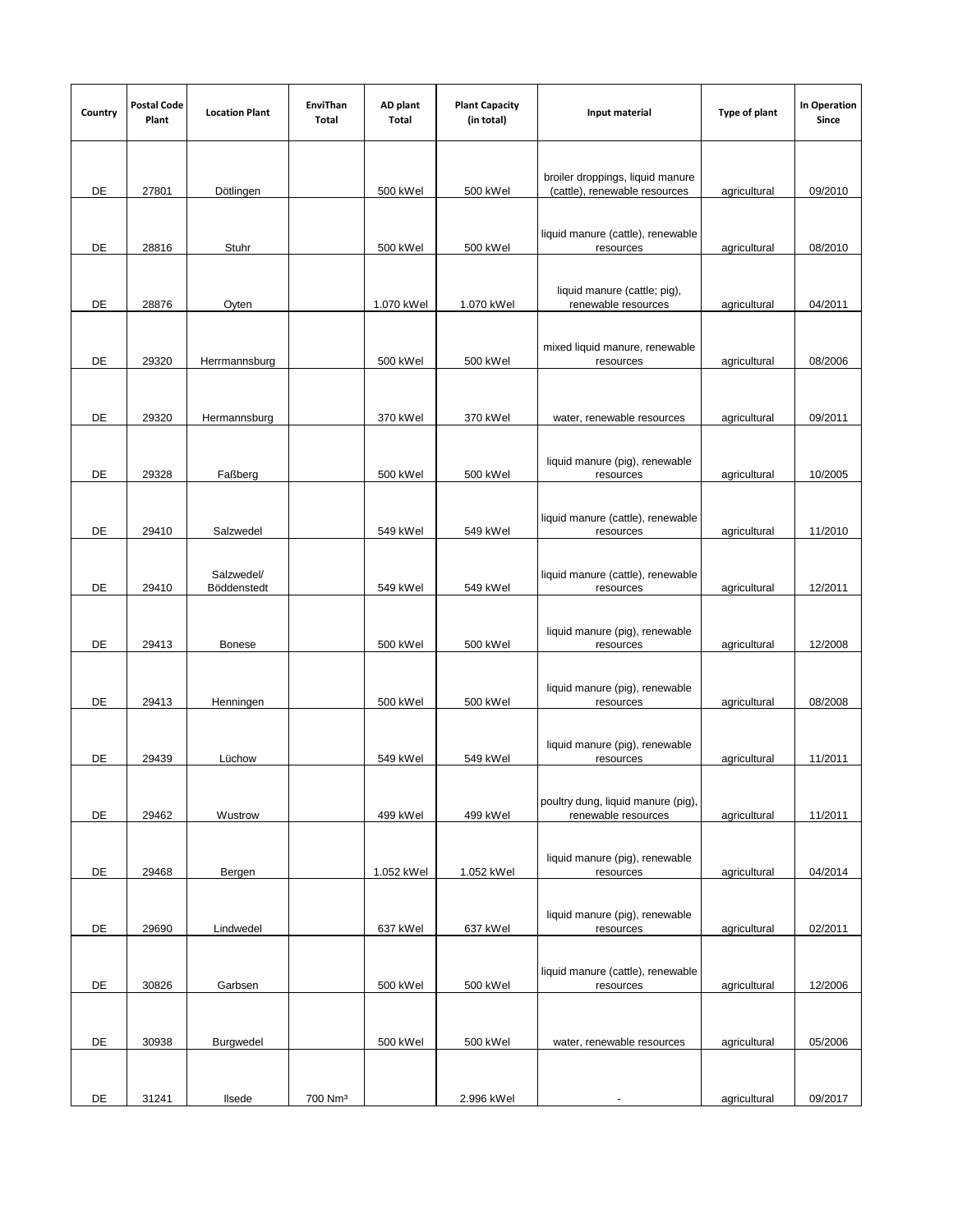| Country | <b>Postal Code</b><br>Plant | <b>Location Plant</b> | EnviThan<br>Total | AD plant<br>Total | <b>Plant Capacity</b><br>(in total) | Input material                                              | Type of plant | In Operation<br>Since |
|---------|-----------------------------|-----------------------|-------------------|-------------------|-------------------------------------|-------------------------------------------------------------|---------------|-----------------------|
| DE      | 31848                       | Bad Münder            |                   | 1.098 kWel        | 1.098 kWel                          | liquid manure (cattle), renewable<br>resources              | agricultural  | 12/2007               |
| DE      | 31867                       | Hülsede               |                   | 500 kWel          | 500 kWel                            | liquid manure (cattle), renewable<br>resources              | agricultural  | 12/2006               |
| DE      | 32351                       | Stemwede              |                   | 400 kWel          | 400 kWel                            | liquid manure (pig), renewable<br>resources                 | agricultural  | 12/2011               |
| DE      | 32369                       | Rahden                |                   | 500 kWel          | 500 kWel                            | mixed liquid manure, renewable<br>resources                 | agricultural  | 12/2007               |
| DE      | 32369                       | Rahden                |                   | 500 kWel          | 500 kWel                            | liquid manure, renewable<br>resources                       | agricultural  | 12/2010               |
| DE      | 32425                       | Minden                |                   | 1.438 kWel        | 1.438 kWel                          | renewable resources, liquid<br>manure (pig)                 | agricultural  |                       |
| DE      | 32469                       | Petershagen           |                   | 400 kWel          | 400 kWel                            | liquid manure (pig), renewable<br>resources                 | agricultural  | 12/2005               |
| DE      | 32602                       | Vlotho-Exter          |                   | 549 kWel          | 549 kWel                            | liquid manure (pig), renewable<br>resources                 | agricultural  | 12/2011               |
| DE      | 33034                       | <b>Brakel</b>         |                   | 600 kWel          | 600 kWel                            | liquid manure (cattle), renewable<br>resources              | agricultural  | 09/2011               |
| DE      | 33034                       | <b>Brakel</b>         |                   | 500 kWel          | 500 kWel                            | liquid manure (pig), renewable<br>resources                 | agricultural  | 11/2011               |
| DE      | 33039                       | Nieheim               |                   | 549 kWel          | 549 kWel                            | liquid manure, renewable<br>resources                       | agricultural  | 12/2008               |
| DE      | 33100                       | Benhausen             |                   | 500 kWel          | 500 kWel                            | liquid manure (cattle), renewable<br>resources              | agricultural  | 11/2011               |
| DE      | 33129                       | Delbrück-Hagen        |                   | 500 kWel          | 500 kWel                            | liquid manure, renewable<br>resources                       | agricultural  | 12/2006               |
| DE      | 33775                       | Versmold              |                   | 562 kWel          | 562 kWel                            | liquid manure (cattle), renewable<br>resources              | agricultural  | 12/2011               |
| DE      | 33803                       | Steinhagen            |                   | 370 kWel          | 370 kWel                            | chicken mud, liquid manure<br>(cattle), renewable resources | agricultural  | 12/2011               |
| DE      | 34431                       | Marsberg              |                   | 740 kWel          | 740 kWel                            | liquid manure (pig), renewable<br>resources                 | agricultural  | 09/2011               |
| DE      | 34439                       | Schönthal             |                   | 549 kWel          | 549 kWel                            | liquid manure (pig), renewable<br>resources                 | agricultural  | 04/2008               |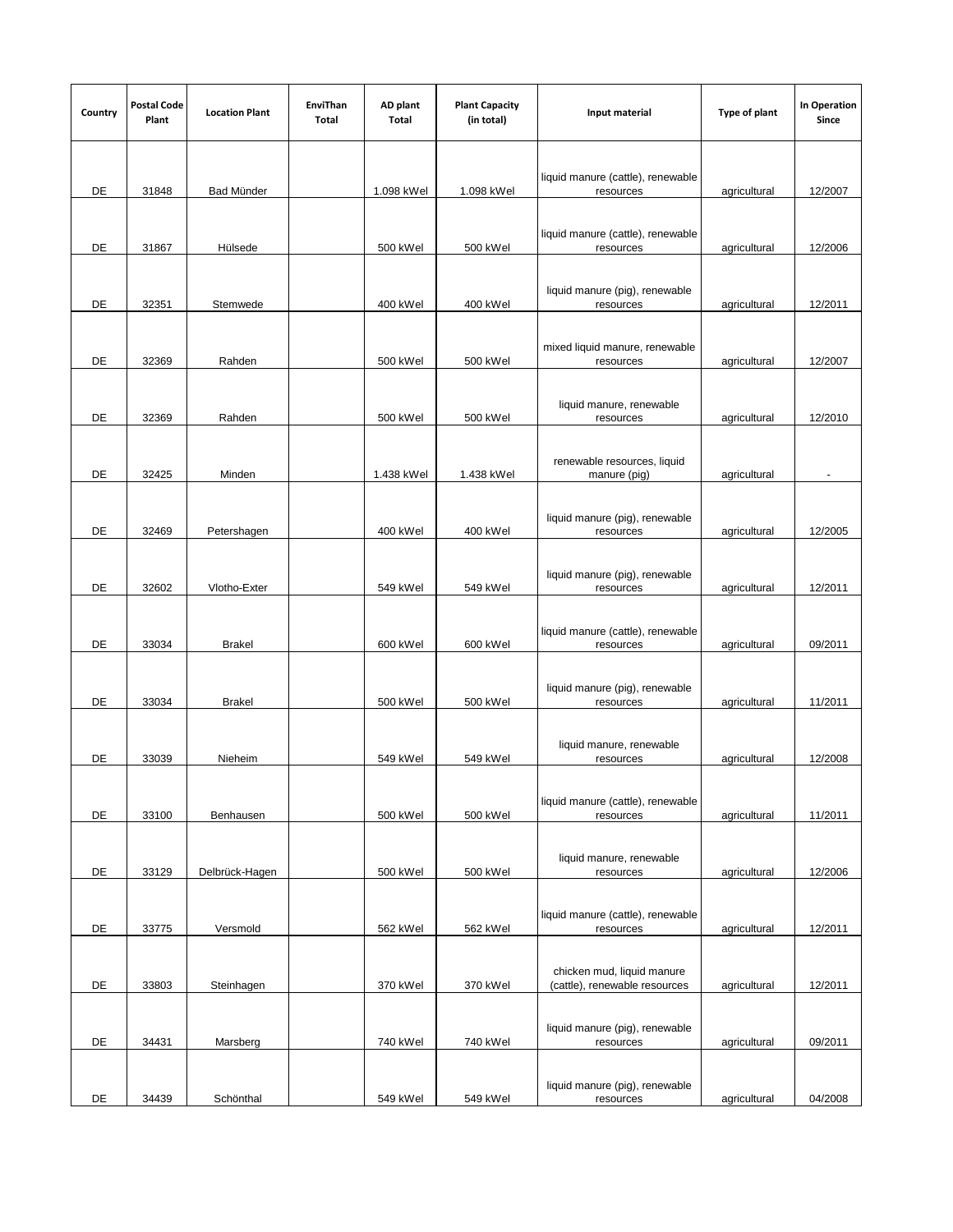| Country | <b>Postal Code</b><br>Plant | <b>Location Plant</b>      | EnviThan<br>Total     | AD plant<br>Total | <b>Plant Capacity</b><br>(in total) | Input material                                           | Type of plant | In Operation<br>Since |
|---------|-----------------------------|----------------------------|-----------------------|-------------------|-------------------------------------|----------------------------------------------------------|---------------|-----------------------|
| DE      | 36124                       | Eichenzell -<br>Löschenrod |                       | 549 kWel          | 549 kWel                            | liquid manure, renewable<br>resources                    | agricultural  | 07/2008               |
| DE      | 37308                       | Bodenrode                  |                       | 500 kWel          | 500 kWel                            | liquid manure (cattle), renewable<br>resources           | agricultural  | 12/2007               |
| DE      | 37668                       | Beverungen                 |                       | 549 kWel          | 549 kWel                            | liquid manure, renewable<br>resources                    | agricultural  | 09/2011               |
| DE      | 38489                       | Beetzendorf                |                       | 625 kWel          | 625 kWel                            | liquid manure (cattle), renewable<br>resources           | agricultural  | 10/2011               |
| DE      | 38489                       | Beetzendorf                | 350 Nm <sup>3</sup>   | 837 kWel          | 2.335 kWel                          | liquid manure (cattel), renewable<br>resources           | agricultural  | 07/2014               |
| DE      | 38690                       | Vienenburg                 |                       | 500 kWel          | 500 kWel                            | liquid manure (cattle and pig),<br>renewable resources   | agricultural  | 06/2006               |
| DE      | 38690                       | Vienenburg                 |                       | 500 kWel          | 500 kWel                            | liquid manure (cattle and pig),<br>renewable resources   | agricultural  | 06/2006               |
| DE      | 38835                       | Lüttgenrode                |                       | 500 kWel          | 500 kWel                            | liquid manure, renewable<br>resources                    | agricultural  | 12/2006               |
| DE      | 39164                       | Klein Wanzleben            |                       | 549 kWel          | 549 kWel                            | liquid manure (pig), renewable<br>resources              | agricultural  | 11/2009               |
| DE      | 39240                       | Sachsendorf                | 350 Nm <sup>3</sup>   | 526 kWel          | 2.024 kWel                          | poultry slurry, renewable<br>resources                   | agricultural  | 05/2011               |
| DE      | 39240                       | Tornitz                    |                       | 549 kWel          | 549 kWel                            | liquid manure (pig), renewable<br>resources              | agricultural  | 05/2011               |
| DE      | 39245                       | Vogelsang                  |                       | 549 kWel          | 549 kWel                            | liquid manure (cattle), renewable<br>resources           | agricultural  | 12/2011               |
| DE      | 39249                       | Calbe                      |                       | 549 kWel          | 549 kWel                            | liquid manure (pig), renewable<br>resources              | agricultural  | 07/2011               |
| DE      | 39291                       | Stresow                    | 1.200 Nm <sup>3</sup> |                   | 5.136 kWel                          | liquid manure, renewable<br>resources                    | agricultural  | 05/2011               |
| DE      | 39291                       | Lübars                     |                       | 500 kWel          | 500 kWel                            | liquid manure (pig), renewable<br>resources              | agricultural  | 08/2010               |
| DE      | 39326                       | Angern                     |                       | 526 kWel          | 526 kWel                            | liquid manure (pig), chicken mud,<br>renewable resources | agricultural  | 06/2006               |
| DE      | 39326                       | Angern                     |                       | 500 kWel          | 500 kWel                            | liquid manure (pig), chicken mud,<br>renewable resources | agricultural  | 06/2006               |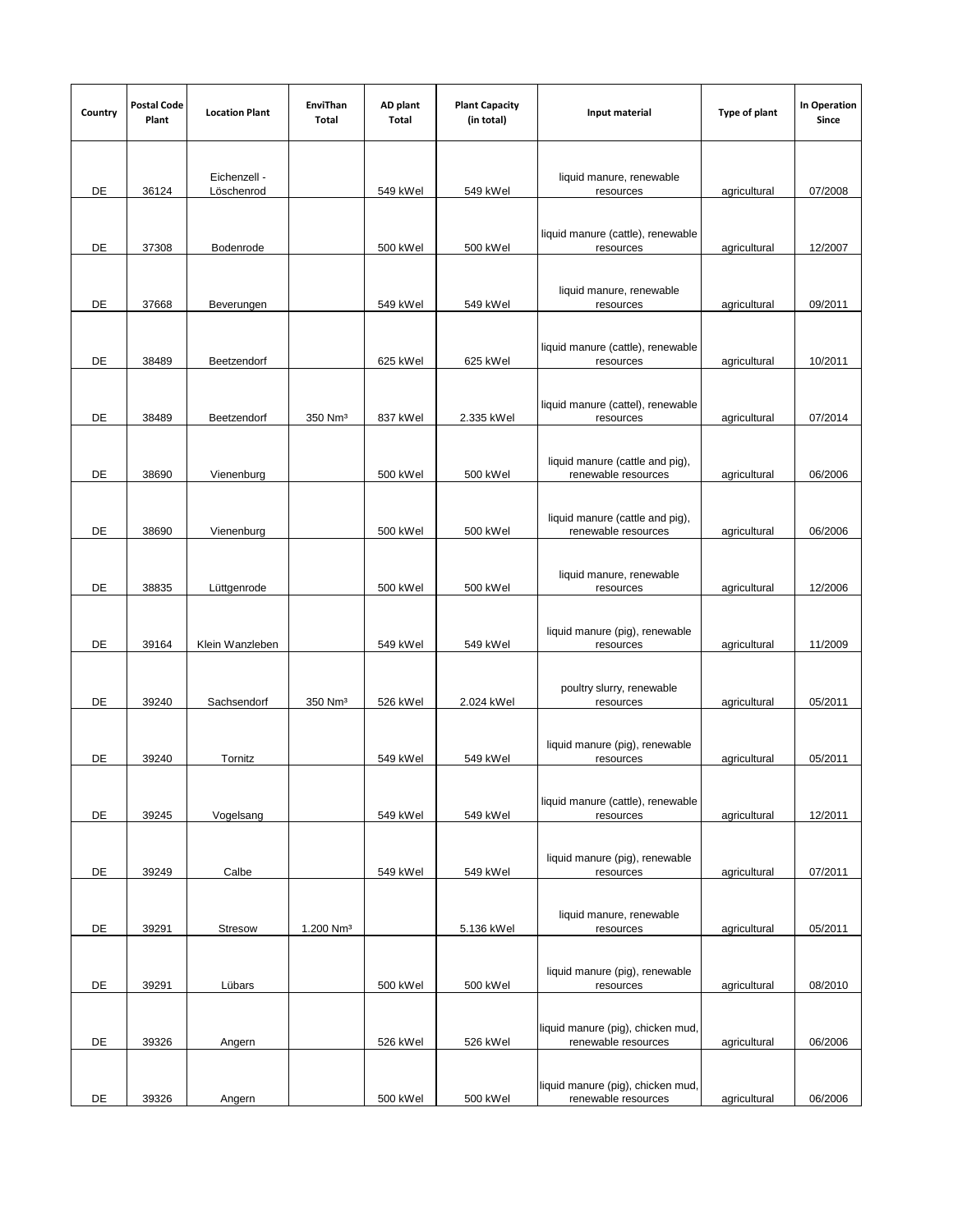| Country | <b>Postal Code</b><br>Plant | <b>Location Plant</b>        | EnviThan<br>Total | AD plant<br>Total | <b>Plant Capacity</b><br>(in total) | Input material                                                    | Type of plant | In Operation<br>Since |
|---------|-----------------------------|------------------------------|-------------------|-------------------|-------------------------------------|-------------------------------------------------------------------|---------------|-----------------------|
| DE      | 39343                       | Schackensleben               |                   | 500 kWel          | 500 kWel                            | liquid manure (cattle), renewable<br>resources                    | agricultural  | 11/2006               |
| DE      | 39345                       | Hillersleben                 |                   | 500 kWel          | 500 kWel                            | liquid manure (pig), renewable<br>resources                       | agricultural  | 06/2011               |
| DE      | 39393                       | Badeleben                    |                   | 500 kWel          | 500 kWel                            | liquid manure (pig), renewable<br>resources                       | agricultural  | 03/2006               |
| DE      | 39393                       | Hötensleben/<br>OT Ohrsleben |                   | 637 kWel          | 637 kWel                            | liquid manure (pig), poultry mud<br>(turkey), renewable resources | agricultural  | 07/2014               |
| DE      | 39397                       | Kroppenstedt                 |                   | 1.500 kWel        | 1.500 kWel                          | liquid manure, renewable<br>resources                             | agricultural  | 11/2006               |
| DE      | 39444                       | Hecklingen                   |                   | 500 kWel          | 500 kWel                            | liquid manure (pig), renewable<br>resources                       | agricultural  | 10/2007               |
| DE      | 39444                       | Hecklingen                   |                   | 500 kWel          | 500 kWel                            | liquid manure (pig), renewable<br>resources                       | agricultural  | 12/2010               |
| DE      | 39448                       | Hakeborn                     |                   | 500 kWel          | 500 kWel                            | liquid manure, renewable<br>resources                             | agricultural  | 12/2006               |
| DE      | 39517                       | Uchtorf                      |                   | 500 kWel          | 500 kWel                            | liquid manure, renewable<br>resources                             | agricultural  | 11/2006               |
| DE      | 39517                       | Schönwalde                   |                   | 549 kWel          | 549 kWel                            | liquid manure (cattle), renewable<br>resources                    | agricultural  | 11/2011               |
| DE      | 39517                       | Grieben                      |                   | 549 kWel          | 549 kWel                            | liquid manure (cattle), renewable<br>resources                    | agricultural  | 12/2011               |
| DE      | 39539                       | Havelberg                    |                   | 1.200 kWel        | 1.200 kWel                          | water, renewable resources                                        | agricultural  | 06/2011               |
| DE      | 39606                       | Wasmerslage                  |                   | 1.500 kWel        | 1.500 kWel                          | liquid manure, renewable<br>resources                             | agricultural  | 12/2006               |
| DE      | 39606                       | Kleinau                      |                   | 500 kWel          | 500 kWel                            | liquid manure, renewable<br>resources                             | agricultural  | 07/2009               |
| DE      | 39615                       | Groß Garz                    |                   | 500 kWel          | 500 kWel                            | liquid manure, renewable<br>resources                             | agricultural  | 08/2008               |
| DE      | 39615                       | Falkenberg                   |                   | 549 kWel          | 549 kWel                            | liquid manure, renewable<br>resources                             | agricultural  | 09/2011               |
| DE      | 39624                       | Kalbe                        |                   | 549 kWel          | 549 kWel                            | liquid manure (cattle), renewable<br>resources                    | agricultural  | 10/2010               |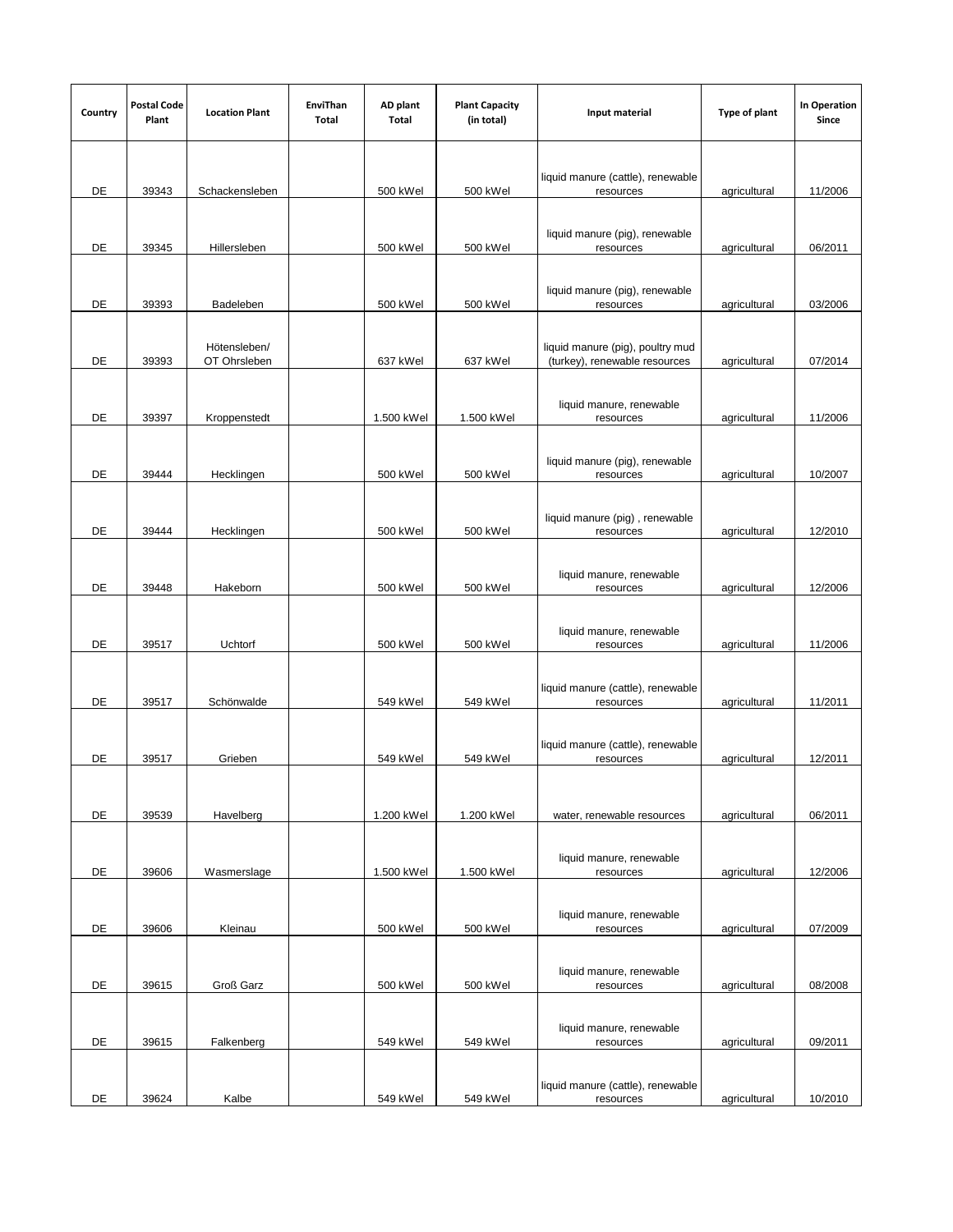| Country | <b>Postal Code</b><br>Plant | <b>Location Plant</b> | EnviThan<br>Total   | AD plant<br>Total | <b>Plant Capacity</b><br>(in total) | Input material                                                                       | Type of plant                   | In Operation<br>Since |
|---------|-----------------------------|-----------------------|---------------------|-------------------|-------------------------------------|--------------------------------------------------------------------------------------|---------------------------------|-----------------------|
| DE      | 39638                       | Schenkenhorst         |                     | 549 kWel          | 549 kWel                            | liquid manure (pig), renewable<br>resources                                          | agricultural                    | 08/2011               |
| DE      | 39638                       | Trüstedt              |                     | 837 kWel          | 837 kWel                            | poultry dung (turkey), liquid<br>manure (pig + cattle), renewable<br>resources       | agricultural                    | 09/2013               |
| DE      | 39649                       | Köckte                | 350 Nm <sup>3</sup> |                   | 1.498 kWel                          | liquid manure (cattle), renewable<br>resources                                       | agricultural                    | 04/2013               |
| DE      | 47533                       | Kleve                 |                     | 370 kWel          | 370 kWel                            | turkey manure, liquid manure<br>(cattle), renewable resources                        | agricultural                    | 10/2010               |
| DE      | 47546                       | Kalkar                |                     | 75 kWel           | 75 kWel                             | liquid manure (cattle)                                                               | agricultural                    | 12/2016               |
| DE      | 47638                       | Straelen              |                     | 500 kWel          | 500 kWel                            | calves dung, renewable<br>resources                                                  | agricultural                    | 06/2010               |
| DE      | 47638                       | Straelen              |                     | 526 kWel          | 526 kWel                            | liquid manure (cattle), renewable<br>resources                                       | agricultural                    | 11/2011               |
| DE      | 47647                       | Kerken                |                     | 500 kWel          | 500 kWel                            | mixed liquid manure, renewable<br>resources                                          | agricultural                    | 05/2003               |
| DE      | 47929                       | Grefrath              |                     | 160 kWel          | 160 kWel                            | liquid manure (cattle), food<br>waste, vegetable and fruit<br>residue, fat separator | waste-to-energy /<br>industrial | 11/2001               |
| DE      | 48161                       | Münster               |                     | 345 kWel          | 345 kWel                            | liquid manure (pig), renewable<br>resources                                          | agricultural                    | 08/2006               |
| DE      | 48161                       | Münster               |                     | 372 kWel          | 372 kWel                            | liquid manure (cattle), renewable<br>resources                                       | agricultural                    | 12/2007               |
| DE      | 48161                       | Münster               |                     | 499 kWel          | 499 kWel                            | liquid manure (cattle and pig),<br>renewable resources                               | agricultural                    | 02/2014               |
| DE      | 48249                       | Dülmen                |                     | 330 kWel          | 330 kWel                            | liquid manure (pig), renewable<br>resources                                          | agricultural                    | 11/2003               |
| DE      | 48268                       | Greven                |                     | 499 kWel          | 499 kWel                            | liquid manure (pig), renewable<br>resources                                          | agricultural                    | 12/2011               |
| DE      | 48268                       | Greven                |                     | 718 kWel          | 718 kWel                            | liquid manure (cattle and pig),<br>renewable resources                               | agricultural                    | 12/2011               |
| DE      | 48268                       | Greven                |                     | 526 kWel          | 526 kWel                            | poultry dung, liquid manure (pig<br>+ cattle), renewable resources                   | agricultural                    | 02/2012               |
| DE      | 48346                       | Ostbevern             |                     | 370 kWel          | 370 kWel                            | liquid manure (pig), renewable<br>resources                                          | agricultural                    | 11/2006               |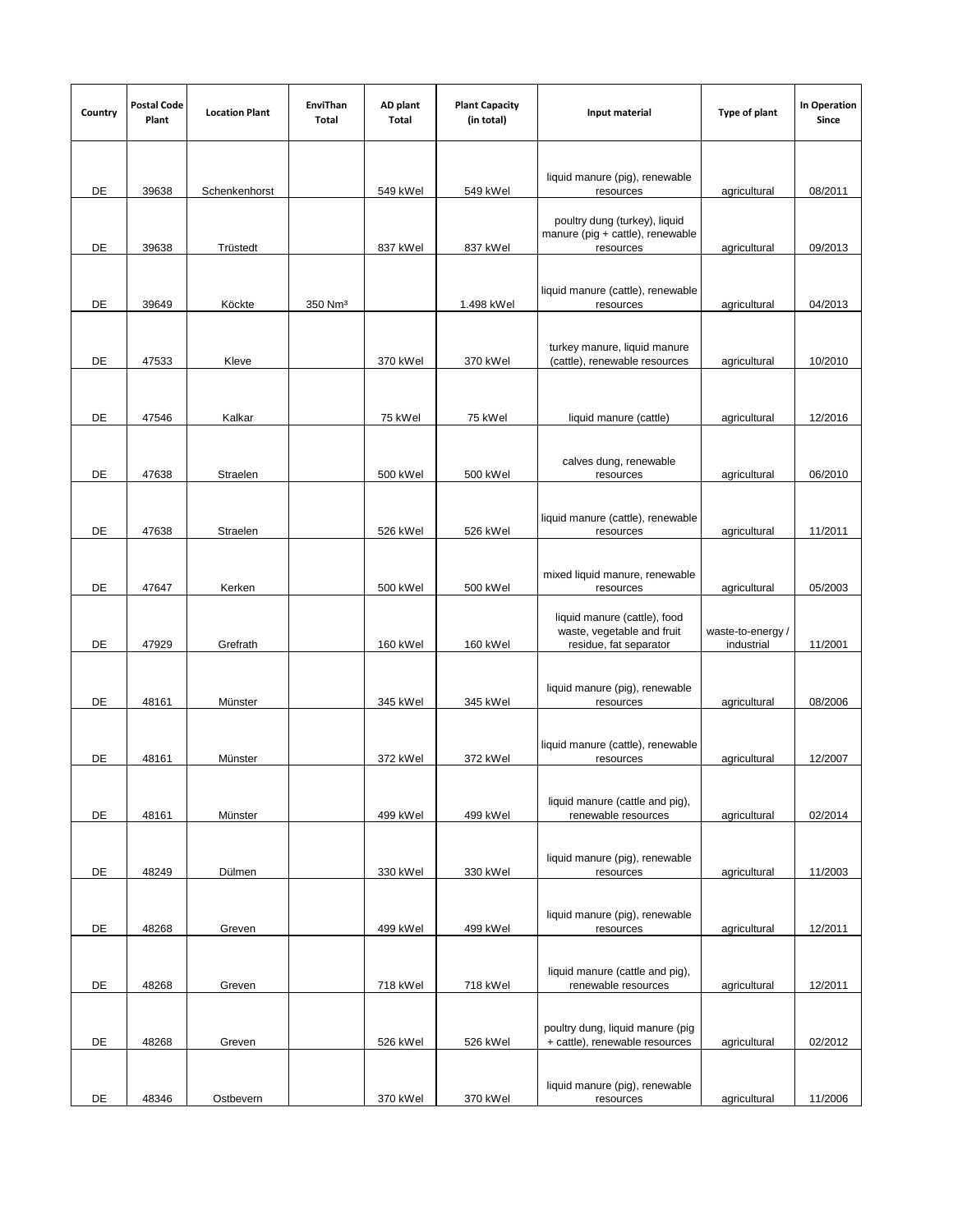| Country | <b>Postal Code</b><br>Plant | <b>Location Plant</b> | EnviThan<br>Total | AD plant<br>Total | <b>Plant Capacity</b><br>(in total) | Input material                                                 | Type of plant                   | In Operation<br>Since |
|---------|-----------------------------|-----------------------|-------------------|-------------------|-------------------------------------|----------------------------------------------------------------|---------------------------------|-----------------------|
|         |                             |                       |                   |                   |                                     |                                                                |                                 |                       |
| DE      | 48346                       | Ostbevern             |                   | 526 kWel          | 526 kWel                            | liquid manure (pig), renewable<br>resources                    | agricultural                    | 11/2011               |
| DE      | 48369                       | Saerbeck              |                   | 4.052 kWel        | 4.052 kWel                          | liquid manure (pig), renewable<br>resources                    | agricultural                    | 12/2011               |
| DE      | 48455                       | <b>Bad Bentheim</b>   |                   | 550 kWel          | 550 kWel                            | liquid manure, renewable<br>resources                          | agricultural                    | 08/2010               |
| DE      | 48565                       | Steinfurt             |                   | 1.296 kWel        | 1.296 kWel                          | liquid manure (cattle and pig),<br>renewable resources         | agricultural                    | 08/2005               |
| DE      | 48565                       | Steinfurt             |                   | 500 kWel          | 500 kWel                            | liquid manure (cattle and pig),<br>renewable resources         | agricultural                    | 12/2011               |
| DE      | 48624                       | Schöppingen           |                   | 1.000 kWel        | 1.000 kWel                          | liquid manure (pig), renewable<br>resources                    | agricultural                    | 05/2007               |
| DE      | 48653                       | Coesfeld              |                   | 926 kWel          | 926 kWel                            | liquid manure (cattle and pig),<br>renewable resources         | agricultural                    | 12/2011               |
| DE      | 49163                       | Bohmte                |                   | 500 kWel          | 500 kWel                            | liquid manure (pig), renewable<br>resources                    | agricultural                    | 10/2010               |
| DE      | 49163                       | Bohmte                |                   | 870 kWel          | 870 kWel                            | liquid manure (pig), renewable<br>resources                    | agricultural                    | 11/2007               |
| DE      | 49186                       | Bad Iburg             |                   | 370 kWel          | 370 kWel                            | liquid manure, renewable<br>resources                          | agricultural                    | 04/2011               |
| DE      | 49201                       | Dissen                |                   | 707 kWel          | 707 kWel                            | raw mud, food waste, fat<br>separator                          | waste-to-energy /<br>industrial | 06/2003               |
| DE      | 49201                       | Dissen                |                   | 625 kWel          | 625 kWel                            | raw mud, food waste, fat<br>separator                          | waste-to-energy /<br>industrial | 11/2006               |
| DE      | 49219                       | Glandorf              |                   | 380 kWel          | 380 kWel                            | liquid manure (cattle), renewable<br>resources                 | agricultural                    | 12/2010               |
| DE      | 49326                       | Melle                 |                   | 500 kWel          | 500 kWel                            | liquid manure (pig), renewable<br>resources                    | agricultural                    | 07/2006               |
| DE      | 49356                       | Diepholz              |                   | 526 kWel          | 526 kWel                            | liquid manure (cattle), renewable<br>resources                 | agricultural                    | 12/2011               |
| DE      | 49393                       | Lohne                 |                   | 549 kWel          | 549 kWel                            | liquid manure (cattle), renewable<br>resources                 | agricultural                    | 10/2011               |
| DE      | 49393                       | Lohne                 |                   | 499 kWel          | 499 kWel                            | broiler droppings, liquid manure<br>(pig), renewable resources | agricultural                    | 11/2011               |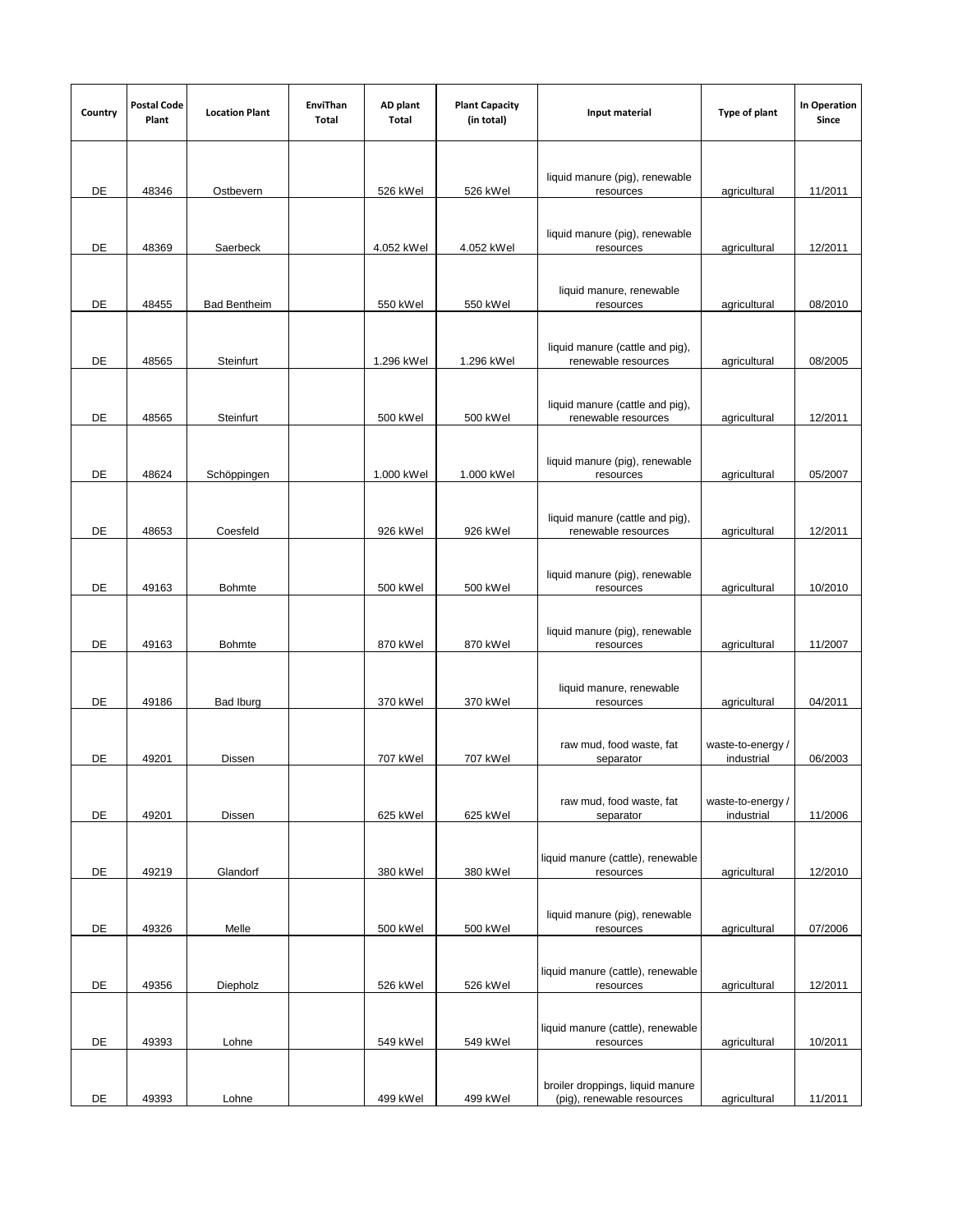| Country | <b>Postal Code</b><br>Plant | <b>Location Plant</b> | EnviThan<br>Total | AD plant<br>Total | <b>Plant Capacity</b><br>(in total) | Input material                                                 | Type of plant | <b>In Operation</b><br>Since |
|---------|-----------------------------|-----------------------|-------------------|-------------------|-------------------------------------|----------------------------------------------------------------|---------------|------------------------------|
| DE      | 49393                       | Lohne                 |                   | 499 kWel          | 499 kWel                            | liquid manure (pig), renewable<br>resources                    | agricultural  | 12/2011                      |
| DE      | 49393                       | Lohne                 |                   | 549 kWel          | 549 kWel                            | broiler droppings, renewable<br>resources                      | agricultural  | 12/2011                      |
| DE      | 49406                       | Eydelstedt            |                   | 500 kWel          | 500 kWel                            | liquid manure, renewable<br>resources                          | agricultural  | 12/2006                      |
| DE      | 49424                       | Goldenstedt           |                   | 500 kWel          | 500 kWel                            | liquid manure (pig), renewable<br>resources                    | agricultural  | 04/2007                      |
| DE      | 49429                       | Visbek                |                   | 500 kWel          | 500 kWel                            | liquid manure (pig), renewable<br>resources                    | agricultural  | 12/2006                      |
| DE      | 49439                       | Mühlen                |                   | 550 kWel          | 550 kWel                            | liquid manure, renewable<br>resources                          | agricultural  | 09/2011                      |
| DE      | 49451                       | Holdorf               |                   | 549 kWel          | 549 kWel                            | liquid manure, renewable<br>resources                          | agricultural  | 10/2009                      |
| DE      | 49451                       | Holdorf               |                   | 500 kWel          | 500 kWel                            | liquid manure (pig), renewable<br>resources                    | agricultural  | 03/2011                      |
| DE      | 49451                       | Holdorf               |                   | 500 kWel          | 500 kWel                            | broiler droppings, liquid manure<br>(pig), renewable resources | agricultural  | 12/2010                      |
| DE      | 49456                       | Bakum/Lüsche          |                   | 500 kWel          | 500 kWel                            | liquid manure (pig), renewable<br>resources                    | agricultural  | 12/2001                      |
| DE      | 49456                       | Bakum                 |                   | 2.750 kWel        | 2.750 kWel                          | liquid manure, renewable<br>resources                          | agricultural  | 08/2005                      |
| DE      | 49456                       | Bakum                 |                   | 500 kWel          | 500 kWel                            | liquid manure (pig), renewable<br>resources                    | agricultural  | 12/2006                      |
| DE      | 49456                       | Bakum                 |                   | 500 kWel          | 500 kWel                            | liquid manure (pig), renewable<br>resources                    | agricultural  | 10/2009                      |
| DE      | 49456                       | Bakum/Lüsche          |                   | 370 kWel          | 370 kWel                            | broiler droppings, liquid manure<br>(pig), renewable resources | agricultural  | 12/2009                      |
| DE      | 49456                       | Lüsche                |                   | 500 kWel          | 500 kWel                            | liquid manure (pig), renewable<br>resources                    | agricultural  | 06/2011                      |
| DE      | 49456                       | Bakum                 |                   | 500 kWel          | 500 kWel                            | liquid manure (pig), renewable<br>resources                    | agricultural  | 12/2001                      |
| DE      | 49549                       | Ladbergen             |                   | 500 kWel          | 500 kWel                            | liquid manure (pig), renewable<br>resources                    | agricultural  | 09/2006                      |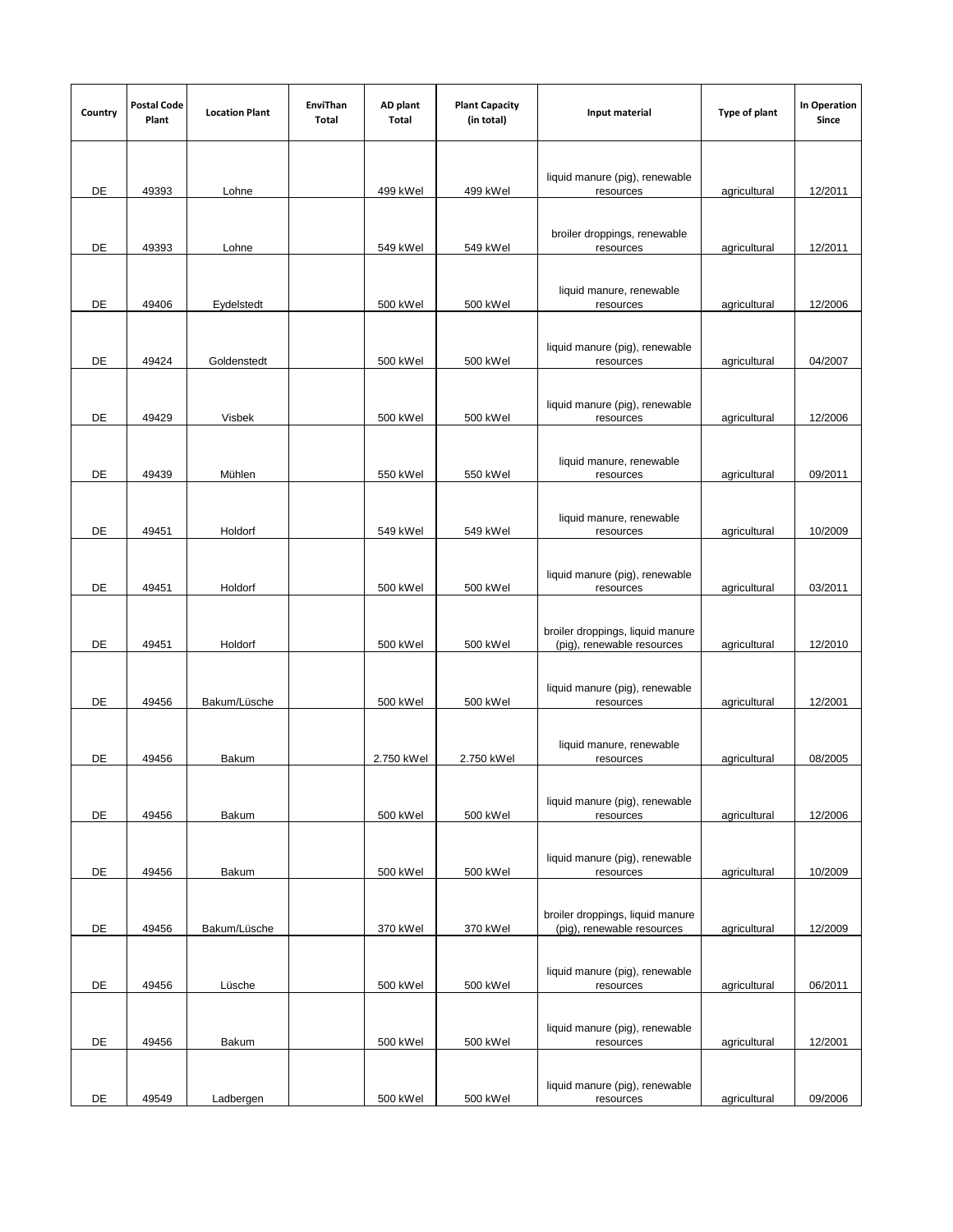| Country | <b>Postal Code</b><br>Plant | <b>Location Plant</b>   | EnviThan<br>Total | AD plant<br>Total | <b>Plant Capacity</b><br>(in total) | Input material                                                 | Type of plant | <b>In Operation</b><br>Since |
|---------|-----------------------------|-------------------------|-------------------|-------------------|-------------------------------------|----------------------------------------------------------------|---------------|------------------------------|
|         |                             |                         |                   |                   |                                     |                                                                |               |                              |
| DE      | 49586                       | Merzen                  |                   | 1.237 kWel        | 1.237 kWel                          | poultry dung, liquid manure (pig)<br>renewable resources       | agricultural  | 12/2010                      |
|         |                             |                         |                   |                   |                                     |                                                                |               |                              |
| DE      | 49586                       | Merzen                  |                   | 500 kWel          | 500 kWel                            | liquid manure (pig), renewable<br>resources                    | agricultural  | 07/2011                      |
|         |                             |                         |                   |                   |                                     |                                                                |               |                              |
| DE      | 49593                       | Talge                   |                   | 549 kWel          | 549 kWel                            | liquid manure (cattle), renewable<br>resources                 | agricultural  | 11/2011                      |
|         |                             |                         |                   |                   |                                     |                                                                |               |                              |
| DE      | 49624                       | Löningen                |                   | 500 kWel          | 500 kWel                            | liquid manure (cattle), renewable<br>resources                 | agricultural  | 06/2005                      |
|         |                             |                         |                   |                   |                                     |                                                                |               |                              |
| DE      | 49624                       | Löningen                |                   | 4.357 kWel        | 4.357 kWel                          | liquid manure, broiler droppings<br>renewable resources        | agricultural  | 11/2008                      |
|         |                             |                         |                   |                   |                                     |                                                                |               |                              |
| DE      | 49632                       | Essen (Oldb.)           |                   | 499 kWel          | 499 kWel                            | liquid manure (pig), renewable<br>resources                    | agricultural  | 12/2011                      |
|         |                             |                         |                   |                   |                                     |                                                                |               |                              |
| DE      | 49637                       | Menslage                |                   | 500 kWel          | 500 kWel                            | liquid manure, renewable<br>resources                          | agricultural  | 08/2011                      |
|         |                             |                         |                   |                   |                                     |                                                                |               |                              |
| DE      | 49661                       | Cloppenburg             |                   | 500 kWel          | 500 kWel                            | liquid manure, renewable<br>resources                          | agricultural  | 04/2006                      |
|         |                             |                         |                   |                   |                                     |                                                                |               |                              |
| DE      | 49661                       | Stapelfeld              |                   | 370 kWel          | 370 kWel                            | mixed liquid manure, renewable<br>resources                    | agricultural  | 08/2007                      |
|         |                             |                         |                   |                   |                                     |                                                                |               |                              |
| DE      | 49661                       | Stapelfeld              |                   | 340 kWel          | 340 kWel                            | broiler droppings, liquid manure<br>(pig), renewable resources | agricultural  | 12/2011                      |
|         |                             |                         |                   |                   |                                     |                                                                |               |                              |
| DE      | 49681                       | Garrel/<br>Nikolausdorf |                   | 500 kWel          | 500 kWel                            | liquid manure (pig), renewable<br>resources                    | agricultural  | 12/2002                      |
|         |                             |                         |                   |                   |                                     |                                                                |               |                              |
| DE      | 49681                       | Garrel/<br>Varrelbusch  |                   | 690 kWel          | 690 kWel                            | mixed liquid manure, renewable<br>resources                    | agricultural  | 03/2004                      |
|         |                             |                         |                   |                   |                                     |                                                                |               |                              |
|         |                             |                         |                   |                   |                                     | liquid manure (pig), renewable                                 |               |                              |
| DE      | 49681                       | Garrel                  |                   | 345 kWel          | 345 kWel                            | resources                                                      | agricultural  | 11/2005                      |
|         |                             | Garrel                  |                   |                   |                                     | liquid manure (cattle), renewable                              |               |                              |
| DE      | 49681                       | OT Nikolausdorf         |                   | 500 kWel          | 500 kWel                            | resources                                                      | agricultural  | 12/2006                      |
|         |                             |                         |                   |                   |                                     | mixed liquid manure, renewable                                 |               |                              |
| DE      | 49681                       | Garrel                  |                   | 500 kWel          | 500 kWel                            | resources                                                      | agricultural  | 07/2007                      |
|         |                             |                         |                   |                   |                                     | liquid manure (pig), renewable                                 |               |                              |
| DE      | 49681                       | Garrel                  |                   | 197 kWel          | 197 kWel                            | resources                                                      | agricultural  | 02/2007                      |
|         |                             | Garrel -                |                   |                   |                                     |                                                                |               |                              |
| DE      | 49681                       | Kellerhöhe              |                   | 500 kWel          | 500 kWel                            | liquid manure (pig), renewable<br>resources                    | agricultural  | 08/2007                      |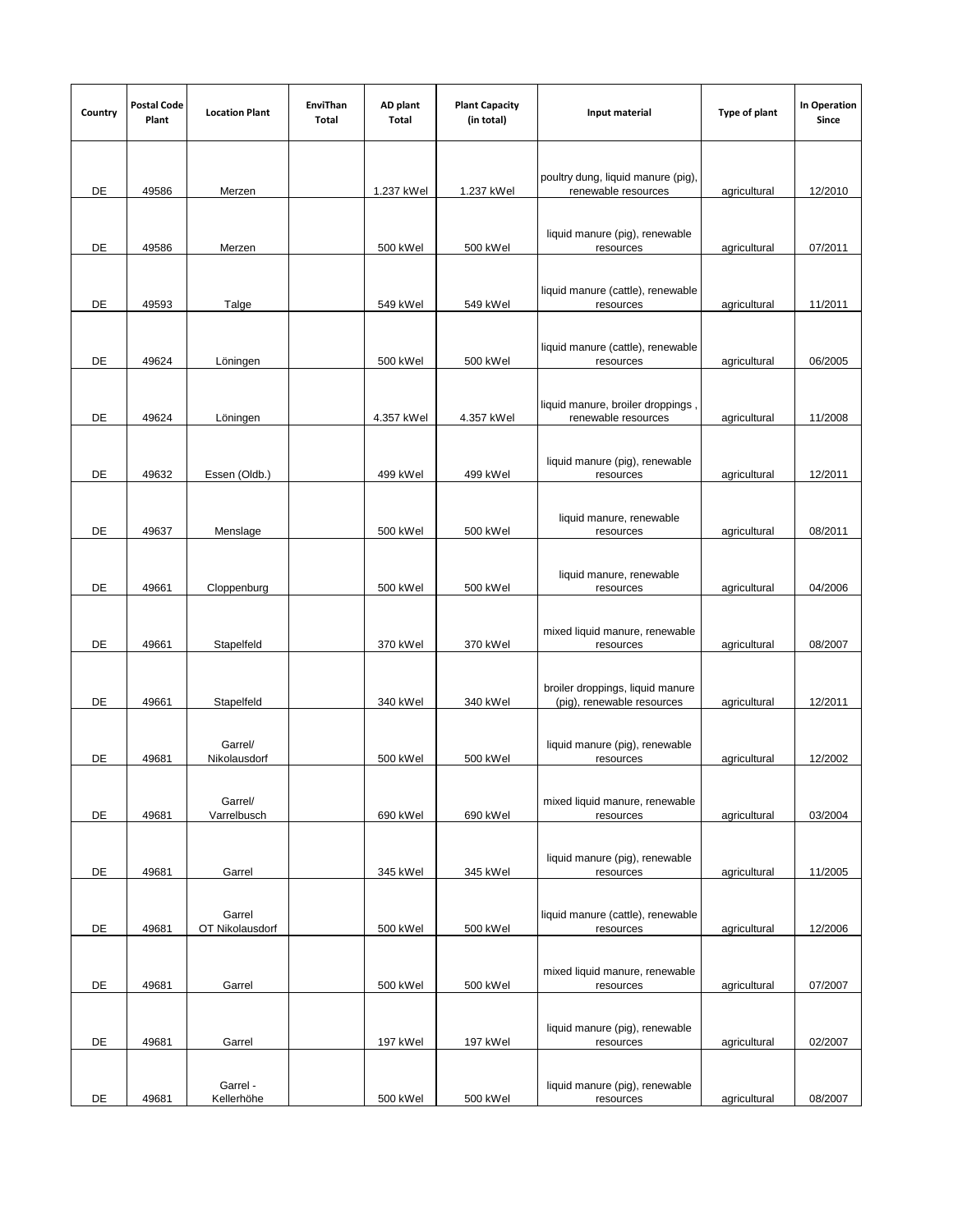| Country | <b>Postal Code</b><br>Plant | <b>Location Plant</b>   | EnviThan<br>Total | AD plant<br>Total | <b>Plant Capacity</b><br>(in total) | Input material                                         | Type of plant | In Operation<br>Since |
|---------|-----------------------------|-------------------------|-------------------|-------------------|-------------------------------------|--------------------------------------------------------|---------------|-----------------------|
|         |                             |                         |                   |                   |                                     | liquid manure (cattle), broiler                        |               |                       |
| DE      | 49681                       | Nikolausdorf            |                   | 370 kWel          | 370 kWel                            | droppings, renewable resources                         | agricultural  | 12/2009               |
| DE      | 49685                       | Emstek/<br>Hoheging     |                   | 173 kWel          | 173 kWel                            | liquid manure (cattle), renewable<br>resources         | agricultural  | 09/2002               |
| DE      | 49685                       | Emstek/<br>Hoheging     |                   | 500 kWel          | 500 kWel                            | mixed liquid manure, renewable<br>resources            | agricultural  | 12/2001               |
| DE      | 49688                       | Lastrup                 |                   | 836 kWel          | 836 kWel                            | liquid manure (pig), renewable<br>resources            | agricultural  | 12/2003               |
| DE      | 49688                       | Lastrup                 |                   | 500 kWel          | 500 kWel                            | liquid manure (pig), renewable<br>resources            | agricultural  | 12/2005               |
| DE      | 49688                       | Lastrup                 |                   | 499 kWel          | 499 kWel                            | liquid manure (pig), renewable<br>resources            | agricultural  | 12/2011               |
| DE      | 49692                       | Cappeln i.O./<br>Elsten |                   | 345 kWel          | 345 kWel                            | liquid manure, renewable<br>resources                  | agricultural  | 11/2003               |
| DE      | 49692                       | Cappeln i.O.            |                   | 500 kWel          | 500 kWel                            | liquid manure (pig), renewable<br>resources            | agricultural  | 12/2005               |
| DE      | 49692                       | Cappeln i.O.            |                   | 200 kWel          | 200 kWel                            | liquid manure (pig), renewable<br>resources            | agricultural  | 06/2001               |
| DE      | 49696                       | Peheim                  |                   | 143 kWel          | 143 kWel                            | liquid manure (pig), renewable<br>resources            | agricultural  | 12/2001               |
| DE      | 49699                       | Lindern/<br>Kleinenging |                   | 500 kWel          | 500 kWel                            | mixed liquid manure, renewable<br>resources            | agricultural  | 02/2004               |
| DE      | 49699                       | Lindern                 |                   | 500 kWel          | 500 kWel                            | liquid manure (pig), renewable<br>resources            | agricultural  | 10/2011               |
| DE      | 49751                       | Sögel                   |                   | 500 kWel          | 500 kWel                            | liquid manure (cattle), renewable<br>resources         | agricultural  | 04/2010               |
| DE      | 49757                       | Vrees                   |                   | 500 kWel          | 500 kWel                            | liquid manure (pig), renewable<br>resources            | agricultural  | 11/2005               |
| DE      | 49757                       | Lahn                    |                   | 500 kWel          | 500 kWel                            | mixed liquid manure, renewable<br>resources            | agricultural  | 12/2009               |
| DE      | 49757                       | Vrees                   |                   | 573 kWel          | 573 kWel                            | liquid manure (pig), renewable<br>resources            | agricultural  | 12/2012               |
| DE      | 49770                       | Westrum                 |                   | 526 kWel          | 526 kWel                            | liquid manure (cattle and pig),<br>renewable resources | agricultural  | 12/2011               |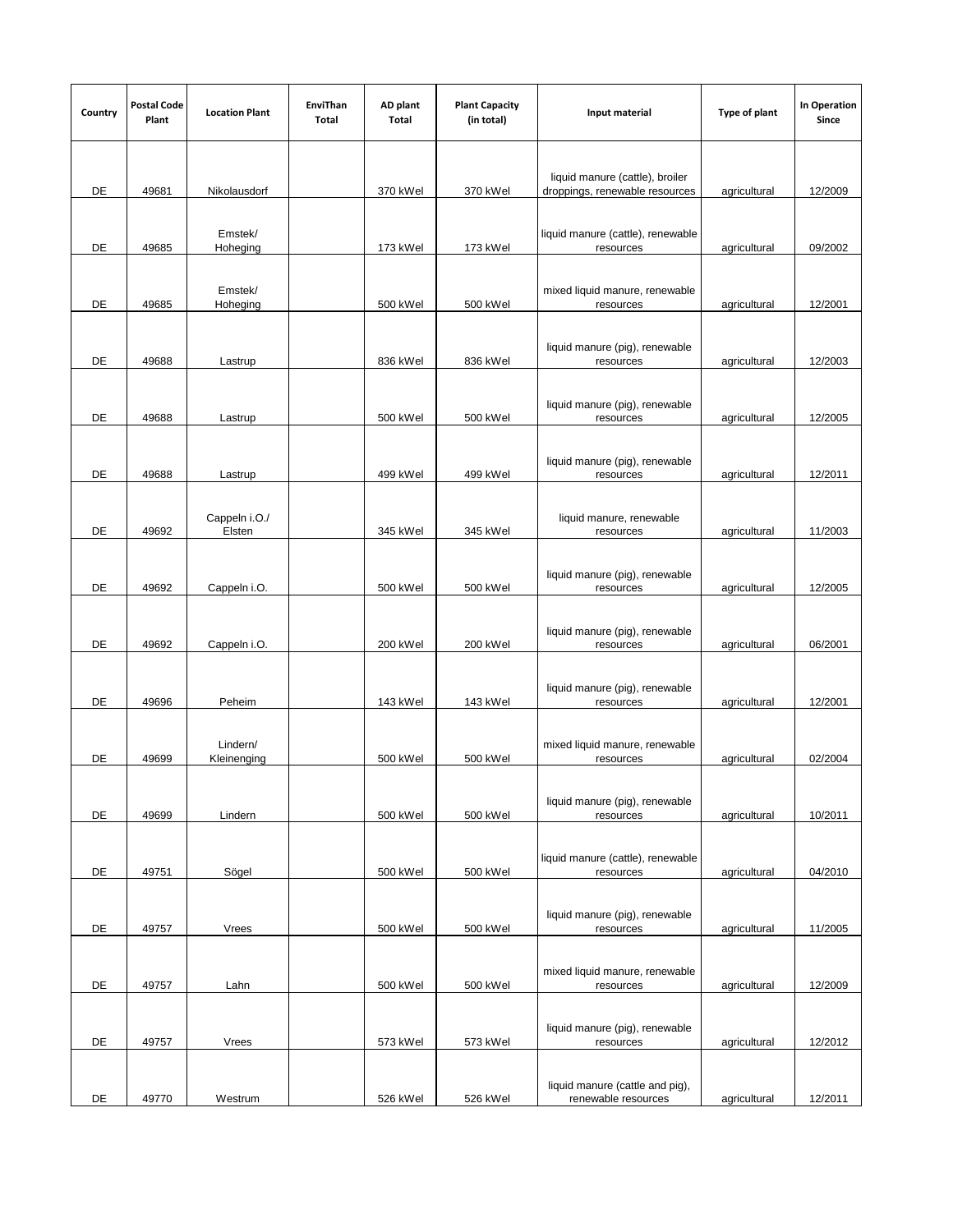| Country | <b>Postal Code</b><br>Plant | <b>Location Plant</b> | EnviThan<br>Total   | AD plant<br>Total | <b>Plant Capacity</b><br>(in total) | Input material                                                                                      | Type of plant                   | <b>In Operation</b><br>Since |
|---------|-----------------------------|-----------------------|---------------------|-------------------|-------------------------------------|-----------------------------------------------------------------------------------------------------|---------------------------------|------------------------------|
| DE      | 49774                       | Lähden                |                     | 345 kWel          | 345 kWel                            | liquid manure (pig), renewable<br>resources                                                         | agricultural                    | 02/2006                      |
| DE      | 49774                       | Lähden                |                     | 150 kWel          | 150 kWel                            | liquid manure (pig), renewable<br>resources                                                         | agricultural                    | 12/2011                      |
| DE      | 49777                       | Groß Berßen           |                     | 500 kWel          | 500 kWel                            | liquid manure, renewable<br>resources                                                               | agricultural                    | 10/2010                      |
| DE      | 50354                       | Hürth                 | 75 Nm <sup>3</sup>  |                   | 321 kWel                            |                                                                                                     | waste-to-energy /<br>industrial | 10/2019                      |
| DE      | 54421                       | Reinsfeld             |                     | 549 kWel          | 549 kWel                            | liquid manure (cattle), renewable<br>resources                                                      | agricultural                    | 08/2011                      |
| DE      | 71282                       | Hemmingen             |                     | 625 kWel          | 625 kWel                            | liquid manure (cattle), renewable<br>resources                                                      | agricultural                    | 02/2007                      |
| DE      | 86637                       | Wertingen             |                     | 370 kWel          | 370 kWel                            | liquid manure, renewable<br>resources                                                               | agricultural                    | 12/2009                      |
| DE      | 86647                       | <b>Buttenwiesen</b>   |                     | 330 kWel          | 330 kWel                            | liquid manure (pig), renewable<br>resources                                                         | agricultural                    | 09/2006                      |
| DE      | 99947                       | Neunheiligen          |                     | 500 kWel          | 500 kWel                            | liquid manure (pig), renewable<br>resources                                                         | agricultural                    | 12/2007                      |
| DE      | 99947                       | Bothenheilingen       |                     | 1.069 kWel        | 1.069 kWel                          | liquid manure (pig), renewable<br>resources                                                         | agricultural                    | 07/2012                      |
| DK      | 5450                        | Otterup               | 468 Nm <sup>3</sup> |                   | 2.003 kWel                          | maize silage                                                                                        | agricultural                    | 05/2017                      |
| DK      | 5471                        | Søndersø              | 468 Nm <sup>3</sup> |                   | 2.003 kWel                          | maize silage                                                                                        | agricultural                    | 10/2016                      |
| DK      | 5620                        | Glamsbjerg            | 850 Nm <sup>3</sup> |                   | 3.638 kWel                          | pig slurry, glycerine, water, maize<br>silage, fattening bull dung, grass<br>silage, grain residues | agricultural                    | 12/2019                      |
| DK      | 5700                        | Svendborg             | 850 Nm <sup>3</sup> |                   | 3.638 kWel                          | liquid manure (cow), glycerine,<br>WCS, maize silage, cattle straw<br>dung                          | agricultural                    | 12/2019                      |
| DK      | 7560                        | Hjerm                 | 647 Nm <sup>3</sup> |                   | 2.769 kWel                          | liquid manure (pig, dairy cow),<br>grass and maize silage                                           | agricultural                    | 07/2017                      |
| DK      | 7560                        | Hjerm                 | 928 Nm <sup>3</sup> |                   | 3.972 kWel                          | liquid manure (pig, dairy cow),<br>grass and maize silage                                           | agricultural                    | 12/2019                      |
| DK      | 8450                        | Hammel                | 893 Nm <sup>3</sup> |                   | 3.822 kWel                          | chicken dung, sugar beets, grass<br>silage, glycerine                                               | agricultural                    | 10/2016                      |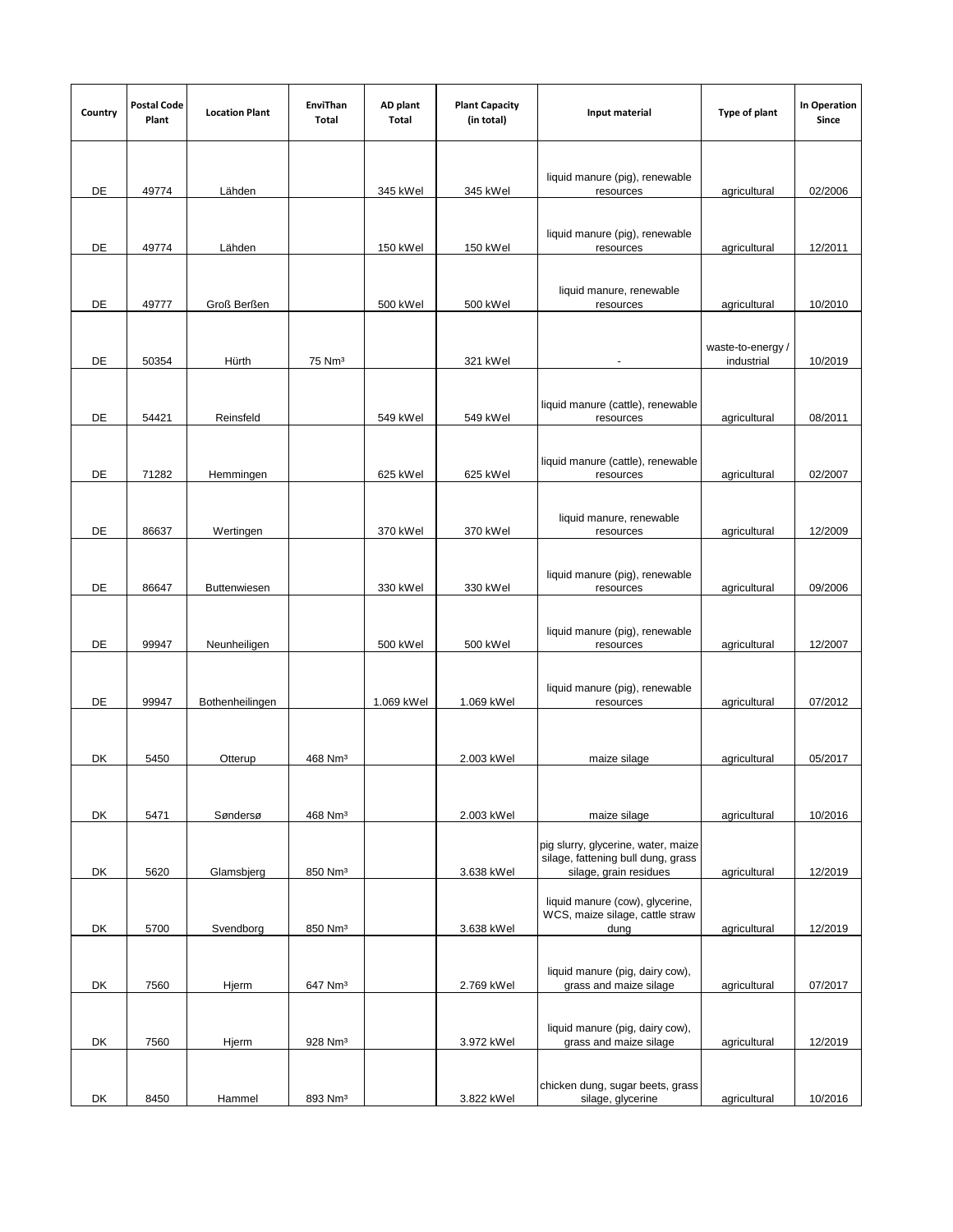| Country    | <b>Postal Code</b><br>Plant | <b>Location Plant</b>                  | EnviThan<br>Total     | AD plant<br>Total | <b>Plant Capacity</b><br>(in total) | Input material                                                                                                  | Type of plant                   | <b>In Operation</b><br>Since |
|------------|-----------------------------|----------------------------------------|-----------------------|-------------------|-------------------------------------|-----------------------------------------------------------------------------------------------------------------|---------------------------------|------------------------------|
|            |                             |                                        |                       |                   |                                     |                                                                                                                 |                                 |                              |
| DK         | 8450                        | Hammel                                 | 543 Nm <sup>3</sup>   |                   | 2.324 kWel                          | chicken dung, sugar beets, grass<br>silage, glycerine                                                           | agricultural                    | 02/2018                      |
|            |                             |                                        |                       |                   |                                     |                                                                                                                 |                                 |                              |
| DK         | 8450                        | Hammel                                 | 400 Nm <sup>3</sup>   |                   | 1.712 kWel                          | chicken dung, sugar beets, grass<br>silage, glycerine                                                           | agricultural                    | 11/2019                      |
| DK         | 9870                        | Sindal                                 | 941 Nm <sup>3</sup>   |                   | 4.027 kWel                          | liquid manure (pig, dairy cow),<br>glycerine, maize silage, sugar<br>beets, WCS, olive residues,<br>potato pulp | waste-to-energy /<br>industrial | 06/2017                      |
|            |                             |                                        |                       |                   |                                     | liquid manure (pig, dairy cow),<br>glycerine, maize silage, sugar<br>beets, WCS, olive residues,                | waste-to-energy /               |                              |
| DK         | 9870                        | Sindal                                 | 1.307 Nm <sup>3</sup> |                   | 5.594 kWel                          | potato pulp                                                                                                     | industrial                      | 10/2019                      |
| EST        | 46601                       | Vinni, Lääne-Viru                      | 517 Nm <sup>3</sup>   |                   | 2.213 kWel                          | maize silage, dairy cows slurry,<br>food waste                                                                  | waste-to-energy /<br>industrial | 06/2020                      |
| <b>EST</b> | 61401                       | Ilmatsalu, Tartu                       | 425 Nm <sup>3</sup>   |                   | 1.819 kWel                          | maize silage, dairy cows slurry,<br>food waste                                                                  | waste-to-energy/<br>industrial  | 06/2020                      |
|            |                             |                                        |                       |                   |                                     |                                                                                                                 |                                 |                              |
| <b>FR</b>  | 02870                       | Vivaise                                | $125$ Nm <sup>3</sup> |                   | 535 kWel                            | whole crop silage, maize silage,<br>sugar beets silage                                                          | agricultural                    | 09/2020                      |
|            |                             |                                        |                       |                   |                                     |                                                                                                                 |                                 |                              |
| <b>FR</b>  | 22960                       | Pledran                                |                       | 500 kWel          | 500 kWel                            | straw dung (cattle)                                                                                             | agricultural                    | 11/2018                      |
|            |                             |                                        |                       |                   |                                     | liquid manure (cattle), cattle<br>straw dung, renewable<br>resources, grass silage, flotate                     | waste-to-energy/                |                              |
| <b>FR</b>  | 27350                       | Etreville                              | 340 Nm <sup>3</sup>   |                   | 1.455 kWel                          | fat, sewage sudge<br>liquid manure (cattle), cattle                                                             | industrial                      | $\blacksquare$               |
| <b>FR</b>  | 27350                       | Etreville                              |                       | 1.063 kWel        | 1.063 kWel                          | straw dung, renewable<br>resources, grass silage, flotate<br>fat, sewage sudge                                  | waste-to-energy/<br>industrial  | 07/2012                      |
| FR         | 31540                       | Bélestate-en-<br>Lauragais             |                       | 637 kWel          | 637 kWel                            | straw dung (horse and cattle),<br>food waste from super markets                                                 | waste-to-energy /<br>industrial | 11/2016                      |
|            |                             |                                        |                       |                   |                                     | maize silage, dairy cows slurry,                                                                                |                                 |                              |
| <b>FR</b>  | 38140                       | Apprieu                                | 150 Nm <sup>3</sup>   |                   | 642 kWel                            | fattening bull dung<br>cleaning waste material (maize,                                                          | agricultural                    | 09/2019                      |
| <b>FR</b>  | 55200                       | <b>GIRONVILLE</b><br>SOUS<br>LES COTES |                       | 637 kWel          | 637 kWel                            | grain), liquid manure, poultry<br>dung (turkey), renewable<br>resources                                         | waste-to-energy/<br>industrial  | 12/2014                      |
| FR         | 56580                       | Rohan                                  |                       | 526 kWel          | 526 kWel                            | liquid manure (pig), maize silage,<br>flotate fat                                                               | waste-to-energy/<br>industrial  | 11/2010                      |
|            |                             |                                        |                       |                   |                                     | Whole crop silage, maize silage,                                                                                |                                 |                              |
| <b>FR</b>  | 56800                       | Augan                                  |                       | 300 kWel          | 300 kWel                            | grass silage, horse dung, rabbit<br>slurry                                                                      | agricultural                    | 02/2020                      |
| FR         | 57690                       | Crehange                               |                       | 500 kWel          | 500 kWel                            | sewage sludge, flotate fats, food<br>waste                                                                      | waste-to-energy /<br>industrial | 03/2015                      |
|            |                             |                                        |                       |                   |                                     |                                                                                                                 |                                 |                              |
| <b>FR</b>  | 60150                       | Coudun                                 | 400 Nm <sup>3</sup>   |                   | 1.712 kWel                          | WCS, maize silage, sugar beet<br>bulp                                                                           | agricultural                    | 06/2018                      |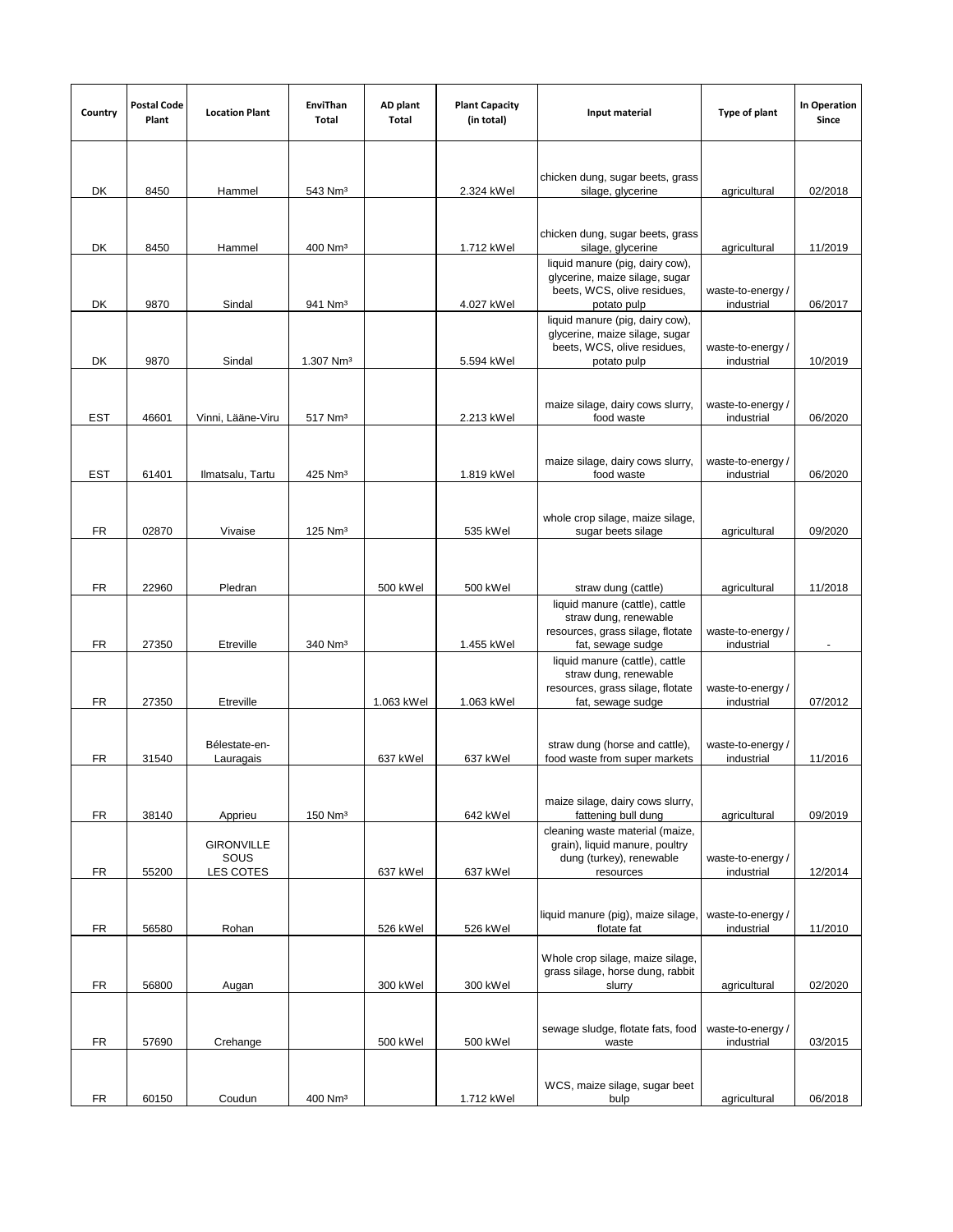| Country   | <b>Postal Code</b><br>Plant | <b>Location Plant</b> | EnviThan<br>Total     | AD plant<br>Total | <b>Plant Capacity</b><br>(in total) | Input material                                                                                | Type of plant                   | In Operation<br>Since |
|-----------|-----------------------------|-----------------------|-----------------------|-------------------|-------------------------------------|-----------------------------------------------------------------------------------------------|---------------------------------|-----------------------|
| FR        | 60173                       | Ivry-le-Temple        | 300 Nm <sup>3</sup>   |                   | 1.284 kWel                          | horse dung, flotate fats, food<br>waste                                                       | waste-to-energy /<br>industrial | 12/2019               |
|           |                             |                       |                       |                   |                                     | WCS, maize silage, sugar beet                                                                 |                                 |                       |
| <b>FR</b> | 60300                       | Senlis                | 400 Nm <sup>3</sup>   |                   | 1.712 kWel                          | bulp                                                                                          | agricultural                    | 08/2017               |
| <b>FR</b> | 60530                       | Resnoy en Thelle      | $125$ Nm <sup>3</sup> |                   | 535 kWel                            | Whole crop silage, maize silage                                                               | agricultural                    | 10/2020               |
| <b>FR</b> | 68150                       | Ribeauvillé           |                       | 1.415 kWel        | 1.415 kWel                          | liquid manure (cattle), renewable<br>resources, food industry waste                           | waste-to-energy /<br>industrial | 01/2012               |
| <b>FR</b> | 77370                       | Nangis                | 329 Nm <sup>3</sup>   |                   | 1.408 kWel                          | Maize silage, cattle slurry, grain<br>dust, sugar beet pulps                                  | agricultural                    | 02/2019               |
| <b>FR</b> | 77540                       | Boutigny              | 250 Nm <sup>3</sup>   |                   | 1.070 kWel                          | WCS, maize silage, liquid<br>manure, sugar beet pulp,<br>sewage sludge                        | agricultural                    | 08/2019               |
| GR        | 62200                       | Nigrita, Serres       |                       | 1.000 kWel        | 1.000 kWel                          | liquid manure (cattle), renewable<br>resources, sugar beets                                   | agricultural                    | 12/2016               |
| HU        | H-6000                      | Kecskemet             |                       | 330 kWel          | 330 kWel                            | liquid manure (pig), maize silage,<br>mushroom residue, spent<br>mushroom compost             | waste-to-energy/<br>industrial  | 12/2007               |
| HU        | H-6000                      | Kecskemet             |                       | 330 kWel          | 330 kWel                            |                                                                                               | waste-to-energy /<br>industrial | 11/2007               |
| HU        | H-6000                      | Kecskemet             |                       | 637 kWel          | 637 kWel                            | sewage sludge<br>poultry dung, maize<br>silage, sewage sludge, bakery<br>waste, cannery waste | waste-to-energy /<br>industrial | 09/2011               |
| HU        | H-6900                      | Klarafalva            |                       | 500 kWel          | 500 kWel                            | liquid manure (pig), renewable<br>resources                                                   | agricultural                    | 12/2007               |
| HU        | H-7150                      | Bonyhad               |                       | 625 kWel          | 625 kWel                            | liquid manure (cattle), renewable<br>resources                                                | agricultural                    | 06/2010               |
| IT        | 04012                       | Cisterna di<br>Latina |                       | 999 kWel          | 999 kWel                            | renewable resources                                                                           | agricultural                    | 12/2012               |
| IT        | 4100                        | Latina                |                       | 999 kWel          | 999 kWel                            | liquid manure (cattle), renewable<br>resources, olive residues                                | waste-to-energy/<br>industrial  | 10/2011               |
| IT        | 13044                       | Cresantino            |                       | 999 kWel          | 999 kWel                            | renewable resources, rice hulls                                                               | waste-to-energy /<br>industrial | 03/2012               |
| IT        | 15040                       | Piovera               |                       | 999 kWel          | 999 kWel                            | cattle straw dung, water,<br>renewable resources                                              | agricultural                    | 12/2010               |
| IT        | 15053                       | Castelnouvo<br>Scivia |                       | 999 kWel          | 999 kWel                            | liquid manure (cattle), renewable<br>resources                                                | agricultural                    | 03/2012               |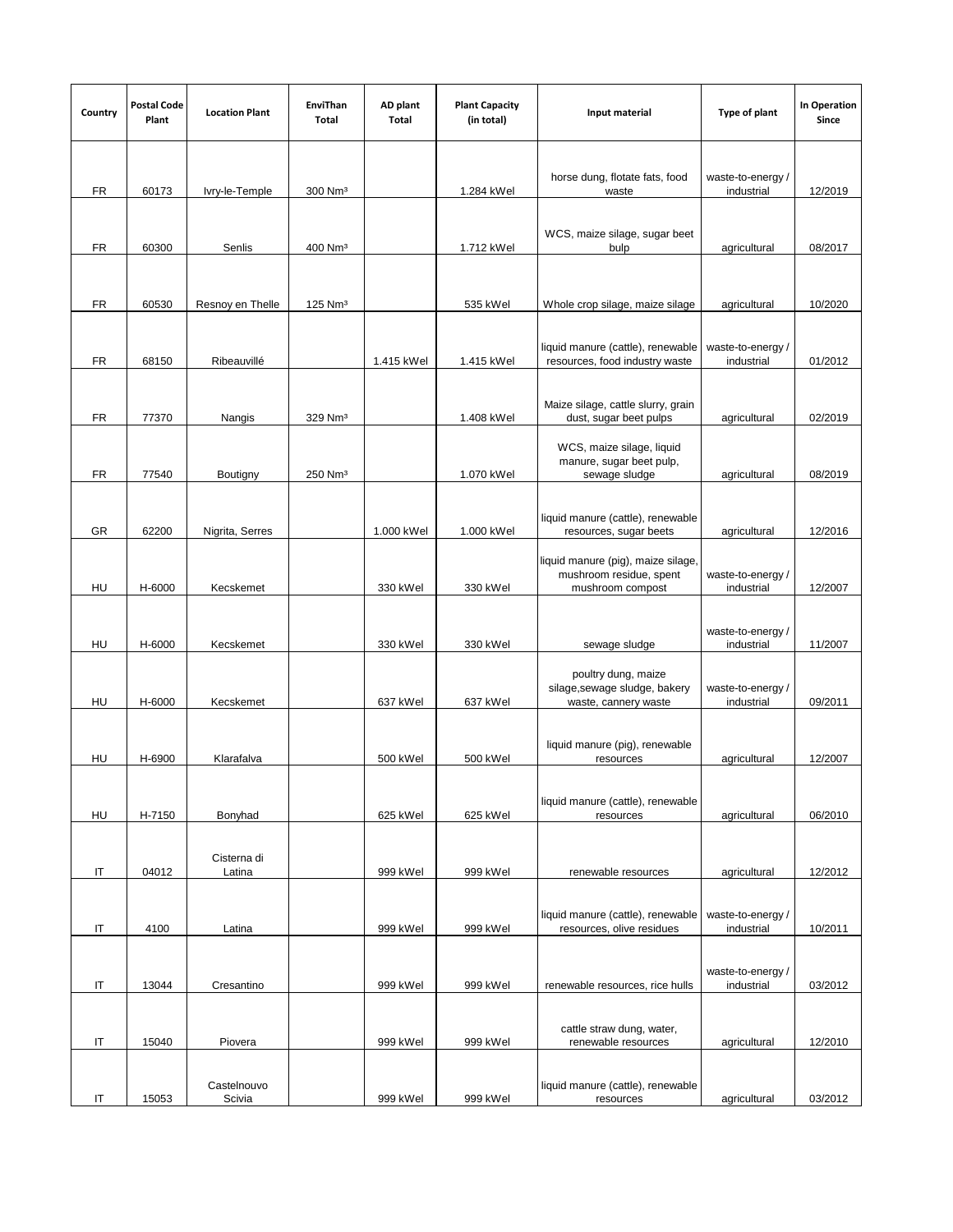| Country  | <b>Postal Code</b><br>Plant | <b>Location Plant</b>                   | EnviThan<br>Total | AD plant<br>Total | <b>Plant Capacity</b><br>(in total) | Input material                                                               | Type of plant                   | In Operation<br>Since |
|----------|-----------------------------|-----------------------------------------|-------------------|-------------------|-------------------------------------|------------------------------------------------------------------------------|---------------------------------|-----------------------|
| IT       | 15122                       | Spinetta<br>Marengo                     |                   | 999 kWel          | 999 kWel                            | liquid manure (cattle), cattle<br>straw dung, renewable resources            | agricultural                    | 12/2012               |
| IT       | 20020                       | Dairago (Mi)                            |                   | 999 kWel          | 999 kWel                            | liquid manure, renewable<br>resources, residues of corn<br>flakes production | waste-to-energy /<br>industrial | 09/2011               |
| IT       | 26010                       | Casaletto<br>Zeredano                   |                   | 250 kWel          | 250 kWel                            | liquid manure (pig), renewable<br>resources                                  | agricultural                    | 11/2010               |
| IT       | 26010                       | Comune di<br>Pozzaglio<br>ed Uniti (Cr) |                   | 526 kWel          | 526 kWel                            | liquid manure<br>(pig), renewable resources                                  | agricultural                    | 07/2011               |
| IT       | 26040                       | Pieve d'Olmi,<br>Cremona                |                   | 999 kWel          | 999 kWel                            | renewable resources                                                          | agricultural                    | 12/2012               |
| IT       | 26040                       | Pieve d'Olmi,<br>Cremona                |                   | 999 kWel          | 999 kWel                            | renewable resources                                                          | agricultural                    | 12/2012               |
| IT       | 26040                       | Pieve d'Olmi                            |                   | 999 kWel          | 999 kWel                            | renewable resources                                                          | agricultural                    | 12/2012               |
| IT       | 26837                       | Mulazzano                               |                   | 625 kWel          | 625 kWel                            | liquid manure (cow), renewable<br>resources                                  | agricultural                    | 08/2011               |
| IT       | 26854                       | Pieve Fissiraga                         |                   | 999 kWel          | 999 kWel                            | liquid manure (pig), renewable<br>resources                                  | agricultural                    | 03/2012               |
| IT       | 27020                       | San Giorgio                             |                   | 999 kWel          | 999 kWel                            | liquid manure (cattle), cattle<br>straw dung, renewable resources            | agricultural                    | 09/2012               |
| IT       | 27024                       | Cilavegna                               |                   | 1.063 kWel        | 1.063 kWel                          | liquid manure (cattle), cattle<br>straw dung, renewable resources            | agricultural                    | 11/2012               |
| IT       | 27027                       | Gropello Cairoli                        |                   | 999 kWel          | 999 kWel                            | water, renewable resources,<br>residues of corn flakes<br>production         | waste-to-energy /<br>industrial | 12/2010               |
| IT       | 27036                       | Mortara                                 |                   | 999 kWel          | 999 kWel                            | water, renewable resources                                                   | agricultural                    | 10/2010               |
| IT       | 28060                       | Casavalone                              |                   | 999 kWel          | 999 kWel                            | broiler droppings, renewable<br>resources, bakery waste                      | waste-to-energy /<br>industrial | 12/2010               |
| $\sf IT$ | 28060                       | Mandello Vitta                          |                   | 999 kWel          | 999 kWel                            | liquid manure (cattle), cattle<br>straw dung, renewable resources            | agricultural                    | 03/2013               |
| $\sf IT$ | 28064                       | Sillavengo<br>Novara                    |                   | 625 kWel          | 625 kWel                            | liquid manure (pig), renewable<br>resources                                  | agricultural                    | 12/2011               |
| IT       | 33030                       | Talmassons                              |                   | 100 kWel          | 100 kWel                            | liquid manure (cow), broiler dung                                            | agricultural                    | 12/2014               |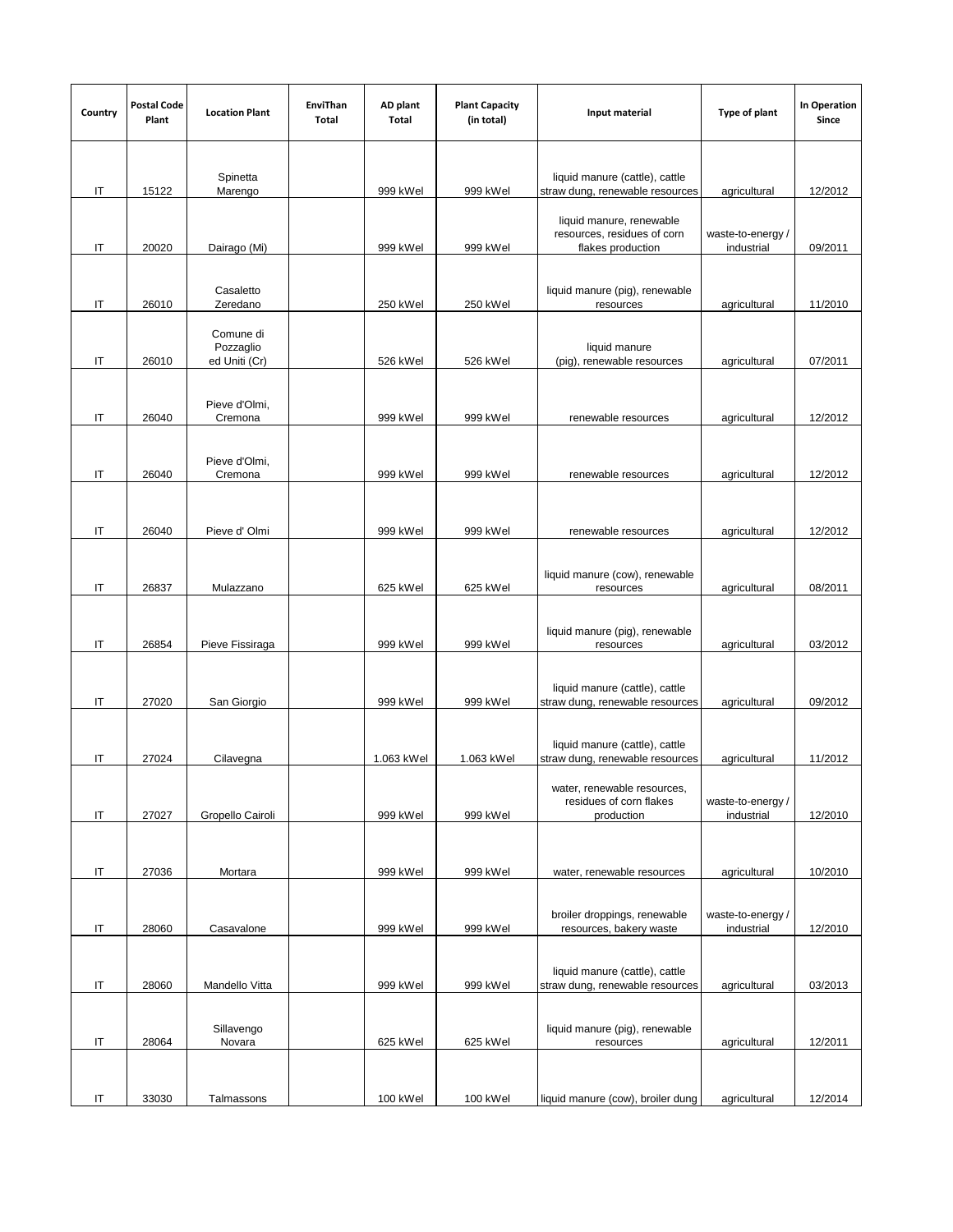| Country  | <b>Postal Code</b><br>Plant | <b>Location Plant</b>      | EnviThan<br>Total | AD plant<br>Total | <b>Plant Capacity</b><br>(in total) | Input material                                                          | Type of plant                   | <b>In Operation</b><br>Since |
|----------|-----------------------------|----------------------------|-------------------|-------------------|-------------------------------------|-------------------------------------------------------------------------|---------------------------------|------------------------------|
|          |                             |                            |                   |                   |                                     |                                                                         |                                 |                              |
| IT       | 33033                       | Codroipo                   |                   | 1.998 kWel        | 1.998 kWel                          | Biomass of agricultural origin<br>(corn, sorghum, triticale)            | agricultural                    | 12/2010                      |
| IT       | 33050                       | Torviscosa                 |                   | 999 kWel          | 999 kWel                            | liquid manure (cattle), renewable<br>resources                          | agricultural                    | 07/2011                      |
| IT       | 33050                       | Carlino (DU)               |                   | 999 kWel          | 999 kWel                            | liquid manure (cattle), renewable<br>resources                          | agricultural                    | 10/2012                      |
| IT       | 33097                       | Spilimbergo                |                   | 526 kWel          | 526 kWel                            | liquid manure (cattle + pig),<br>renewable resources                    | agricultural                    | 11/2012                      |
| IT       | 34071                       | Cormons                    |                   | 330 kWel          | 330 kWel                            | mixed liquid manure, renewable<br>resources                             | agricultural                    | 07/2011                      |
| IT       | 34072                       | Gradisca<br>d'Isonzo (GO)  |                   | 100 kWel          | 100 kWel                            | broiler dung, liquid manure (pig)                                       | agricultural                    | 07/2016                      |
| IT       | 35040                       | Merlara                    |                   | 999 kWel          | 999 kWel                            | liquid manure (cow), renewable<br>resources                             | agricultural                    | 12/2012                      |
| IT       | 37060                       | Nogarole<br>Rocca (VR)     |                   | 526 kWel          | 526 kWel                            | liquid manure (pig), renewable<br>resources, apple drop off             | waste-to-energy /<br>industrial | 06/2011                      |
|          |                             |                            |                   |                   |                                     |                                                                         |                                 |                              |
| IT       | 40010                       | Bentivoglio                |                   | 999 kWel          | 999 kWel                            | renewable resources                                                     | agricultural                    | 09/2012                      |
| IT       | 40054                       | Budrio (BO)                |                   | 999 kWel          | 999 kWel                            | renewable resources                                                     | agricultural                    | 12/2012                      |
| IT       | 40059                       | Medicina                   |                   | 999 kWel          | 999 kWel                            | water, renewable resources,<br>grass silage, vegetable waste            | waste-to-energy /<br>industrial | 11/2010                      |
| IT       | 44012                       | Bondeneo                   |                   | 999 kWel          | 999 kWel                            | water, renewable resources                                              | agricultural                    | 10/2010                      |
| IT       | 44012                       | Bondeneo                   |                   | 999 kWel          | 999 kWel                            | water, renewable resources                                              | agricultural                    | 10/2010                      |
| $\sf IT$ | 44020                       | Ostellato                  |                   | 999 kWel          | 999 kWel                            | broiler droppings, renewable<br>resources, waste of sugar<br>production | waste-to-energy /<br>industrial | 11/2010                      |
| IT       | 44027                       | Migliarino                 |                   | 999 kWel          | 999 kWel                            | renewable resources                                                     | agricultural                    | 11/2012                      |
| $\sf IT$ | 44032                       | Baura                      |                   | 999 kWel          | 999 kWel                            | liquid manure (cattle), renewable<br>resources                          | agricultural                    | 10/2012                      |
| IT       | 44035                       | Formignana<br>Prov Ferrara |                   | 999 kWel          | 999 kWel                            | renewable resources                                                     | agricultural                    | 11/2012                      |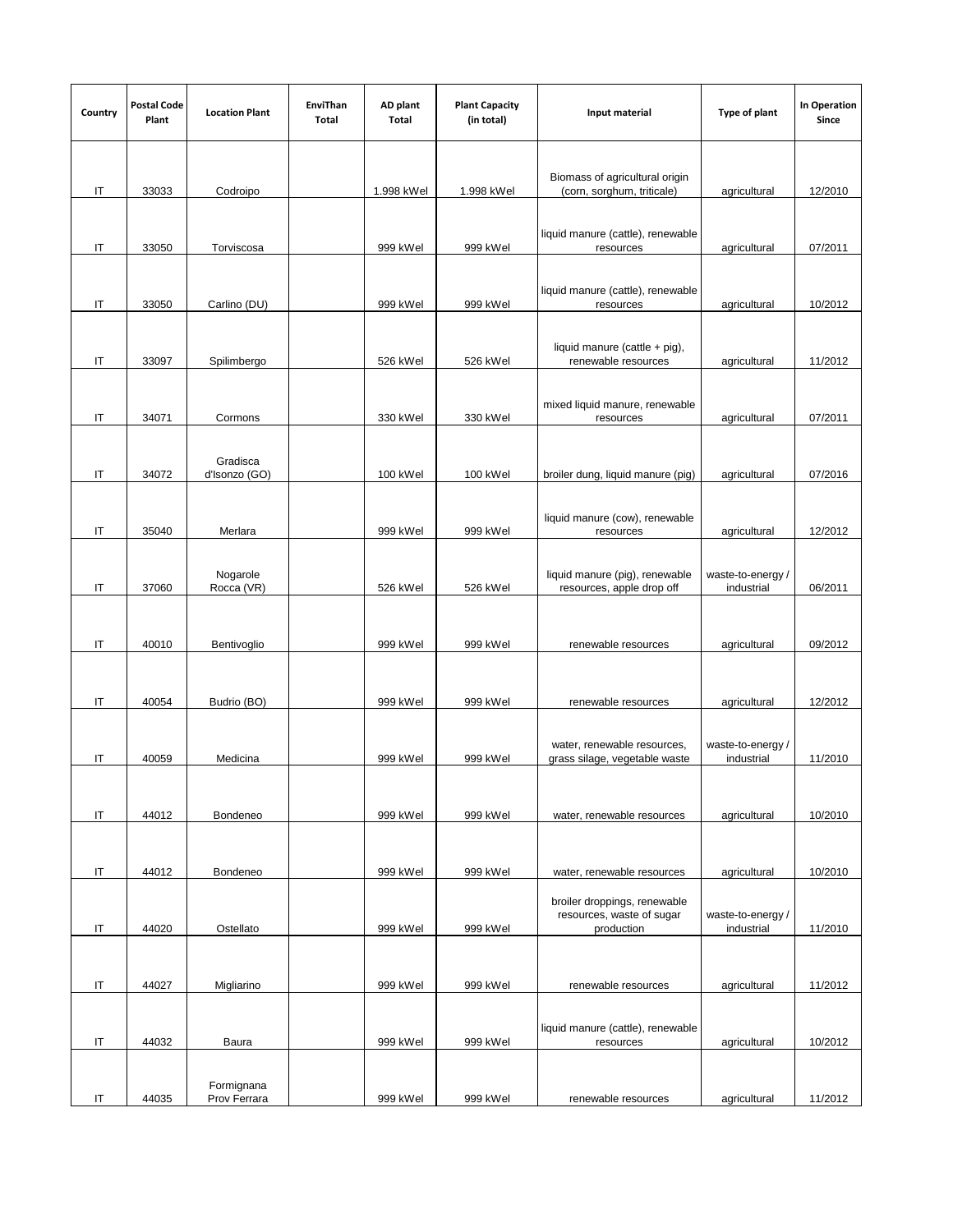| Country   | <b>Postal Code</b><br>Plant | <b>Location Plant</b>          | EnviThan<br>Total | AD plant<br>Total | <b>Plant Capacity</b><br>(in total) | Input material                                                    | Type of plant                   | In Operation<br>Since |
|-----------|-----------------------------|--------------------------------|-------------------|-------------------|-------------------------------------|-------------------------------------------------------------------|---------------------------------|-----------------------|
|           |                             |                                |                   |                   |                                     |                                                                   |                                 |                       |
| IT        | 46020                       | Pegognaga (MN)                 |                   | 100 kWel          | 100 kWel                            | slurry (pig, dairy cows)                                          | agricultural                    | 06/2017               |
| IT        | 46028                       | Sermide (MN)                   |                   | 999 kWel          | 999 kWel                            | liquid manure (cattle), renewable<br>resources                    | agricultural                    | 11/2011               |
| IT        | 46049                       | Volta Mantovana                |                   | 999 kWel          | 999 kWel                            | mixed liquid manure, straw dung,<br>renewable resources           | agricultural                    | 07/2009               |
| IT        | 57014                       | Collesalvetti                  |                   | 999 kWel          | 999 kWel                            | renewable resources                                               | agricultural                    | 05/2012               |
| IT        | 58024                       | Massa<br>Marittima (GR)        |                   | 999 kWel          | 999 kWel                            | renewable resources                                               | agricultural                    | 12/2012               |
| IT        | 58044                       | Cinigiano (GR)                 |                   | 1.063 kWel        | 1.063 kWel                          | renewable resources                                               | agricultural                    | 12/2012               |
| IT        | 58100                       | Grosseto                       |                   | 999 kWel          | 999 kWel                            | renewable resources                                               | agricultural                    | 11/2012               |
| JP        | $\blacksquare$              | Osaka                          |                   | 249 kWel          | 249 kWel                            | food waste                                                        | waste-to-energy /<br>industrial | Mar 15                |
|           |                             |                                |                   |                   |                                     | liquid manure (cattle), renewable                                 |                                 |                       |
| LV        | 2162                        | Jurkas                         |                   | 600 kWel          | 600 kWel                            | resources<br>liquid manure (pig), renewable                       | agricultural                    | 12/2012               |
| LV        | 3401                        | Liepaja                        |                   | 1.063 kWel        | 1.063 kWel                          | resources<br>liquid manure (pig), renewable                       | agricultural                    | 03/2011               |
| LV        | 3401                        | Liepaja                        |                   | 1.063 kWel        | 1.063 kWel                          | resources                                                         | agricultural                    | 03/2011               |
| LV        | 3882                        | Saldus novads                  |                   | 1.000 kWel        | 1.000 kWel                          | liquid manure (cattle), renewable<br>resources                    | agricultural                    | 02/2012               |
| LV        | 3918                        | <b>Bauskas</b><br>Novadas      |                   | 1.000 kWel        | 1.000 kWel                          | liquid manure (cattle), renewable<br>resources                    | agricultural                    | 04/2012               |
| LV        | 4641                        | Rézeknes<br>novdas             |                   | 500 kWel          | 500 kWel                            | liquid manure (cattle), cattle<br>straw dung, renewable resources | agricultural                    | 02/2013               |
| LV        | 4650                        | Vilani,<br>Dist. Vilanu novads |                   | 1.063 kWel        | 1.063 kWel                          | cattle straw dung, renewable<br>resources                         | agricultural                    | 09/2011               |
| <b>NL</b> | 9603                        | TA Veendam                     |                   | 1.672 kWel        | 1.672 kWel                          | mixed liquid manure, maize<br>silage, glycerine                   | waste-to-energy /<br>industrial | 12/2006               |
| <b>NL</b> | 6617 KD                     | Bergharen                      |                   | 625 kWel          | 625 kWel                            | liquid manure, poultry dung,<br>maize silage, food waste          | waste-to-energy /<br>industrial | 04/2009               |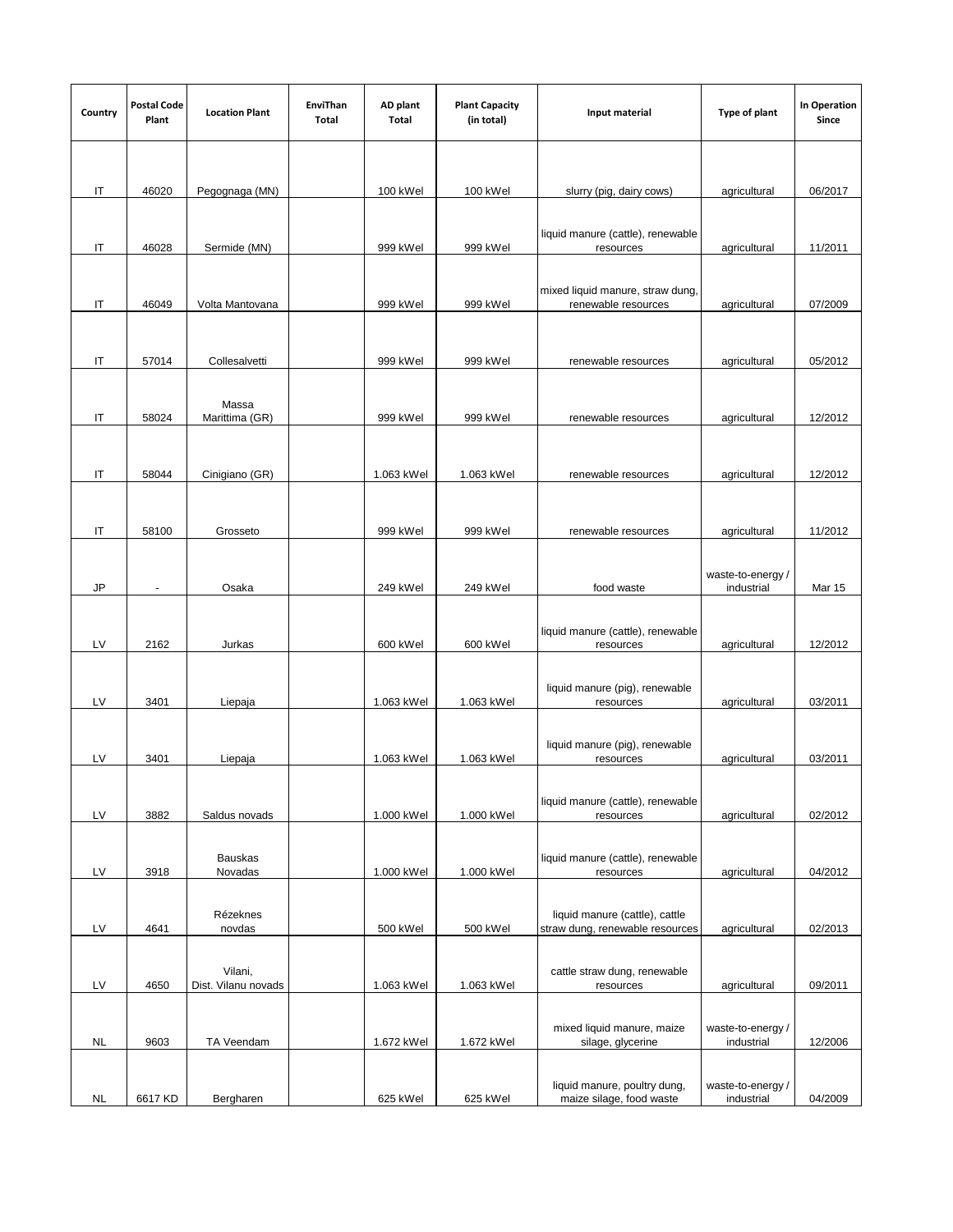| Country    | <b>Postal Code</b><br>Plant | <b>Location Plant</b>        | EnviThan<br>Total   | AD plant<br>Total | <b>Plant Capacity</b><br>(in total) | Input material                                                                   | Type of plant                   | In Operation<br>Since |
|------------|-----------------------------|------------------------------|---------------------|-------------------|-------------------------------------|----------------------------------------------------------------------------------|---------------------------------|-----------------------|
| <b>SER</b> | 21238                       | Curug                        |                     | 625 kWel          | 625 kWel                            | liquid manure (cattle), renewable<br>resources                                   | agricultural                    | 10/2012               |
|            |                             |                              |                     |                   |                                     |                                                                                  |                                 |                       |
| SK         | 4501                        | Moldava nad<br>Bodvou        |                     | 999 kWel          | 999 kWel                            | liquid manure (pig), cattle straw<br>dung, renewable resources                   | agricultural                    | 06/2013               |
| SK         | 93008                       | Cilizska Radvan              |                     | 999 kWel          | 999 kWel                            | liquid manure (pig), maize silage<br>sugar beet pulps, glycerine                 | waste-to-energy /<br>industrial | 12/2010               |
| SK         | 93201                       | Velky Meder                  |                     | 999 kWel          | 999 kWel                            | liquid manure (cattle), maize<br>silage, sugar beet pulps,<br>glycerine          | waste-to-energy /<br>industrial | 11/2010               |
| SK         | 98045                       | <b>Strkovec</b>              |                     | 1.000 kWel        | 1.000 kWel                          | cattle straw dung, renewable<br>resources                                        | agricultural                    | 12/2012               |
| UK         | CM6 2NG                     | Thaxted                      |                     | 1.063 kWel        | 1.063 kWel                          | renewable resources                                                              | agricultural                    | 05/2013               |
|            |                             |                              |                     |                   |                                     | Whole crop silage, gras,                                                         |                                 |                       |
| UK         | <b>CV2 30NJ</b>             | Warwickshire                 | 499 Nm <sup>3</sup> | 499 kWel          | 2.635 kWel                          | renewable resources                                                              | agricultural                    | 12/2015               |
| UK         | CW97NU                      | Northwich<br>(Cheshire)      |                     | 5.664 kWel        | 5.664 kWel                          | bioliquid                                                                        | waste-to-energy/<br>industrial  | 12/2016               |
| UK         | DD68PJ                      | Wormit, Fife                 | 587 Nm <sup>3</sup> | 250 kWel          | 2.762 kWel                          | Whole crop silage, gras, poultry<br>dung, sugar beets,<br>potatoes/potatoe waste |                                 | 12/2015               |
|            |                             |                              |                     |                   |                                     |                                                                                  | agricultural                    |                       |
| UK         | <b>DE127DT</b>              | Measham                      |                     | 499 kWel          | 499 kWel                            | food waste                                                                       | waste-to-energy /<br>industrial | 07/2017               |
| UK         | <b>DL14 4PR</b>             | <b>County Durham</b>         |                     | 499 kWel          | 499 kWel                            | Water, broiler dung, cattle straw<br>dung, liquid manure (cow), food<br>waste    | agricultural                    | 12/2014               |
| UK         | DN174DA                     | Scunthorpe                   | 440 Nm <sup>3</sup> |                   | 1.883 kWel                          | broiler dung, water, renewable<br>resources, sugar beets, potatoe<br>waste       | agricultural                    | 12/2015               |
| UK         | LU7 9PY                     | Hockliffe                    |                     | 1.063 kWel        | 1.063 kWel                          | renewable resources                                                              | agricultural                    | 06/2012               |
| UK         | <b>NP10 9SA</b>             | Newport                      |                     | 500 kWel          | 500 kWel                            | potato sludge, potatoes, food<br>industry waste, de-packaged<br>food waste       | waste-to-energy/<br>industrial  | 03/2011               |
|            |                             |                              |                     |                   |                                     | liquid manure (pig), renewable                                                   |                                 |                       |
| UK         | <b>OX 106AS</b>             | Oxfordshire                  | 317 Nm <sup>3</sup> | 360 kWel          | 1.717 kWel                          | resources                                                                        | agricultural                    | 12/2014               |
| UK         | <b>OX 106AS</b>             | Oxfordshire                  | 699 Nm <sup>3</sup> |                   | 2.992 kWel                          | liquid manure (pig), renewable<br>resources                                      | agricultural                    | 09/2016               |
| UK         | <b>PE166XQ</b>              | Chatteris,<br>Cambridgeshire |                     | 499 kWel          | 499 kWel                            | renewable resources, vegetable<br>waste,                                         | agricultural                    | 12/2014               |